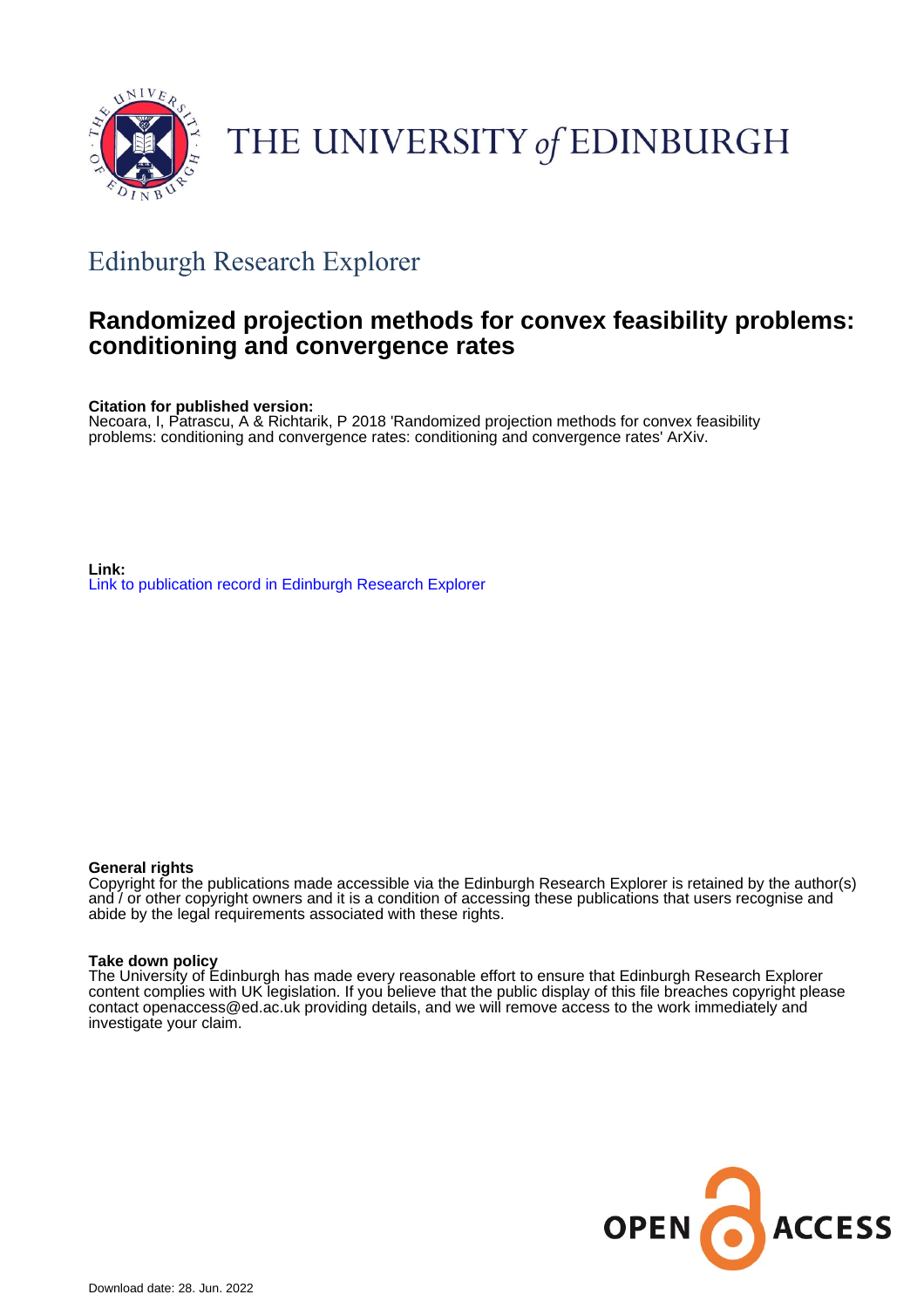## Randomized projection methods for convex feasibility problems: conditioning and convergence rates

Ion Necoara and Andrei Patrascu

Automatic Control and Systems Engineering Department, University Politehnica Bucharest, 060042 Bucharest, Romania, [ion.necoara@acse.pub.ro.](mailto:ion.necoara@acse.pub.ro.)

#### Peter Richtarik

School of Mathematics, The Maxwell Institute for Mathematical Sciences, University of Edinburgh, United Kingdom, [peter.richtarik@ed.ac.uk.](mailto:peter.richtarik@ed.ac.uk.)

Finding a point in the intersection of a collection of closed convex sets, that is the convex feasibility problem, represents the main modeling strategy for many computational problems. In this paper we analyze new stochastic reformulations of the convex feasibility problem in order to facilitate the development of new algorithmic schemes. We also analyze the conditioning problem parameters using certain (linear) regularity assumptions on the individual convex sets. Then, we introduce a general random projection algorithmic framework, which extends to the random settings many existing projection schemes, designed for the general convex feasibility problem. Our general random projection algorithm allows to project simultaneously on several sets, thus providing great flexibility in matching the implementation of the algorithm on the parallel architecture at hand. Based on the conditioning parameters, besides the asymptotic convergence results, we also derive explicit sublinear and linear convergence rates for this general algorithmic framework.

History: First version: March 2017.

1. Introduction Finding a point in the intersection of a collection of closed convex sets, that is the convex feasibility problem, represents a modeling paradigm which has been used for many decades for posing and solving engineering and physics problems. Among the most important applications modeled by the convex feasibility formalism are: radiation therapy treatment planning [\[20\]](#page-32-0), computerized tomography [\[19\]](#page-32-1) and magnetic resonance imaging [\[33\]](#page-33-0); wavelet-based denoising [\[13\]](#page-32-2), color imaging [\[34\]](#page-33-1) and demosaicking [\[24\]](#page-33-2); antenna design [\[17\]](#page-32-3) and sensor networks problems [\[8\]](#page-32-4); data compression [\[23\]](#page-33-3), neural networks [\[35\]](#page-33-4) and adaptive filtering [\[38\]](#page-33-5).

Convex feasibility problems have various formulations, such as finding the fixed points of a nonexpansive operator, the set of optimal solutions of a specific optimization problem or the set of solutions to some convex inequalities. Projection methods were first used for solving systems of linear equalities [\[21\]](#page-32-5) or linear inequalities [\[25\]](#page-33-6), and then extended to general convex feasibility problems, e.g. in [\[14\]](#page-32-6). Projection methods are very attractive in applications since they are able to handle problems of huge dimensions with a very large number of convex sets in the intersection. For instance, the projection algorithm which represents one of the first iterative algorithms for feasibility problems, rely at each iteration on orthogonal projections onto given individual sets. Its simple algorithmic structure supports the current large scale setting and can be easily adapted to parallel environments, making such schemes adequate to modern computational architectures. If the iteration of a given projection algorithm rely on an alternating sequence of projections onto sets over the iterations, then it belongs to an *alternating projection* schemes [\[5,](#page-32-7)[6,](#page-32-8) [27,](#page-33-7) [31\]](#page-33-8). Furthermore, depending on the variant of the alternating projection algorithm, the current set (or sets) on which the projection is made can be chosen, for example, in a random, cyclic or greedy manner.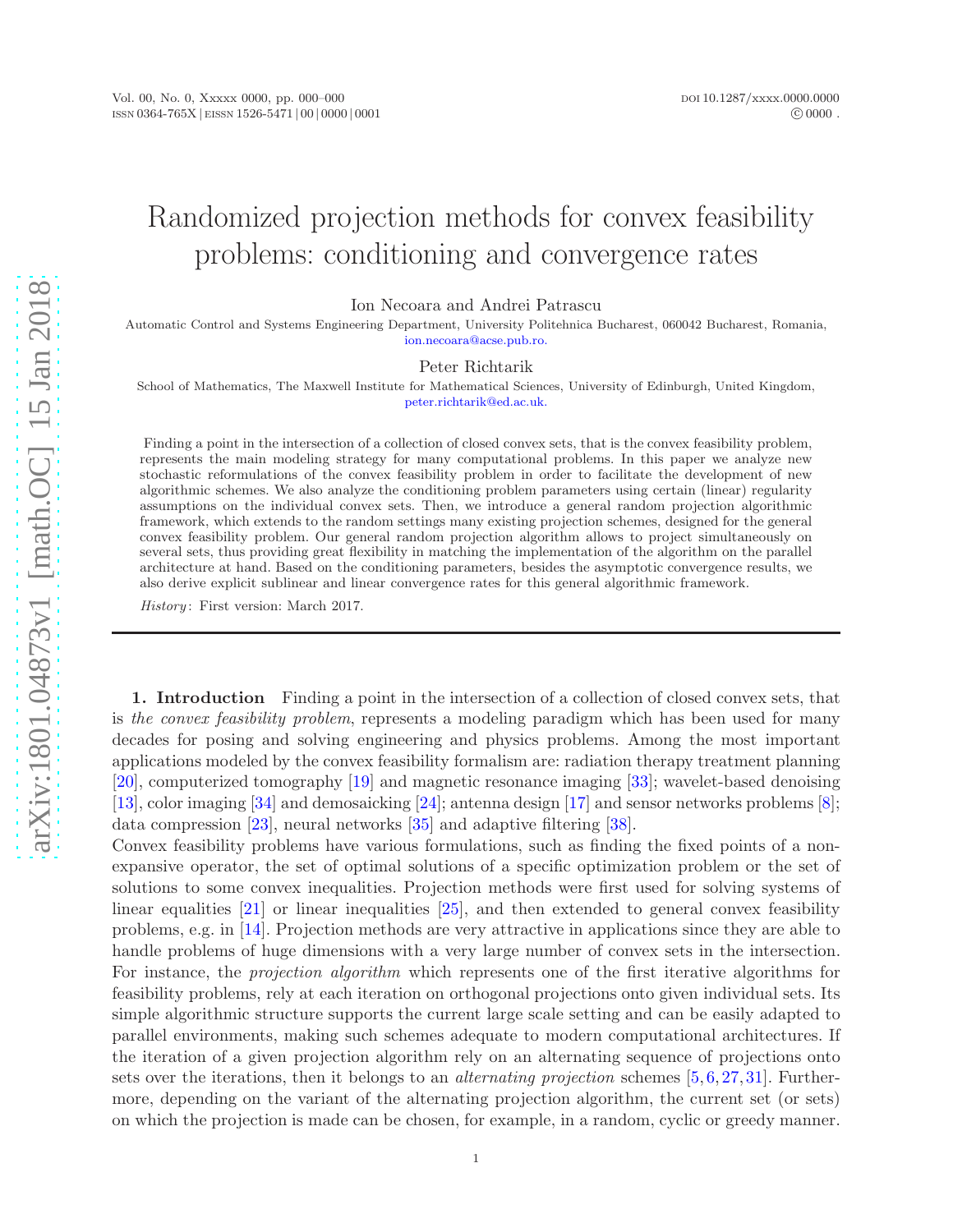Otherwise, if the scheme uses at current iteration an average of multiple projections of the current iterate onto various sets, then also it can be viewed as an average projection algorithm [\[11,](#page-32-9) [12\]](#page-32-10). The convergence properties, the iteration complexity and even the inherent limitations of the class of projection schemes has been intensely analyzed over the last decades, as it can be seen in  $[1-6,11,12,14,27,28,31]$  $[1-6,11,12,14,27,28,31]$  $[1-6,11,12,14,27,28,31]$  $[1-6,11,12,14,27,28,31]$  $[1-6,11,12,14,27,28,31]$  $[1-6,11,12,14,27,28,31]$  $[1-6,11,12,14,27,28,31]$  $[1-6,11,12,14,27,28,31]$  and the references therein. In  $[1]$  a barycenter type projection algorithm is developed, which allows the efficient handling of feasibility problems arising in the nonnegative orthant. The proposed method uses approximate projections on the sets and is proven globally convergent under the sole assumption that the given intersection is nonempty and the errors are controllable. An important contribution is made in [\[3\]](#page-32-12), where the rates of convergence of some projections algorithms are analyzed for solving the general convex feasibility problem. Besides revealing some connections between the Slater's condition and the classical linear regularity property, the authors show that if the Slater's condition does not hold, the projection algorithms can behave quite badly, i.e. with a rate of convergence which is not bounded. Moreover, the authors also propose an alternative local linear regularity bound to derive further convergence rate results. Linear convergence of the conditional gradient method applied on the equivalent optimization formulation of the problem of finding a point in the intersection of an affine set with a compact convex set is derived in [\[4\]](#page-32-13). In a more general setting, [\[2\]](#page-32-14) studies the problem of finding a point in the intersection of affine constraints with a nonconvex closed set and a simple gradient projection scheme is developed. The scheme is proven to converge to a unique solution of the problem, at a linear rate, under a natural assumption defined in terms of the problem's data.

Contributions. Below, we clarify the relationship and differences between our work and earlier research in this direction. In particular, the main contributions of this paper consist in unifying and extending existing projection methods in several aspects:

(i) The classical convex feasibility problem was usually formulated for a finite intersection of simple convex sets. While finding a point in the intersection of a finite number of convex sets is a problem with its own challenges, it does not cover many interesting applications modeled by an intersection of (infinite) countable/uncountable number of simple convex sets (see e.g. [\[29\]](#page-33-10)). In this paper we present several new equivalent stochastic formulations of the convex feasibility problem, which allow us to deal with intersections of families of convex sets that may be even uncountable.

(ii) From an algorithmic point of view, most of the previous approaches are limited to cycle based alternating projection schemes. Moreover, for this strategy it is difficult to prove asymptotic convergence and to estimate the rate of convergence in the general convex feasibility case. Therefore, we introduce a general random projection algorithmic framework, which covers or extends to the random settings many existing projection schemes, designed for the general convex feasibility problem. Besides asymptotic convergence results, we also derive explicit convergence rates for this general algorithm. It is worth to mention that our convergence rates depend explicitly on the number of computed projections per iteration. Moreover, our general framework generates new algorithms, that are not analyzed in the literature, with possible better convergence rates than the existing ones.

(iii) From our convergence analysis it follows that we can use large step-sizes, besides the usual naturally arisen constant step-size policy. Thus, we prove theoretically, what is empirically known in numerical applications for a long time, namely that these over-relaxations accelerate significantly the convergence of projection methods.

(iv) Our general random projection algorithm allows to project simultaneously onto several sets, thus providing great flexibility in matching the implementation of the algorithms on the parallel architecture at hand.

*Notations.* For given  $m \in \mathbb{N} \setminus \{0\}$ , we denote the set  $[m] = \{1, \ldots, m\}$ . We consider the space  $\mathbb{R}^n$ composed by column vectors. For  $x, y \in \mathbb{R}^n$  denote the scalar product by  $\langle x, y \rangle = x^T y$  and the Euclidean norm by  $||x|| = \sqrt{x^T x}$ . We use the notation  $x_i$  for the *i*th component of the vector x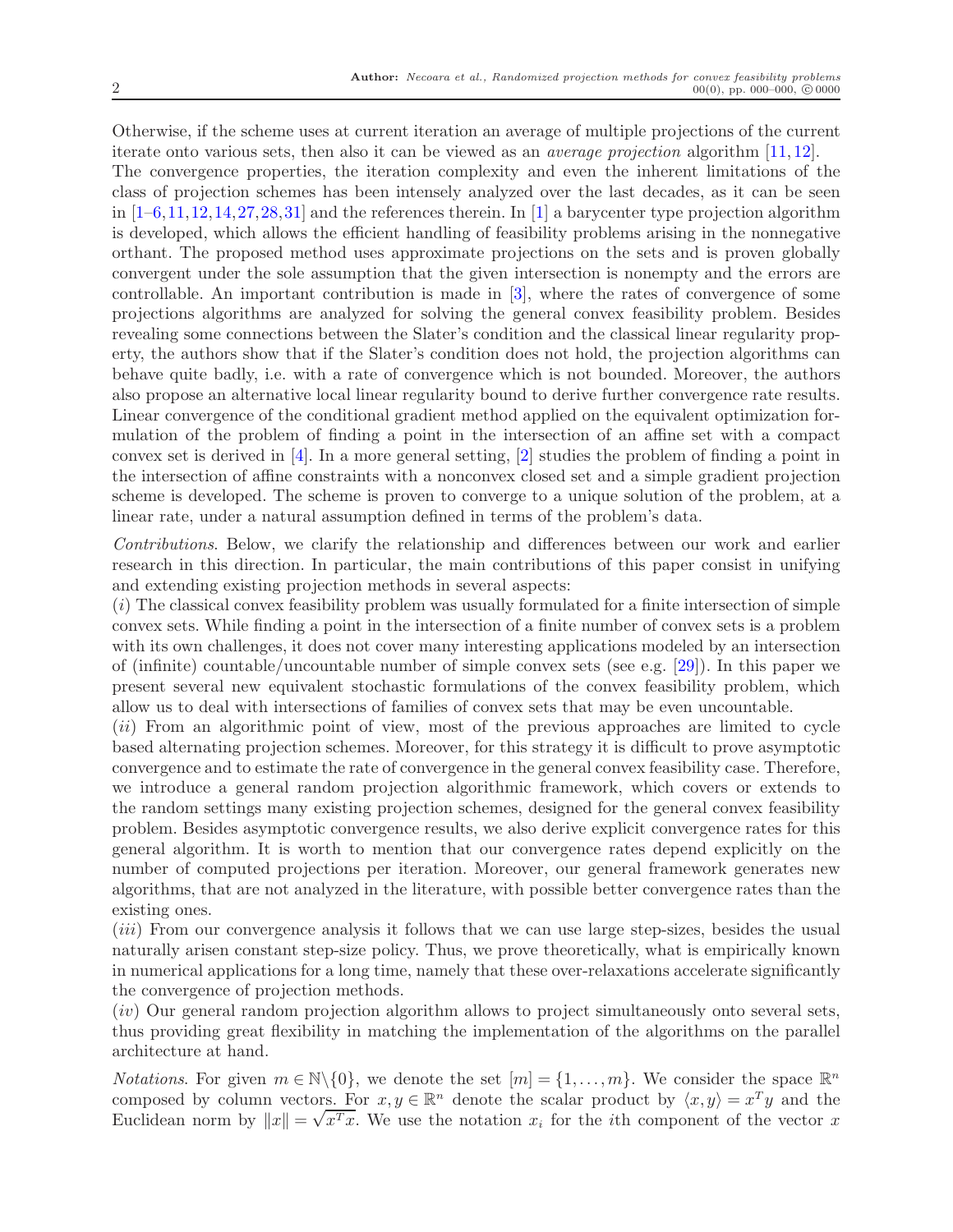and  $e_i$  for the *i*th column of the identity matrix. The projection operator onto the closed convex set X is denoted by  $\Pi_X(\cdot)$  and the distance from a given x to set X is denoted by  $dist_X(x)$ . Let  $Q \in \mathbb{R}^{n \times n}$ , then we use notation  $Q_i$  for the *i*th row of the matrix  $Q$ . The minimal non-zero singular value and the minimal nonzero eigenvalue of the matrix  $Q$  are represented by  $\sigma_{\min}^{\text{nz}}(Q)$  and  $\lambda_{\min}^{nz}(Q)$ , respectively. Similarly,  $\sigma_{\max}(Q)$  and  $\lambda_{\max}(Q)$  denote the largest singular value and the largest eigenvalue of the matrix Q, respectively. Also  $\|Q\|_F$  denotes its Frobenius norm.

2. Problem formulation In this paper we consider the convex feasibility problem:

<span id="page-3-0"></span>Find 
$$
x \in \mathcal{X}
$$
,  $(1)$ 

where  $\mathcal{X} \subseteq \mathbb{R}^n$  is a closed convex set. We assume that X is nonempty. In general, in most convex feasibility problems one should seek scalable algorithms with simple iterations which are able to find an approximation of a point from the set  $\mathcal{X}$ . For this purpose, we usually assume that  $\mathcal{X}$  can be represented as the intersections of finitely/infinitely many simple closed convex sets. Then, a simple and widely known idea for solving the convex feasibility problem is to project successively onto the individual sets in a certain fashion, e.g. cyclic or random. These projection algorithms are most efficient when the projections onto the individual sets are computationally cheap. However, in many cases, it is difficult to find an explicit representation of the set  $\mathcal X$  as intersection of simple sets. That is why in the sequel we consider different relaxations of [\(1\)](#page-3-0), based on several representations for the individual sets, and we investigate when this relaxations are exact.

**2.1. Stochastic reformulations** In many applications the set  $\mathcal{X}$  has explicit representations, while in others this set it is not known explicitly. Therefore, below we present several representations or approximations for the set  $X$ . For that, we introduce the concept of stochastic approximation of X. Given a probability distribution P, we consider a random variable  $S \sim P$  from a probability space  $Ω$ .

<span id="page-3-4"></span>DEFINITION 1 (STOCHASTIC APPROXIMATION OF SETS). For any  $S \in \Omega$  let  $\mathcal{X}_S$  be a random closed convex subset of  $\mathbb{R}^n$ . We say that  $\mathcal{X}_S$  is a stochastic approximation of X if  $\mathcal{X} \subseteq \mathcal{X}_S$  for all  $S \in \Omega$ .

We will henceforth consider stochastic approximation sets  $\mathcal{X}_S$  arising as a function of some random variable S from a probability space  $(\Omega, \mathbf{P})$ . Therefore, the set X may be represented as an exact countable/uncountable intersection of stochastic approximation sets  $\mathcal{X}_S$ , that is  $\mathcal{X} = \cap_{S \in \Omega} \mathcal{X}_S$ , or approximated by this intersection, that is  $\mathcal{X} \subseteq \bigcap_{S \in \Omega} \mathcal{X}_S$ . Clearly, having a family of stochastic approximation sets  $(\mathcal{X}_S)_{S \in \Omega}$ , we have the first relaxation of [\(1\)](#page-3-0):

$$
\mathcal{X} \subseteq \bigcap_{S \in \Omega} \mathcal{X}_S. \tag{2}
$$

Then, we consider the following convex feasibility problem, which may be a relaxation of the potentially difficult original problem [\(1\)](#page-3-0):

<span id="page-3-1"></span>Find 
$$
x \in \bigcap_{S \in \Omega} \mathcal{X}_S
$$
. (3)

In this paper, we propose several stochastic reformulations of the convex feasibility problem [\(3\)](#page-3-1).

#### 1. Stochastic fixed point problem.

- <span id="page-3-2"></span>Find a fixed point of the mapping  $x \mapsto \mathbf{E}_{S \sim \mathbf{P}} [\Pi_{\mathcal{X}_S}(x)]$ . (4)
- 2. Stochastic non-smooth optimization problem.

<span id="page-3-3"></span>Minimize 
$$
\left\{ f(x) \stackrel{\text{def}}{=} \mathbf{E}_{S \sim \mathbf{P}} \left[ \mathbb{I}_{\mathcal{X}_S}(x) \right] \right\} \text{ subject to } x \in \mathbb{R}^n. \tag{5}
$$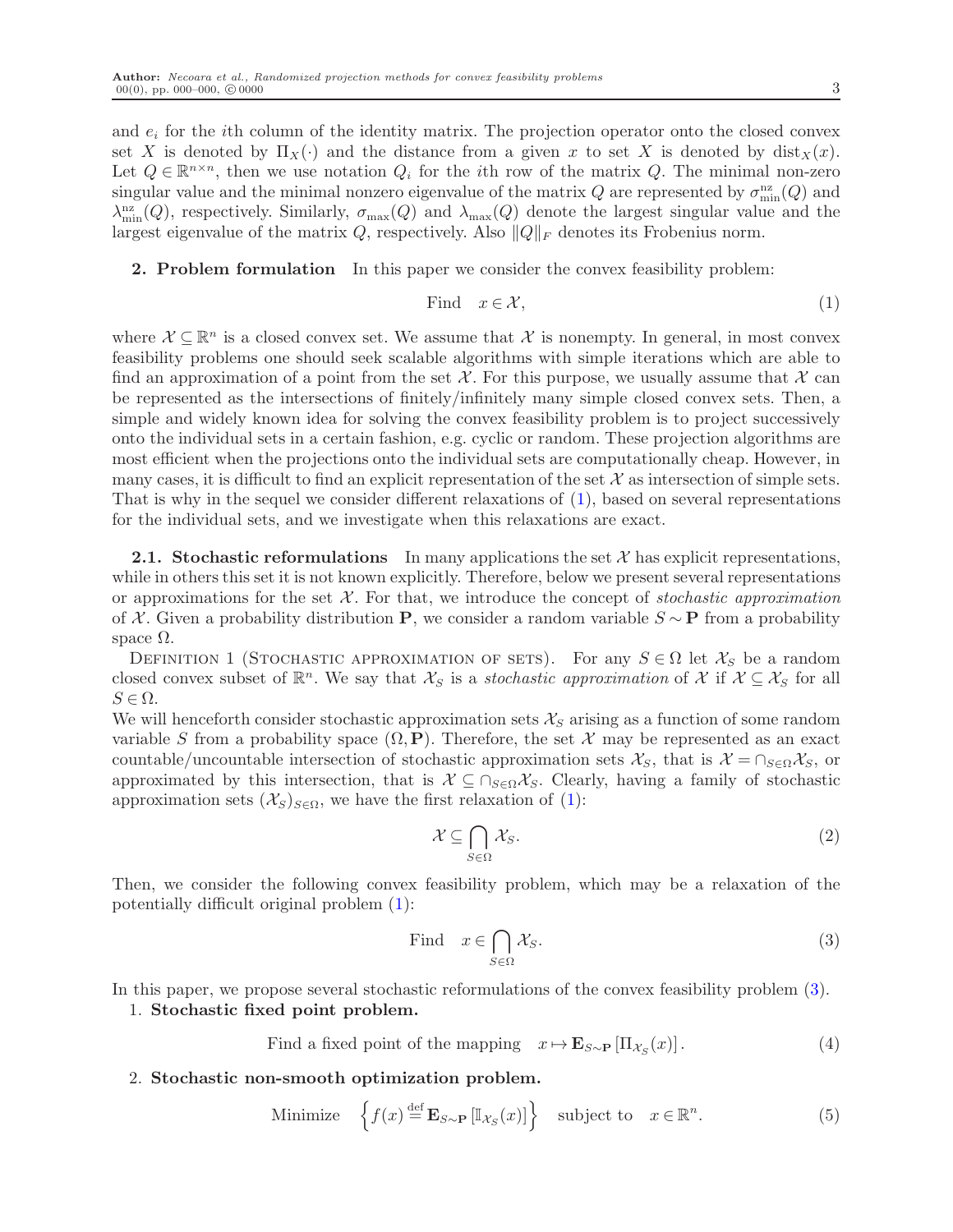#### <span id="page-4-0"></span>3. Stochastic smooth optimization problem.

Minimize 
$$
\left\{ F(x) \stackrel{\text{def}}{=} \frac{1}{2} \mathbf{E}_{S \sim \mathbf{P}} \left[ \|x - \Pi_{\mathcal{X}_S}(x)\|^2 \right] \right\} \text{ subject to } x \in \mathbb{R}^n. \tag{6}
$$

#### 4. Stochastic intersection problem.

<span id="page-4-2"></span><span id="page-4-1"></span>Find 
$$
x \in \mathbb{R}^n
$$
 such that  $\mathbf{P}(x \in \mathcal{X}_S) = 1.$  (7)

Equivalence of the above reformulations is captured by the following lemma:

LEMMA 1 (Equivalence). Assume  $\cap_{S\sim P}X_S \neq \emptyset$ . The stochastic reformulations [\(4\)](#page-3-2), [\(5\)](#page-3-3), [\(6\)](#page-4-0) and [\(7\)](#page-4-1) of the convex feasibility problem [\(3\)](#page-3-1) are equivalent. That is, the set of fixed points of  $x \mapsto \mathbf{E}_{S \sim \mathbf{P}}[\Pi_{\mathcal{X}_S}(x)]$  is equal to the set of minimizers of the objective functions f or F, and to the set  $\{x : P(x \in X_S) = 1\}$ . We shall use the symbol  $\mathcal Y$  to denote this set.

*Proof*: An elementary property of the Lebesgue integral states that if  $\phi \geq 0$ , then  $\mathbf{E}[\phi] = 0$  if and only if  $\phi = 0$  almost sure (a.s.). Using this classical result, we can prove the following equivalences:

 $(5) \Leftrightarrow (7)$  $(5) \Leftrightarrow (7)$  $(5) \Leftrightarrow (7)$ . The **P**-measurable function  $f_S(x) = \mathbb{I}_{\mathcal{X}_S}(x)$  is non-negative and thus the set of minimizers in [\(5\)](#page-3-3) are those x for which  $\mathbf{E}_{S \sim \mathbf{P}} [\mathbb{I}_{X_S}(x)] = 0$ , which is equivalent to  $\mathbb{I}_{X_S}(x) = 0$  a.s., that is  $x \in \mathcal{X}_S$ a.s., or equivalent to  $\mathbf{P}(x \in \mathcal{X}_S) = 1$ .

 $(6)$ ⇔ [\(7\)](#page-4-1). The function  $F_S(x) = ||x - \Pi_{\mathcal{X}_S}(x)||^2$  is non-negative and thus the set of minimizers in [\(6\)](#page-4-0) are those x for which  $\mathbf{E}_{S \sim \mathbf{P}} [\Vert x - \Pi_{\mathcal{X}_S}(x) \Vert^2] = 0$ , which is equivalent to  $\Vert x - \Pi_{\mathcal{X}_S}(x) \Vert = 0$  a.s. or equivalently  $x = \Pi_{\mathcal{X}_S}(x)$  a.s. or equivalently  $x \in \mathcal{X}_S$  a.s., or equivalent to  $\mathbf{P}(x \in \mathcal{X}_S) = 1$ .

 $(6) \Rightarrow (4)$  $(6) \Rightarrow (4)$  $(6) \Rightarrow (4)$ . Since  $||\mathbf{E}_{S\sim\mathbf{P}}[x-\Pi_{\mathcal{X}_{S}}(x)]||^{2} \leq \mathbf{E}_{S\sim\mathbf{P}}[||x-\Pi_{\mathcal{X}_{S}}(x)||^{2}]$ , then it follows that the set of min-imizers of [\(6\)](#page-4-0) are included in the set of fixed points of the average projection operator  $\Pi(x)$  $\mathbf{E}_{S\sim\mathbf{P}}\left[\Pi_{\mathcal{X}_{S}}(x)\right]$  defined in [\(4\)](#page-3-2).

It remains to prove the other inclusion  $(4) \Rightarrow (6)$  $(4) \Rightarrow (6)$ . Let x be a fixed point of the average projection operator, that is  $x = \mathbf{E}_{S \sim \mathbf{P}} [\Pi_{\mathcal{X}_S}(x)]$ . Then, for any  $z \in \bigcap_{S \sim \mathbf{P}} \mathcal{X}_S$ , it follows that  $z \in \mathcal{X}_S$  for all S and from the optimality condition for the projection onto  $\mathcal{X}_S$  we have  $\langle x - \Pi_{\mathcal{X}_S}(x), \Pi_{\mathcal{X}_S}(x) - z \rangle \ge 0$ . This leads to:

$$
0 = \langle \mathbf{E}_{S \sim \mathbf{P}} \left[ x - \Pi_{\mathcal{X}_S}(x) \right], x - z \rangle = \mathbf{E}_{S \sim \mathbf{P}} \left[ \langle x - \Pi_{\mathcal{X}_S}(x), x - z \rangle \right]
$$
  
\n
$$
= \mathbf{E}_{S \sim \mathbf{P}} \left[ \langle x - \Pi_{\mathcal{X}_S}(x), x - \Pi_{\mathcal{X}_S}(x) + \Pi_{\mathcal{X}_S}(x) - z \rangle \right]
$$
  
\n
$$
= \mathbf{E}_{S \sim \mathbf{P}} \left[ \|x - \Pi_{\mathcal{X}_S}(x)\|^2 \right] + \mathbf{E}_{S \sim \mathbf{P}} \left[ \underbrace{\langle x - \Pi_{\mathcal{X}_S}(x), \Pi_{\mathcal{X}_S}(x) - z \rangle}_{\geq 0} \right],
$$

for all  $z \in \bigcap_{S \in \Omega} \mathcal{X}_S$ . Thus, sum of two non-negative scalars is zero implies that each term is zero, that is  $\mathbf{E}_{S\sim P}[\Vert x - \Pi_{\mathcal{X}_S}(x) \Vert^2] = 0$  and therefore the set of fixed points of [\(4\)](#page-3-2) are included into the set of minimizers of  $(6)$ . Q.E.D.

**2.2.** Discussion The proof of Lemma [1](#page-4-2) provides several connections between  $(4)$ ,  $(5)$ ,  $(6)$ and  $(7)$ . There is also an interesting interpretation between  $(5)$  and  $(6)$ . Notice that for any given nonempty closed convex set Y, the indicator function  $\mathbb{I}_Y$  is convex, lower semi-continuous, that is not identically  $+\infty$ . Therefore, the value function:

$$
\frac{1}{2}||x - \Pi_Y(x)||^2 = \min_{z \in \mathbb{R}^n} \mathbb{I}_Y(z) + \frac{1}{2}||z - x||^2
$$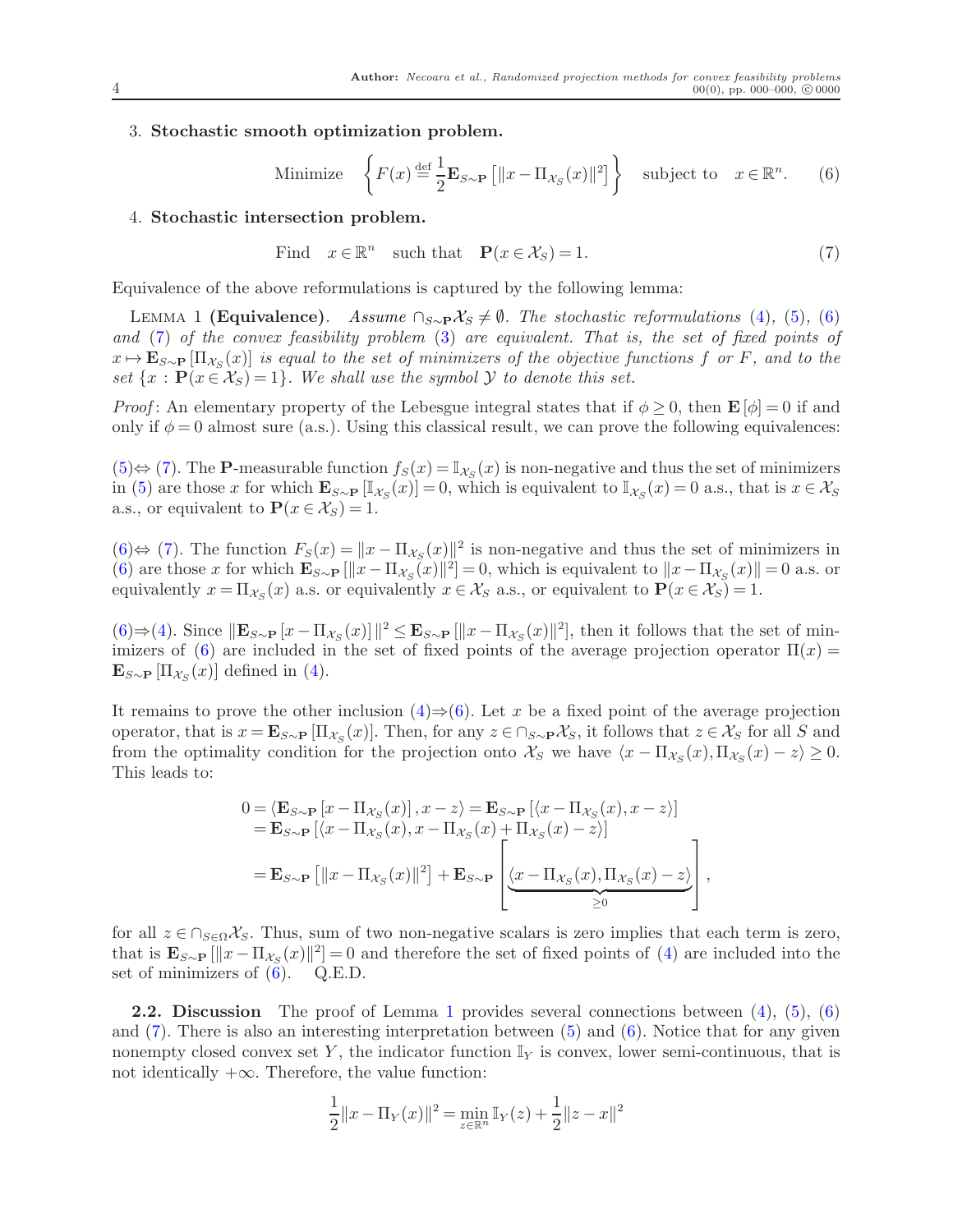is known to be well-defined and finite everywhere [\[7\]](#page-32-15) (Chapter 12). Moreover, the function  $x \mapsto$  $||x - \Pi_Y(x)||^2$  is the Moreau approximation of the non-smooth indicator function  $\mathbb{I}_Y$ , thus it has Lipschitz continuous gradient with constant 1, see  $[27]$ . This implies that the function F has Lipschitz continuous gradient with constant  $L_F = 1$ . Observe that the smooth optimization problem [\(6\)](#page-4-0) is obtained from the Moreau approximation  $F_s(x) = 1/2||x - \Pi_{\mathcal{X}_S}(x)||^2$  of each indicator function  $f_S(x) = \mathbb{I}_{\mathcal{X}_S}(x)$  of the non-smooth optimization problem [\(5\)](#page-3-3), that is:

<span id="page-5-0"></span>
$$
\min_{x \in \mathbb{R}^n} F(x) = \min_{x \in \mathbb{R}^n} \mathbf{E}_{S \sim \mathbf{P}} [F_S(x)] = \min_{x \in \mathbb{R}^n} \mathbf{E}_{S \sim \mathbf{P}} \left[ \min_{z \in \mathbb{R}^n} f_S(z) + \frac{1}{2} ||z - x||^2 \right]
$$
\n
$$
= \min_{x \in \mathbb{R}^n} \mathbf{E}_{S \sim \mathbf{P}} \left[ \min_{z \in \mathbb{R}^n} \mathbb{I}_{\mathcal{X}_S}(z) + \frac{1}{2} ||z - x||^2 \right].
$$
\n(8)

Note that, for general functions  $f_s$ , there are no connections between the two problems  $(5)$  and [\(6\)](#page-4-0) as expressed in [\(8\)](#page-5-0). However, for indicator functions  $f_S(x) = \mathbb{I}_{\mathcal{X}_S}(x)$  we have  $\arg \min_x f(x) =$  $\arg \min_x F(x)$ , according to previous lemma.

For the convex feasibility problem [\(3\)](#page-3-1), with  $\Omega$  having finite support, the following basic alternating projection algorithm has been extensively studied in the literature [\[18,](#page-32-16) [27\]](#page-33-7):

$$
(\mathbf{B}\text{-}\mathbf{A}\mathbf{P}): \text{ choose } S_k \text{ cyclic/random } \& \text{ update } x^{k+1} = \Pi_{\mathcal{X}_{S_k}}(x^k).
$$

The  $(B-AP)$  algorithm can be interpreted in several ways depending on the reformulations  $(4)-(7)$  $(4)-(7)$ :

1. For example, when solving the stochastic fixed point problem [\(4\)](#page-3-2), we do not have an explicit access to the average projection map  $x \to \mathbf{E}_{S \sim \mathbf{P}} [\Pi_{\mathcal{X}_S}(x)]$ . Instead, we are able to repeatedly sample  $S \sim \mathbf{P}$  and use the stochastic projection map  $x \to \Pi_{\mathcal{X}_S}(x)$ , which leads to the random variant of (B-AP) algorithm.

2. Since the stochastic optimization problem [\(5\)](#page-3-3) with  $f_s = \mathbb{I}_{\mathcal{X}_s}$ :

$$
\min_{x} f(x) = \mathbf{E}_{S \sim \mathbf{P}} [f_S(x)],
$$

is non-smooth, then we approximate each indicator function  $f_s = \mathbb{I}_{\mathcal{X}_s}$  with its Moreau approximation  $F<sub>S</sub>$  and we can apply gradient method on the resulting expected approximation which leads to the proximal point method. Since we do not have access to the function  $\mathbf{E}_{S \sim \mathbf{P}} \left[ \mathbb{I}_{\mathcal{X}_S}(z) + \frac{1}{2} \|z - x\|^2 \right]$ for some fixed x, but we can repeatedly sample  $S \sim \mathbf{P}$  we can apply stochastic proximal point:

$$
x^{+} = \arg\min_{z} \mathbb{I}_{\mathcal{X}_{S}}(z) + \frac{1}{2} ||z - x||^{2} = \Pi_{\mathcal{X}_{S}}(x).
$$

3. When solving the stochastic optimization problem [\(6\)](#page-4-0):

$$
\min_x F(x) = \mathbf{E}_{S \sim \mathbf{P}} [F_S(x)],
$$

where

$$
F_S(x) = \frac{1}{2} ||x - \Pi_{\mathcal{X}_S}(x)||^2
$$

we do not have access to the gradient of  $F$ :

$$
\nabla F(x) = \mathbf{E}_{S \sim \mathbf{P}} \left[ \nabla F_S(x) \right] = \mathbf{E}_{S \sim \mathbf{P}} \left[ x - \Pi_{\mathcal{X}_S}(x) \right].
$$

Instead, we can repeatedly sample  $S \sim \mathbf{P}$  and receive unbiased samples of this gradient at points of interest, that is  $\nabla F_S(x) = x - \Pi_{\mathcal{X}_S}(x)$ . Then, applying the stochastic gradient method with stepsize 1 leads to the random variant of (B-AP).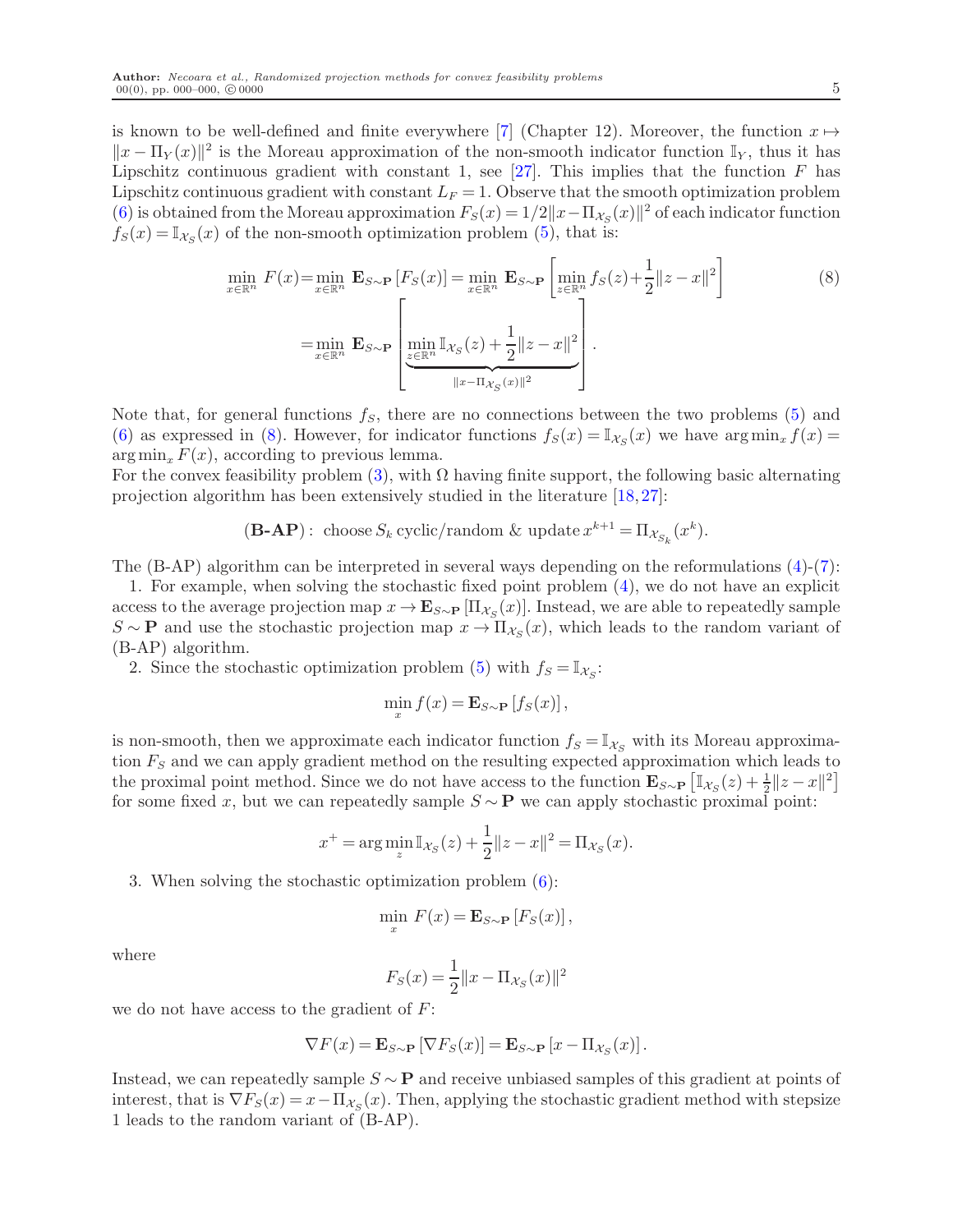4. We observe that [\(7\)](#page-4-1) can be written equivalently as:

Find 
$$
x \in \{x : \mathbf{P}(x \in \mathcal{X}_S) = 1\} := \bigcap_{S \sim \mathbf{P}} \mathcal{X}_S
$$
.

Then, when solving the previous stochastic intersection problem we typically do not have explicit access to the stochastic intersection  $\cap_{S\sim P} \mathcal{X}_S$ . Rather, we can sample  $S \sim P$  and utilize the simple form of  $\mathcal{X}_S$  to derive (B-AP) algorithm. Notice that if  $\Omega$  is finite/countable, then the stochastic intersection problem reduces to the standard intersection problem [\(3\)](#page-3-1).

However, in Section [6](#page-20-0) we will give a more general algorithmic framework for solving the four equivalent problems with larger stepsize and better performances than (B-AP).

As Lemma [1](#page-4-2) claims, our four stochastic reformulations are equivalent and they are all relaxations of the convex feasibility problem  $(3)$ , that is:

$$
\cap_{S\in\Omega}\mathcal{X}_S\subseteq\mathcal{Y}.
$$

Therefore, for any family of stochastic approximation sets  $(\mathcal{X}_S)_{S\sim\mathbf{P}}$  over a probability space  $(\Omega,\mathbf{P}),$ we clearly have:

<span id="page-6-1"></span>
$$
\mathcal{X} \subseteq \bigcap_{S \in \Omega} \mathcal{X}_S \subseteq \mathcal{Y}.\tag{9}
$$

Therefore, it is natural to investigate when these inclusions hold with equality.

**3. Exactness** For simplicity we further redenote  $\mathbf{E}_{S\sim P}$  [·] with the simpler notation  $\mathbf{E}[\cdot]$ . From previous discussion we note that for any family of stochastic approximations  $(\mathcal{X}_S)_{S\sim P}$  over a probability space  $(\Omega, \mathbf{P})$  we trivially have the inclusion  $\mathcal{X} \subseteq \mathcal{Y}$ . If  $\mathcal{X} = \mathcal{Y}$ , then the stochastic reformulations  $(4)$ ,  $(5)$ ,  $(6)$  and  $(7)$  are equivalent to the convex feasibility problems  $(1)$  and  $(3)$ . However, this need not be the case, not without additional assumptions. To see this, consider  $\mathcal{X} = \bigcap_{i=1}^m \mathcal{X}_i$ , that is finite intersection of closed convex sets  $\mathcal{X}_i$ , and the random set  $\mathcal{X}_S = \mathcal{X}_1$ . Since  $X \subseteq \mathcal{X}_1$ , this constitutes a stochastic approximation of X, as defined in Definition [1.](#page-3-4) However,  $\mathcal{Y} = \mathcal{X}_1$ , which is not necessarily equal to X. In view of the above, we need to enforce a regularity assumption, which we call exactness.

ASSUMPTION 1 (Exactness). Stochastic reformulations  $(4)$ ,  $(5)$ ,  $(6)$  and  $(7)$  of the convex feasibility problems [\(1\)](#page-3-0) and [\(3\)](#page-3-1) are exact. That is,  $\mathcal{X} = \mathcal{Y}$ .

In the next result we give a sufficient condition for exactness:

LEMMA 2. The following statement hold: If there exists  $\kappa < \infty$  such that the following inequality (a.k.a. "linear regularity property") holds for all  $x \in \mathbb{R}^n$ :

<span id="page-6-0"></span>
$$
\text{dist}_{\mathcal{X}}^2(x) \leq \kappa \mathbf{E} \left[ \text{dist}_{\mathcal{X}_S}^2(x) \right],\tag{10}
$$

then  $\mathcal{X} = \mathcal{Y}$  (i.e., exactness holds).

*Proof*: The set  $Y$  of optimal points of the stochastic smooth optimization problem [\(6\)](#page-4-0) satisfies:  $F(x) = 0$  for all  $x \in \mathcal{Y}$ . Moreover, the relation  $F(x) = \mathbf{E} [\|x - \Pi_{\mathcal{X}_S}(x)\|^2] = \mathbf{E} [\text{dist}_{\mathcal{X}_S}^2(x)]$  holds. Therefore, for any  $x \in \mathcal{Y}$  we have  $\mathbf{E}\left[\text{dist}_{\mathcal{X}_S}^2(x)\right] = 0$ . From [\(10\)](#page-6-0) we conclude that  $\text{dist}_{\mathcal{X}}^2(x) = 0$ , which means that  $x \in \mathcal{X}$ . Combined with [\(9\)](#page-6-1), this implies that  $\mathcal{X} = \mathcal{Y}$  holds. Q.E.D.

Since  $dist_{\mathcal{X}_S}(x) \leq dist_{\mathcal{X}}(x)$  it follows immediately from [\(10\)](#page-6-0) that  $\kappa \geq 1$ . The feasibility problem is ill-conditioned when  $\kappa$  is large. Notice that linear regularity is a very conservative condition for exactness. We can see that if  $\Omega$  is finite/countable, then the stochastic intersection problem reduces to the standard intersection problem  $(3)$ , i.e. we have exactness. Note that linear regularity property does not hold for any collection of closed convex sets as the following example shows: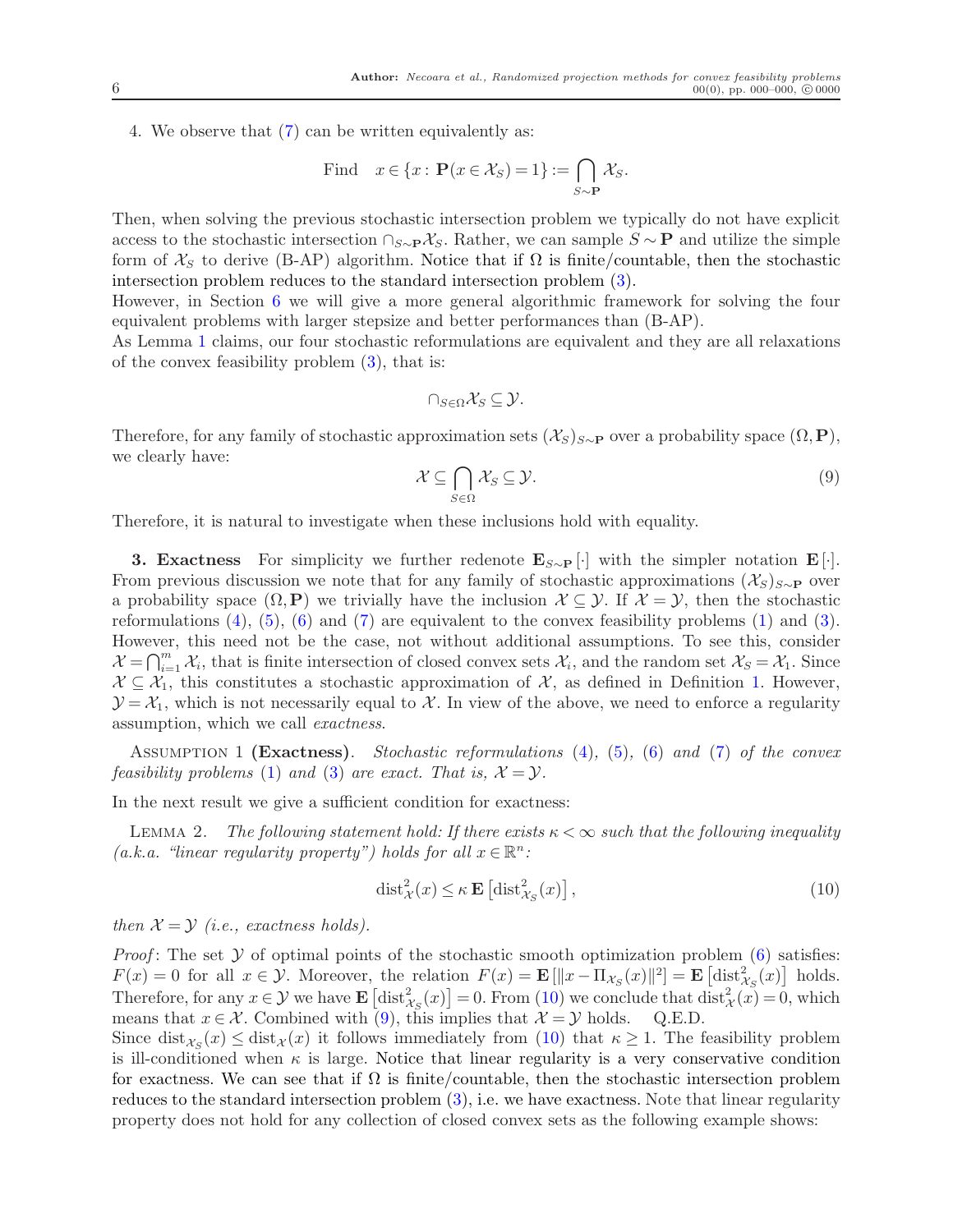EXAMPLE 1. Let  $\mathcal{X}_1 = \{x : |x_1|^p \le x_2\}$  with  $p > 1$ , and  $\mathcal{X}_2 = \{x : x_2 = 0\}$ . These two sets are convex and  $\mathcal{X} = \mathcal{X}_1 \cap \mathcal{X}_2 = \{0\}$ . Then, for any  $x \in \mathcal{X}_1$ , satisfying  $|x_1|^p = x_2$ , we have:

$$
dist_{\mathcal{X}}^2(x) = x_1^2 + x_2^2
$$
 and  $dist_{\mathcal{X}_1}^2(x) + dist_{\mathcal{X}_2}^2(x) = x_2^2$ .

Then, clearly there is no finite  $\kappa > 0$  such that:

$$
x_1^2 + x_2^2 \le \kappa x_2^2 \quad \forall |x_1|^p = x_2, \ x_1 \ge 0,
$$

since by replacing  $x_2$  and obtaining

$$
x_1^2 + x_1^{2p} \le \kappa x_1^{2p} \Rightarrow \frac{1}{x_1^{2p-2}} + 1 \le \kappa,
$$

we can take  $x_1$  very small (close to zero). Q.E.D.

Notice that linear regularity is related to Slater's condition, as discussed in [\[3\]](#page-32-12). Moreover, this property is directly related to the stochastic formulations [\(4\)](#page-3-2)-[\(7\)](#page-4-1), as we will show below.

<span id="page-7-3"></span>**3.1. Properties of the smooth function**  $F$  If we consider the smooth stochastic optimization problem [\(6\)](#page-4-0), then we have the following important relation:

$$
F(x) = \frac{1}{2} \mathbf{E} \left[ \| \nabla F_S(x) \|^2 \right] \quad \forall x \in \mathbb{R}^n,
$$
\n(11)

since we recall that  $\nabla F_S(x) = x - \Pi_{\mathcal{X}_S}(x)$ . Moreover, the linear regularity property [\(10\)](#page-6-0) is equivalent with the quadratic functional growth condition on  $F$  introduced in [\[26\]](#page-33-11), which was defined as a relaxation of strong convexity. Indeed, under the exactness assumption, we have  $\mathcal{X} = \mathcal{Y} =$  $\arg \min_x F(x)$  and the optimal value  $F^* = 0$ . Moreover, we have  $F(x) = \mathbf{E} \left[ \text{dist}_{\mathcal{X}_S}^2(x) \right]$ . Then, the property [\(10\)](#page-6-0) can be rewritten equivalently as:

<span id="page-7-0"></span>
$$
F(x) - F^* \ge \frac{1}{2\kappa} \|x - \Pi_\mathcal{X}(x)\|^2 \quad \forall x \in \mathbb{R}^n,
$$
\n(12)

which is exactly the definition of the quadratic functional growth condition introduced in [\[26\]](#page-33-11). Typically, the standard assumption for proving linear convergence of first order methods for smooth convex optimization is the strong convexity of the objective function, an assumption which does not hold for many practical applications, including the one presented in this paper. In [\[26\]](#page-33-11) it has been proved that we can still achieve linear convergence rates of several first order methods for solving smooth non-strongly convex constrained optimization problems, i.e. involving an objective function with a Lipschitz continuous gradient that satisfies the relaxed strong convexity condition [\(12\)](#page-7-0). Moreover, in [\[26\]](#page-33-11) it has been shown that the quadratic functional growth condition [\(12\)](#page-7-0) is equivalent with the so-called error bound condition for unconstrained problem [\(6\)](#page-4-0). Further, let  $\gamma \geq 0$  be the smallest constant satisfying the inequality:

<span id="page-7-1"></span>
$$
\left\|\mathbf{E}\left[x-\Pi_{\mathcal{X}_S}(x)\right]\right\|^2 \leq \gamma \cdot \mathbf{E}\left[\left\|x-\Pi_{\mathcal{X}_S}(x)\right\|^2\right] \qquad \forall x \in \mathbb{R}^n. \tag{13}
$$

<span id="page-7-2"></span>By Jensen's inequality,  $\gamma \leq 1$ . However, for specific sets and distributions **P**, it is possible for  $\gamma$  to be strictly smaller than 1, as the following examples show. For example, we can consider finding a solution of a linear system  $\mathcal{X} = \{x : Ax = b\}$ , where  $A \in \mathbb{R}^{m \times n}$ . For this set we can easily construct stochastic approximations sets  $\mathcal{X}_S = \{x : S^T A x = S^T b\}$  taking any matrix  $S \in \mathbb{R}^{m \times q}$ . Clearly, for any matrix S we have  $\mathcal{X} \subseteq \mathcal{X}_S$ . Then, we have the following characterization for  $\gamma$ :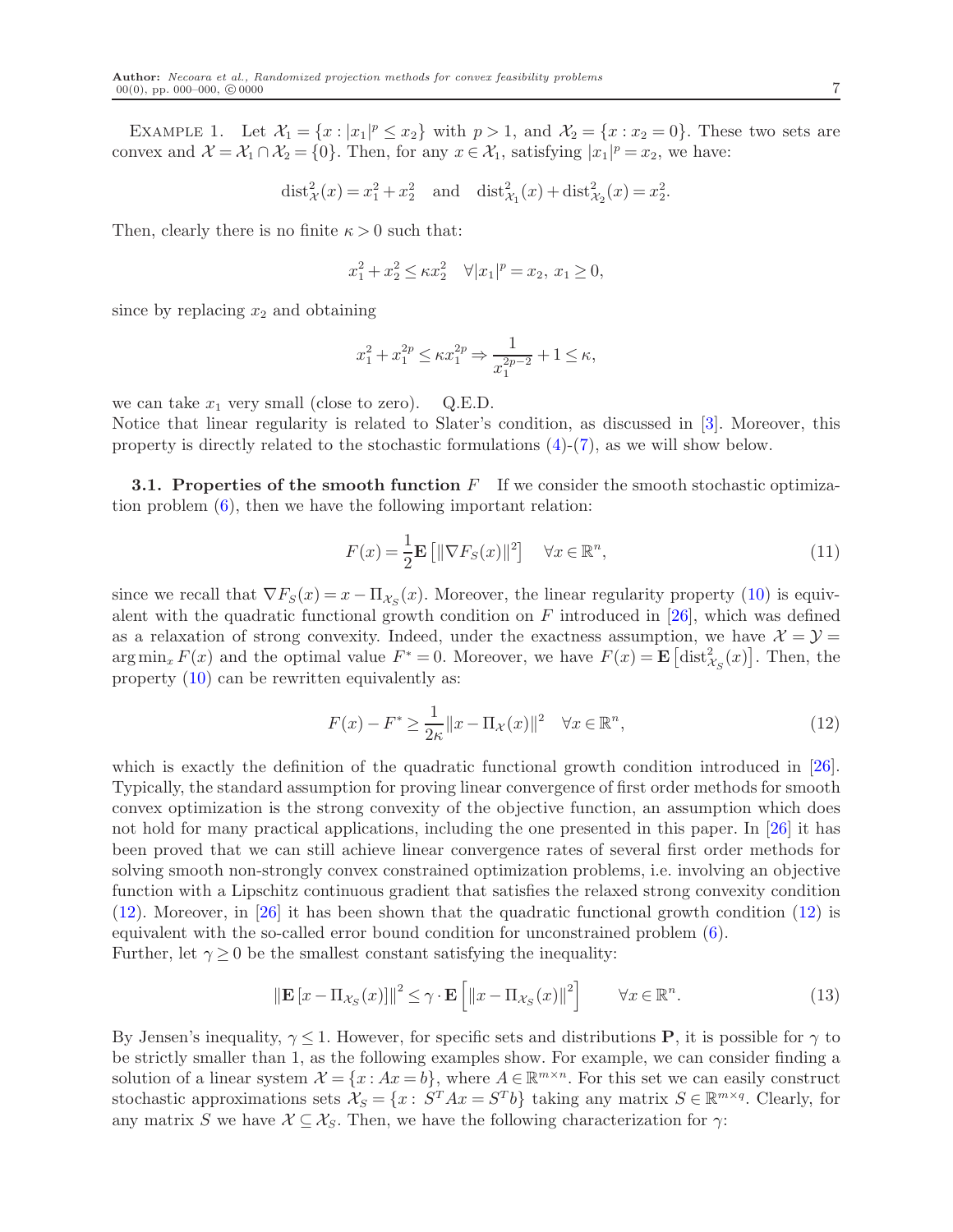THEOREM 1. Let us consider finding a solution of the linear system  $\mathcal{X} = \{x : Ax = b\}$ , where  $A \in \mathbb{R}^{m \times n}$ . Further, let us consider the stochastic approximation sets  $\mathcal{X}_S = \{x : S^T A x = S^T b\},\$ where  $S \in \Omega = \mathbb{R}^{m \times q}$  and a probability distribution **P** on  $\Omega$ . Then, [\(13\)](#page-7-1) holds with:

$$
\gamma = \lambda_{max}(A^T \mathbf{E}\left[S(S^T A A^T S)^{\dagger} S^T\right] A) \le 1.
$$

*Proof*: Clearly, for x satisfying  $Ax = b$  the inequality [\(13\)](#page-7-1) holds for any  $\gamma < 1$ . It remains to prove for x satisfying  $Ax - b \neq 0$ . However, since  $\mathcal{X}_S = \{x : S^T A x = S^T b\}$ , then the projection of x onto  $\mathcal{X}_S$  can be computed explicitly:

$$
\Pi_{\mathcal{X}_S}(x) = x - A^T S (S^T A A^T S)^{\dagger} S^T (A x - b)
$$

and the relation we need to prove becomes as follows:

$$
\left\| \mathbf{E} \left[ A^T S (S^T A A^T S)^{\dagger} S^T (A x - b) \right] \right\|^2 \leq \gamma \mathbf{E} \left[ \| A^T S (S^T A A^T S)^{\dagger} S^T (A x - b) \|^2 \right].
$$

Using the standard properties of the pseudoinverse, that is  $Q^{\dagger}QQ^{\dagger} = Q^{\dagger}$  for any matrix Q, the previous relation is equivalent to:

$$
\left\|A^T \mathbf{E}\left[S(S^T A A^T S)^{\dagger} S^T\right] (Ax - b)\right\|^2 \le \gamma (Ax - b)^T \mathbf{E}\left[S(S^T A A^T S)^{\dagger} S^T\right] (Ax - b).
$$

For simplicity, let us denote  $E = \mathbf{E} [S(S^T A A^T S)^{-1} S^T]$ . Then E is a positive semidefinite matrix and thus there exists  $E^{1/2}$ . Clearly, for  $Ax - b \in Null(E)$  the previous inequality holds for any  $\gamma$ . Therefore,  $\gamma$  is defined as:

$$
\gamma = \max_{x:Ax-b\notin \text{Null}(E)} \frac{\|A^T E(Ax - b)\|^2}{(Ax - b)^T E(Ax - b)}
$$
  
= 
$$
\max_{x:Ax-b\notin \text{Null}(E^{1/2})} \frac{\|A^T E^{1/2} E^{1/2} (Ax - b)\|^2}{\|E^{1/2} (Ax - b)\|^2}
$$
  
= 
$$
\max_{z\neq 0} \frac{\|A^T E^{1/2} z\|^2}{\|z\|^2} = \sigma_{\text{max}}^2 (A^T E^{1/2}) = \lambda_{\text{max}} (A^T E A).
$$

Therefore, we have  $\gamma = \lambda_{\max}(A^T \mathbf{E}[S(S^T A A^T S)^{\dagger} S^T] A)$ . Since the function  $W \mapsto \lambda_{\max}(W)$  is convex over the space of positive semidefinite matrices, then using Jensen's inequality we have:

$$
\lambda_{\max}(A^T \mathbf{E}\left[S(S^T A A^T S)^{\dagger} S^T\right] A) \leq \mathbf{E}\left[\lambda_{\max}(A^T S(S^T A A^T S)^{\dagger} S^T A)\right].
$$

Furthermore, the matrix  $P_S = A^T S (S^T A A^T S)^{\dagger} S^T A$  is idempotent, that is  $P_S^2 = P_S$ . Therefore, all the eigenvalues of  $P_S$  are either 0 or 1. Then, we get:

$$
\gamma = \lambda_{\max}(A^T \mathbf{E}\left[S(S^T A A^T S)^{\dagger} S^T\right] A) \leq \mathbf{E}\left[\lambda_{\max}(A^T S(S^T A A^T S)^{\dagger} S^T A)\right] \leq 1,
$$

which proves the statement of the theorem. Q.E.D.

<span id="page-8-0"></span>Based on the previous theorem we can prove that for particular choices of the probability distribution **P** we have  $\gamma < 1$ , see e.g. the next corollary:

COROLLARY 1. Let us consider finding a solution of the linear system  $\mathcal{X} = \{x : Ax = b\}$ , where  $A \in \mathbb{R}^{m \times n}$  having rang $(A) \geq 2$ . Further, let us consider  $\Omega = \{e_1, \dots, e_m\}$ , the standard basis of  $\mathbb{R}^m$ , and the corresponding stochastic approximation sets  $\mathcal{X}_{e_i} = \{x : A_i^T x = b_i\}$  for all  $i \in [m]$ . Then, for two choices of the probability distribution  $P$  on  $\Omega$ , inequality [\(13\)](#page-7-1) holds with:

<span id="page-8-1"></span>
$$
\gamma = \begin{cases} \frac{\lambda_{max}(A^T A)}{\|A\|_F^2} & \text{if } \mathbf{P}(S = e_i) = \frac{\|A_i\|^2}{\|A\|_F^2} \\ \frac{\lambda_{max}(A^T D A)}{m} & \text{if } \mathbf{P}(S = e_i) = \frac{1}{m} \end{cases} \tag{14}
$$

where the diagonal matrix  $D \stackrel{\text{def}}{=} diag(||A_1||^{-2}, \cdots, ||A_m||^{-2}).$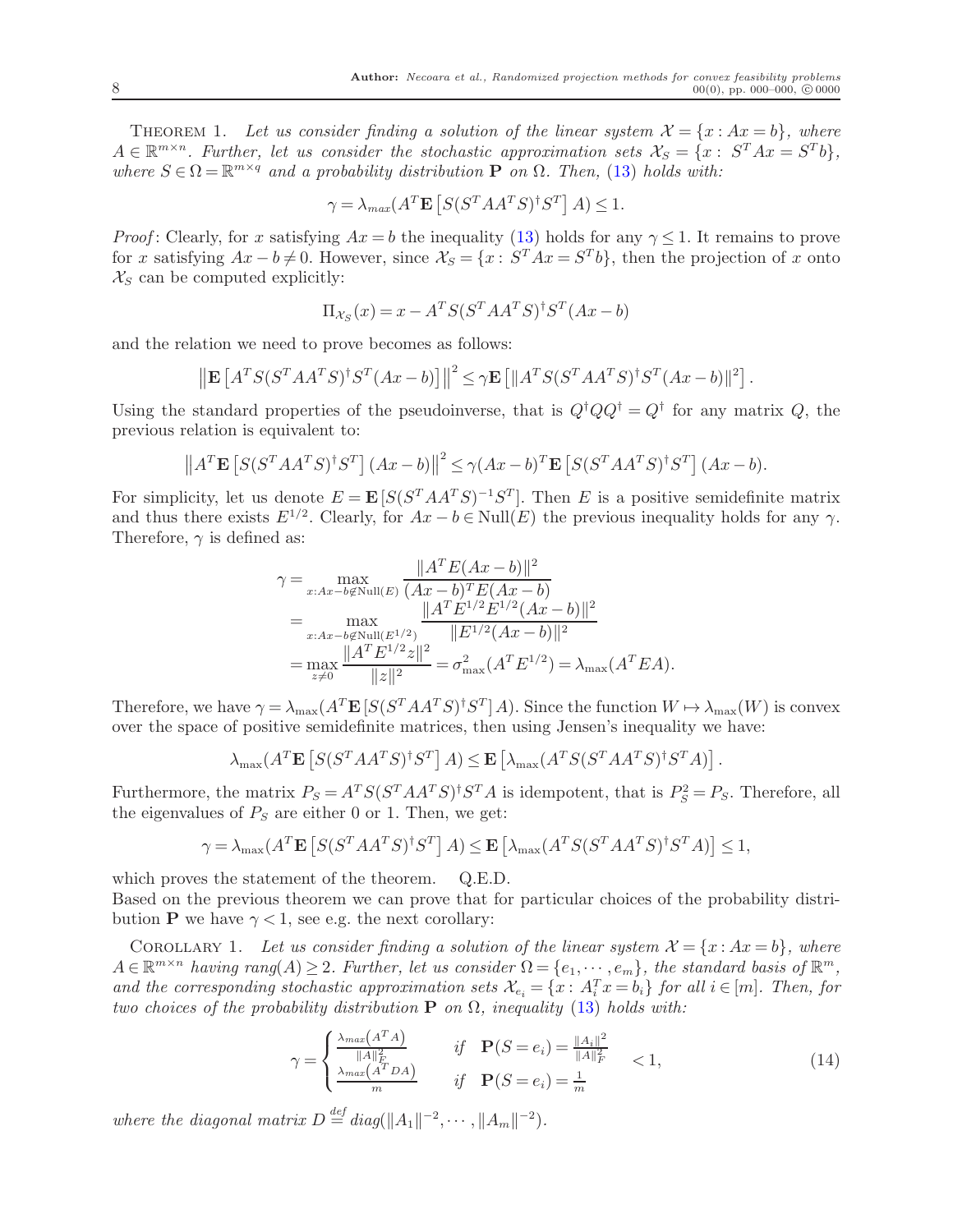*Proof*: In this case we have the following expression:

$$
S(S^{T}AA^{T}S)^{\dagger}S^{T} = e_{i}(e_{i}^{T}AA^{T}e_{i})^{\dagger}e_{i}^{T} = \frac{1}{\|A_{i}\|^{2}}e_{i}e_{i}^{T}.
$$

Then, from Theorem [1](#page-7-2) we get for probability distribution  $\mathbf{P}(S=e_i) = \frac{\|A_i\|^2}{\|A\|^2}$  $\frac{||A_i||^2}{||A||_F^2}$ :

$$
\gamma = \lambda_{\max} \left( A^T \mathbf{E} \left[ \frac{1}{\|A_i\|^2} e_i e_i^T \right] A \right) = \lambda_{\max} \left( A^T \sum_{i=1}^m \frac{\|A_i\|^2}{\|A\|_F^2} \frac{1}{\|A_i\|^2} e_i e_i^T A \right)
$$
  
=  $\lambda_{\max} \left( \frac{A^T A}{\|A\|_F^2} \right) = \lambda_{\max} \left( \frac{A A^T}{\|A\|_F^2} \right).$ 

In the last equality we used the fact that the maximum eigenvalues of the matrices  $A<sup>T</sup>A$  and  $AA<sup>T</sup>$ coincides. But we can easily see that the trace of the matrix  $\frac{AA^T}{\|A\|_F^2}$  is equal to 1 and thus:

$$
\sum_{i=1}^{m} \lambda_i \left( \frac{A A^T}{\|A\|_F^2} \right) = \text{Trace}\left( \frac{A A^T}{\|A\|_F^2} \right) = 1.
$$

Therefore, if  $\text{rang}(A) \geq 2$ , then  $\gamma = \lambda_{\max} \left( \frac{AA^T}{\|A\|^2} \right)$  $\|A\|_{\bar{F}_n}^2$  $\vert$  < [1](#page-7-2). Similarly, from Theorem 1 we obtain for the uniform probability distribution  $P(S = e_i) = \frac{1}{m}$ .

$$
\gamma = \lambda_{\max} \left( A^T \mathbf{E} \left[ \frac{1}{\|A_i\|^2} e_i e_i^T \right] A \right) = \lambda_{\max} \left( A^T \sum_{i=1}^m \frac{1}{m} \frac{1}{\|A_i\|^2} e_i e_i^T A \right)
$$

$$
= \lambda_{\max} \left( \frac{A^T D A}{m} \right) = \lambda_{\max} \left( \frac{A A^T D}{m} \right),
$$

where  $D = \text{diag}(\|A_1\|^{-2}, \dots, \|A_m\|^{-2})$  and we used the fact that the sets of nonzero eigenvalues of the matrices  $UV$  and  $VU$  are the same for any two matrices U and V of appropriate dimensions, in particular  $U = A^T D$  and  $V = A$ . Moreover, the trace of the matrix  $\frac{A A^T D}{m}$  is equal to 1 and thus:

$$
\sum_{i=1}^{m} \lambda_i \left( \frac{AA^T D}{m} \right) = \text{Trace}\left( \frac{AA^T D}{m} \right) = 1.
$$

If  $\text{rang}(A) \geq 2$ , then  $\gamma = \lambda_{\text{max}} \left( \frac{AA^T D}{m} \right)$  $\frac{A^T D}{m}$  < 1 for uniform distribution. Q.E.D.

For systems of linear inequalities we can obtain similar statements. For example, we can consider finding a feasible point for a system of linear inequalities  $\mathcal{X} = \{x : Ax \leq b\}$ , where  $A \in \mathbb{R}^{m \times n}$ . For this set we can easily construct stochastic approximations sets  $\mathcal{X}_S = \{x : S^T A x \leq S^T b\}$ , where S is a vector with nonnegative entries, i.e.  $S \in \mathbb{R}^m_+$ . Clearly, if the vector  $\tilde{S}$  has nonnegative entries, we have  $\mathcal{X} \subseteq \mathcal{X}_S$ . Then, we have the following characterization for  $\gamma$ :

THEOREM 2. Let us consider finding a solution of a system of linear inequalities  $\mathcal{X} = \{x : Ax \leq \mathcal{X}\}$ b), where  $A \in \mathbb{R}^{m \times n}$ . Further, let us consider the stochastic approximation sets  $\mathcal{X}_S = \{x : S^T A x \leq$  $S^{T}b$ , where  $S \in \Omega = \mathbb{R}_{+}^{m}$  and a probability distribution **P** on  $\Omega$ . Then, [\(13\)](#page-7-1) holds with:

$$
\gamma = \lambda_{max} \left( A^T \mathbf{E} \left[ S (S^T A A^T S)^{-1} S \right] A \right) \le 1.
$$

*Proof*: Clearly, for x satisfying  $Ax \leq b$  the inequality [\(13\)](#page-7-1) holds for any  $\gamma \leq 1$ . It remains to prove for x satisfying  $Ax \nleq b$ . However, since  $\mathcal{X}_S = \{x : S^T A x \leq S^T b\}$ , then the projection of x onto  $\mathcal{X}_S$ can be computed explicitly:

$$
\Pi_{\mathcal{X}_S}(x) = x - \frac{\max(0, S^T(Ax - b))}{\|A^TS\|^2} A^TS = x - \frac{\Pi_+(S^T(Ax - b))}{\|A^TS\|^2} A^TS
$$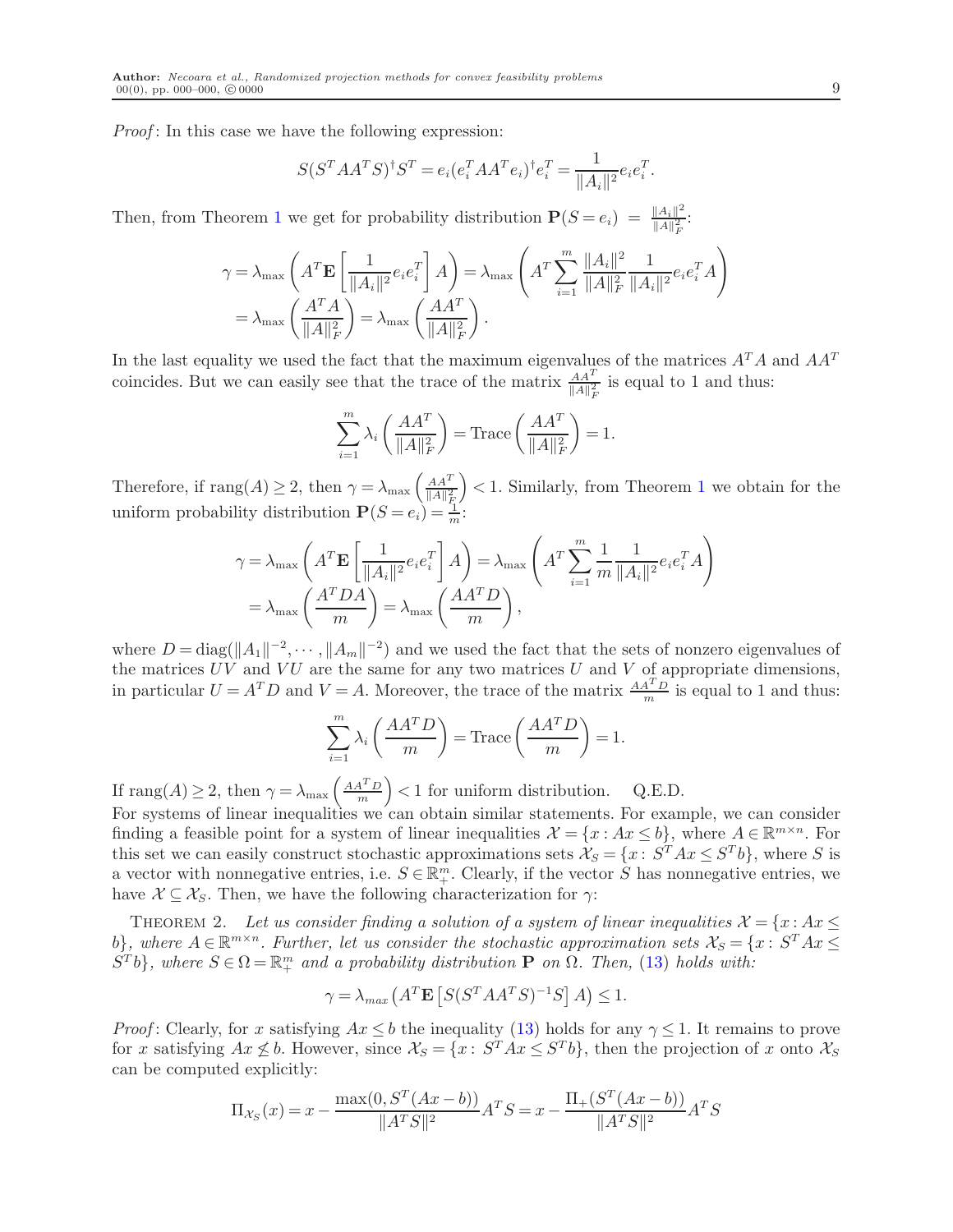and the relation we need to prove becomes as follows:

$$
\left\| \mathbf{E} \left[ A^T S (S^T A A^T S)^{-1} \Pi_+ (S^T (A x - b)) \right] \right\|^2 \le \gamma \mathbf{E} \left[ \| A^T S (S^T A A^T S)^{-1} \Pi_+ (S^T (A x - b)) \|^2 \right]
$$

or equivalently

$$
||AT \mathbf{E} [S(ST A AT S)-1 \Pi_{+} (ST (Ax - b))]||2 \leq \gamma \mathbf{E} [\Pi_{+} (ST (Ax - b)) (ST A AT S)-1 \Pi_{+} (ST (Ax - b))].
$$

Moreover, if we define the event  $\mathcal{I}(x) = \{ S \in \Omega : S^T(Ax - b) > 0 \}$ , then the previous relation can be written as follows:

$$
\left\|A^T \left(\int_{\mathcal{I}(x)} S(S^T A A^T S)^{-1} S^T dP\right) (Ax - b)\right\|^2 \le \gamma (Ax - b)^T \left(\int_{\mathcal{I}(x)} S(S^T A A^T S)^{-1} S^T dP\right) (Ax - b).
$$

Let us define  $E(x) = \int_{\mathcal{I}(x)} S(S^T A A^T S)^{-1} S dP$  and  $E = \int_{\Omega} S(S^T A A^T S)^{-1} S dP$ . Then both matrices are positive semidefinite and  $E(x) \preceq E$  for all x such that  $Ax \nleq b$ . It follows that  $\gamma$  is an upper bound on the following function:

$$
\mathcal{R}(x) = \frac{\|A^T E(x)(Ax - b)\|^2}{(Ax - b)^T E(x)(Ax - b)} \le \gamma \quad \forall x : Ax \not\le b.
$$

However, it is easy to find an upper bound for this function  $\mathcal{R}(x)$  for each fixed x, namely:

$$
\mathcal{R}(x) \le \lambda_{\max}(A^T E(x) A) \quad \forall x: Ax \not\le b.
$$

Since  $E(x) \preceq E$ , then  $A^T E(x) A \preceq A^T E A$  and consequently  $\lambda_{\max}(A^T E(x) A) \leq \lambda_{\max}(A^T E A)$ . Moreover, there exists x such that  $\mathcal{I}(x) = \Omega$ . Thus, we have:

$$
\gamma = \lambda_{\max}(A^T E A) = \lambda_{\max}\left(A^T \mathbf{E}\left[S(S^T A A^T S)^{-1} S^T\right] A\right).
$$

Since the function  $W \mapsto \lambda_{\max}(W)$  is convex over the space of positive semidefinite matrices, then using Jensen's inequality we have:

$$
\lambda_{\max}\left(A^T \mathbf{E}\left[S(S^T A A^T S)^{-1} S^T\right] A\right) \leq \mathbf{E}\left[\lambda_{\max}\left(A^T S(S^T A A^T S)^{-1} S^T A\right)\right].
$$

Furthermore, the matrix  $P_S = A^T S (S^T A A^T S)^{-1} S^T A$  is idempotent, that is  $P_S^2 = P_S$ . Therefore, all the eigenvalues of  $P<sub>S</sub>$  are either 0 or 1. Then, we get:

$$
\gamma = \lambda_{\max} \left( A^T \mathbf{E} \left[ S(S^T A A^T S)^{-1} S^T \right] A \right) \le \mathbf{E} \left[ \lambda_{\max} \left( A^T S(S^T A A^T S)^{-1} S^T A \right) \right] \le 1,
$$

which proves the statement of the theorem. Q.E.D.

Based on the previous theorem we can prove that for particular choices of the probability distribution **P** we have  $\gamma < 1$ , see e.g. the next corollary:

COROLLARY 2. Let us consider solving a system of linear inequalities  $\mathcal{X} = \{x : Ax \leq b\}$ , where  $A \in \mathbb{R}^{m \times n}$  having rang $(A) \geq 2$ . Further, let us consider  $\Omega = \{e_1, \dots, e_m\}$ , the standard basis of  $\mathbb{R}^m$ , and the corresponding stochastic approximation sets  $\mathcal{X}_{e_i} = \{x : A_i^T x \leq b_i\}$  for all  $i \in [m]$ . Then, for two choices of the probability distribution **P** on  $\Omega$ , inequality [\(13\)](#page-7-1) holds with:

<span id="page-10-0"></span>
$$
\gamma = \begin{cases} \frac{\lambda_{max}(A^T A)}{\|A\|_F^2} & \text{if } \mathbf{P}(S = e_i) = \frac{\|A_i\|^2}{\|A\|_F^2} \\ \frac{\lambda_{max}(A^T D A)}{m} & \text{if } \mathbf{P}(S = e_i) = \frac{1}{m} \end{cases} < 1,
$$
 (15)

where the diagonal matrix  $D \stackrel{\text{def}}{=} diag(||A_1||^{-2}, \cdots, ||A_m||^{-2}).$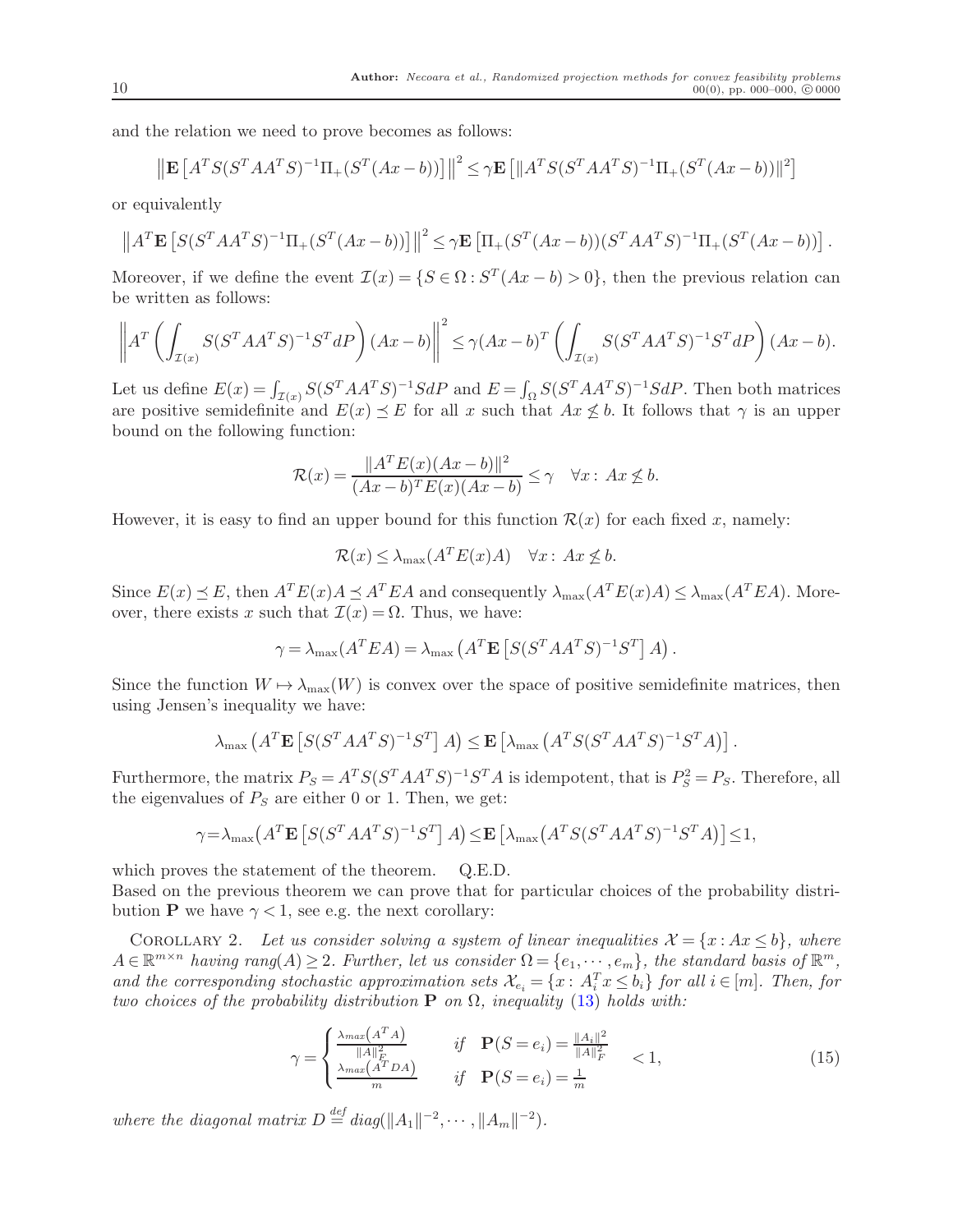*Proof*: The proof is similar to the one given in Corollary [1.](#page-8-0)  $Q.E.D.$ 

The reader can easily find other examples of convex feasibility problems with  $\gamma < 1$ . The linear regularity inequality [\(10\)](#page-6-0) and the Jensen type inequality [\(13\)](#page-7-1) impose strong conditions on the shape of the function  $F$ :

THEOREM 3. Let the linear regularity condition [\(10\)](#page-6-0) hold. Then, the following bounds are valid for the smooth objective function  $F$ :

<span id="page-11-5"></span>
$$
\frac{1}{2\kappa} \|x - \Pi_{\mathcal{X}}(x)\|^2 \le F(x) - F^* \le \frac{\gamma}{2} \|x - \Pi_{\mathcal{X}}(x)\|^2 \quad \forall x \in \mathbb{R}^n,
$$
\n(16)

and their dual formulations

<span id="page-11-3"></span><span id="page-11-0"></span>
$$
\frac{1}{2\gamma} \|\nabla F(x)\|^2 \le F(x) - F^* \le \frac{\kappa}{2} \|\nabla F(x)\|^2 \quad \forall x \in \mathbb{R}^n. \tag{17}
$$

*Proof*: Under the linear regularity condition  $(10)$  we have  $(12)$ , which represents the left hand side inequality in [\(16\)](#page-11-0). For proving the right hand side inequality in [\(16\)](#page-11-0) we use a well-known property of the projection:

<span id="page-11-1"></span>
$$
||x - \Pi_{\mathcal{X}_S}(x)||^2 \le ||x - z||^2 - ||\Pi_{\mathcal{X}_S}(x) - z||^2 \quad \forall z \in \mathcal{X}_S.
$$
 (18)

Then, using that  $\Pi_{\mathcal{X}}(x) \in \mathcal{X}_S$  we have:

$$
\mathbf{E} [||x - \Pi_{\mathcal{X}_S}(x)||^2] = ||x - \Pi_{\mathcal{X}}(x)||^2 + \mathbf{E} [||\Pi_{\mathcal{X}}(x) - \Pi_{\mathcal{X}_S}(x)||^2] + 2\langle x - \Pi_{\mathcal{X}}(x), \mathbf{E} [\Pi_{\mathcal{X}}(x) - \Pi_{\mathcal{X}_S}(x)] \rangle
$$
  
\n
$$
\leq 2||x - \Pi_{\mathcal{X}}(x)||^2 - \mathbf{E} [||x - \Pi_{\mathcal{X}_S}(x)||^2] + 2\langle x - \Pi_{\mathcal{X}}(x), \mathbf{E} [\Pi_{\mathcal{X}}(x) - \Pi_{\mathcal{X}_S}(x)] \rangle
$$
  
\n
$$
= -\mathbf{E} [||x - \Pi_{\mathcal{X}_S}(x)||^2] + 2\langle x - \Pi_{\mathcal{X}}(x), \mathbf{E} [x - \Pi_{\mathcal{X}_S}(x)] \rangle,
$$

where in the first inequality we used  $(18)$ . In conclusion, we get:

$$
\mathbf{E}\left[\|x - \Pi_{\mathcal{X}_S}(x)\|^2\right] \le \langle x - \Pi_{\mathcal{X}}(x), \mathbf{E}\left[x - \Pi_{\mathcal{X}_S}(x)\right]\rangle. \tag{19}
$$

Furthermore, using Cauchy-Schwartz inequality and [\(13\)](#page-7-1) in [\(19\)](#page-11-2) we get:

$$
\begin{aligned} \mathbf{E}\left[\|x-\Pi_{\mathcal{X}_S}(x)\|^2\right] &\leq \|x-\Pi_{\mathcal{X}}(x)\|\|\mathbf{E}\left[x-\Pi_{\mathcal{X}_S}(x)\right]\| \\ &\leq \|x-\Pi_{\mathcal{X}}(x)\|\sqrt{\gamma\mathbf{E}\left[\|x-\Pi_{\mathcal{X}_S}(x)\|^2\right]} \end{aligned}
$$

which leads to:

<span id="page-11-4"></span><span id="page-11-2"></span>
$$
F(x) - F^* \le \frac{\gamma}{2} ||x - \Pi_{\mathcal{X}}(x)||^2,
$$

that is, the right hand side inequality in [\(16\)](#page-11-0) holds. This proves the first statement of the theorem, i.e. [\(16\)](#page-11-0).

For proving the second statement, [\(17\)](#page-11-3), we first notice that since the Jensen type inequality [\(13\)](#page-7-1) always holds for some  $\gamma \leq 1$  and using the expression of F and that  $F^* = 0$ , then we can easily find the left hand side inequality in [\(17\)](#page-11-3):

$$
\frac{1}{2} \|\nabla F(x)\|^2 \le \gamma (F(x) - F^*) \quad \forall x \in \mathbb{R}^n.
$$
\n(20)

Then, combining [\(10\)](#page-6-0) and [\(19\)](#page-11-2) and using Cauchy-Schwartz inequality, we get:

$$
\mathbf{E}\left[\|x - \Pi_{\mathcal{X}_S}(x)\|^2\right] \le \|x - \Pi_{\mathcal{X}}(x)\| \|\mathbf{E}\left[x - \Pi_{\mathcal{X}_S}(x)\right]\| \le \sqrt{\kappa \mathbf{E}\left[\|x - \Pi_{\mathcal{X}_S}(x)\|^2\right]} \|\mathbf{E}\left[x - \Pi_{\mathcal{X}_S}(x)\right]\|,
$$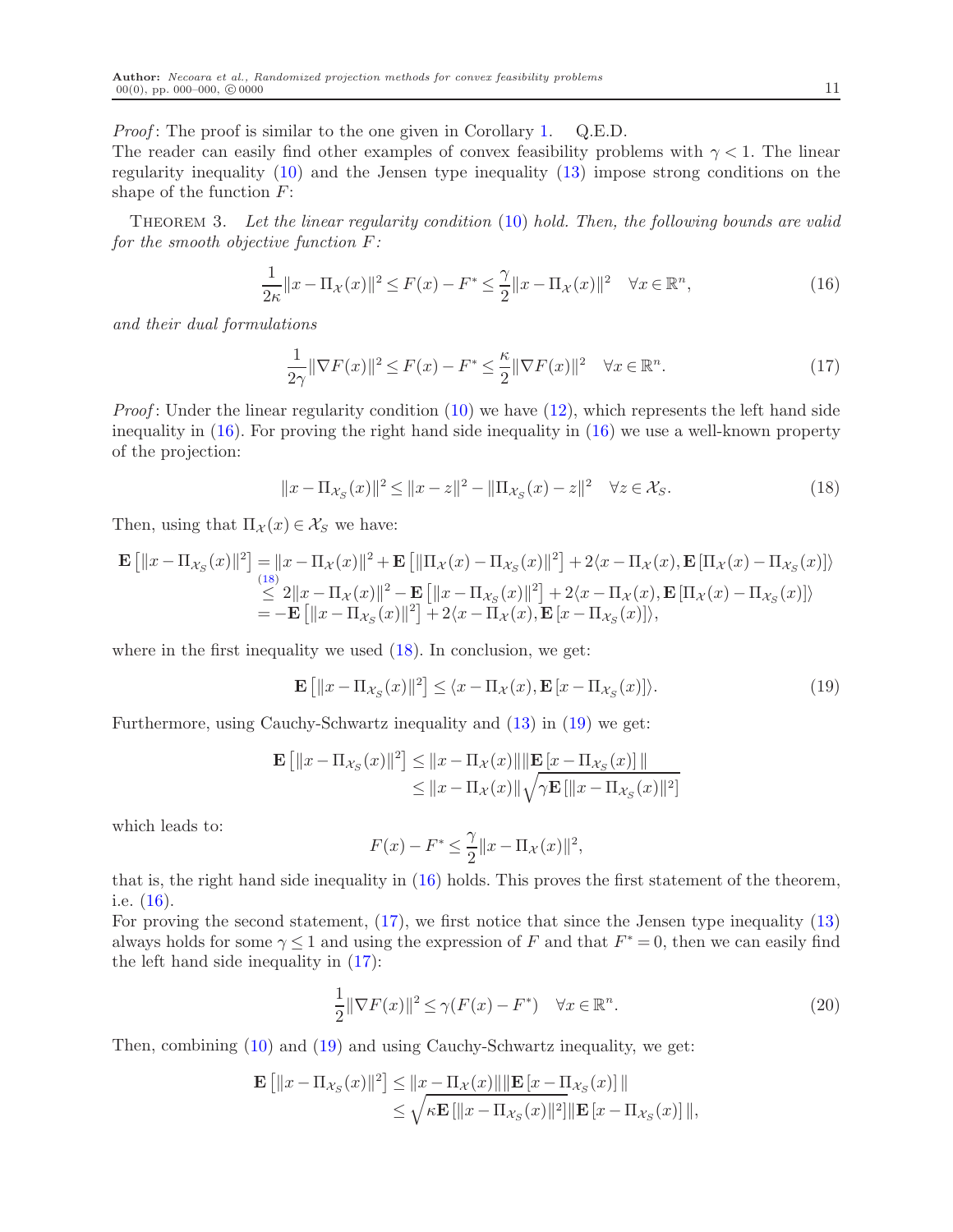which leads to

$$
\frac{1}{\kappa}(F(x) - F^*) \le \frac{1}{2} \|\nabla F(x)\|^2.
$$

Combining the previous inequality with [\(20\)](#page-11-4) we obtain the second statement of the theorem, i.e. [\(17\)](#page-11-3). Q.E.D.

Theorem [3](#page-11-5) states that F is strongly convex with constant  $\frac{1}{k}$  and has Lipschitz continuous gradient with constant  $\gamma$  when restricted along any segment  $[x,\Pi_\mathcal{X}(x)]$ . Indeed, since  $\nabla F(\Pi_\mathcal{X}(x)) = 0$ , then from  $(16)-(17)$  $(16)-(17)$  we obtain:

$$
\frac{1}{2\kappa} ||x - \Pi_{\mathcal{X}}(x)||^2 + \langle \nabla F(\Pi_{\mathcal{X}}(x)), x - \Pi_{\mathcal{X}}(x) \rangle + F^* \leq F(x) \leq \frac{\gamma}{2} ||x - \Pi_{\mathcal{X}}(x)||^2 + \langle \nabla F(\Pi_{\mathcal{X}}(x)), x - \Pi_{\mathcal{X}}(x) \rangle + F^*
$$

which are exactly the strong convexity condition and the Lipschitz continuity condition, respectively, along any segment  $[x,\Pi_{\mathcal{X}}(x)]$ , see [\[26\]](#page-33-11) for more details. It follows that  $\kappa \gamma \geq 1$  and  $\kappa \gamma$ represents the condition number of the convex feasibility problem  $(3)$ . Note that F has global Lipschitz continuous gradient with constant  $L_F = 1$ .

**3.2. Properties of the operator**  $\Pi = \mathbf{E}[\Pi_{\mathcal{X}_S}]$  It is well-known that the projection operator is firmly nonexpansive:

<span id="page-12-0"></span>
$$
\langle \Pi_{\mathcal{X}_S}(x) - \Pi_{\mathcal{X}_S}(y), x - y \rangle \ge ||\Pi_{\mathcal{X}_S}(x) - \Pi_{\mathcal{X}_S}(y)||^2 \quad \forall x, y \in \mathbb{R}^n.
$$

Taking the expectation in the previous relation, we get that average projection operator  $\Pi(x)$  =  $\mathbf{E}[\Pi_{\mathcal{X}_S}(x)]$  is also firmly nonexpansive:

$$
\langle \mathbf{E} \left[ \Pi_{\mathcal{X}_S}(x) \right] - \mathbf{E} \left[ \Pi_{\mathcal{X}_S}(y) \right], x - y \rangle \ge \mathbf{E} \left[ \| \Pi_{\mathcal{X}_S}(x) - \Pi_{\mathcal{X}_S}(y) \|^2 \right] \ge \|\mathbf{E} \left[ \Pi_{\mathcal{X}_S}(x) \right] - \mathbf{E} \left[ \Pi_{\mathcal{X}_S}(y) \right] \|^2 \tag{21}
$$

for all  $x, y \in \mathbb{R}^n$ . Similar to Theorem [3](#page-11-5) we can derive some contraction inequalities for the average projection operator Π.

THEOREM 4. Let the linear regularity condition [\(10\)](#page-6-0) hold. Then, the following bounds are valid for the average projection operator  $\Pi(x) = \mathbf{E} \left[ \Pi_{\mathcal{X}_S}(x) \right]$ :

<span id="page-12-1"></span>
$$
(1 - \gamma) \|x - x^*\|^2 \le \langle \Pi(x) - \Pi(x^*), x - x^* \rangle \le \left(1 - \frac{1}{\kappa}\right) \|x - x^*\|^2 \tag{22}
$$

for all  $x \in \mathbb{R}^n$  and the corresponding fixed point  $x^* = \Pi_{\mathcal{X}}(x)$ .

*Proof*: In order to prove the right hand side inequality, we choose in [\(21\)](#page-12-0) the fixed point  $y = \Pi_{\mathcal{X}}(x)$ , which leads to:

$$
\langle \mathbf{E} \left[\Pi_{\mathcal{X}_S}(x)\right] - \Pi_{\mathcal{X}}(x), x - \Pi_{\mathcal{X}}(x) \rangle \ge \mathbf{E} \left[\|\Pi_{\mathcal{X}_S}(x) - \Pi_{\mathcal{X}}(x)\|^2\right] \n= \mathbf{E} \left[\|\Pi_{\mathcal{X}_S}(x) - x\|^2\right] - \|x - \Pi_{\mathcal{X}}(x)\|^2 + 2\langle \mathbf{E} \left[\Pi_{\mathcal{X}_S}(x)\right] - \Pi_{\mathcal{X}}(x), x - \Pi_{\mathcal{X}}(x) \rangle,
$$

which combined with [\(10\)](#page-6-0) leads to

$$
\langle \mathbf{E} \left[ \Pi_{\mathcal{X}_S}(x) \right] - \Pi_{\mathcal{X}}(x), x - \Pi_{\mathcal{X}}(x) \rangle \leq ||x - \Pi_{\mathcal{X}}(x)||^2 - \mathbf{E} \left[ \|\Pi_{\mathcal{X}_S}(x) - x\|^2 \right] \leq \left( 1 - \frac{1}{\kappa} \right) ||x - \Pi_{\mathcal{X}}(x)||^2.
$$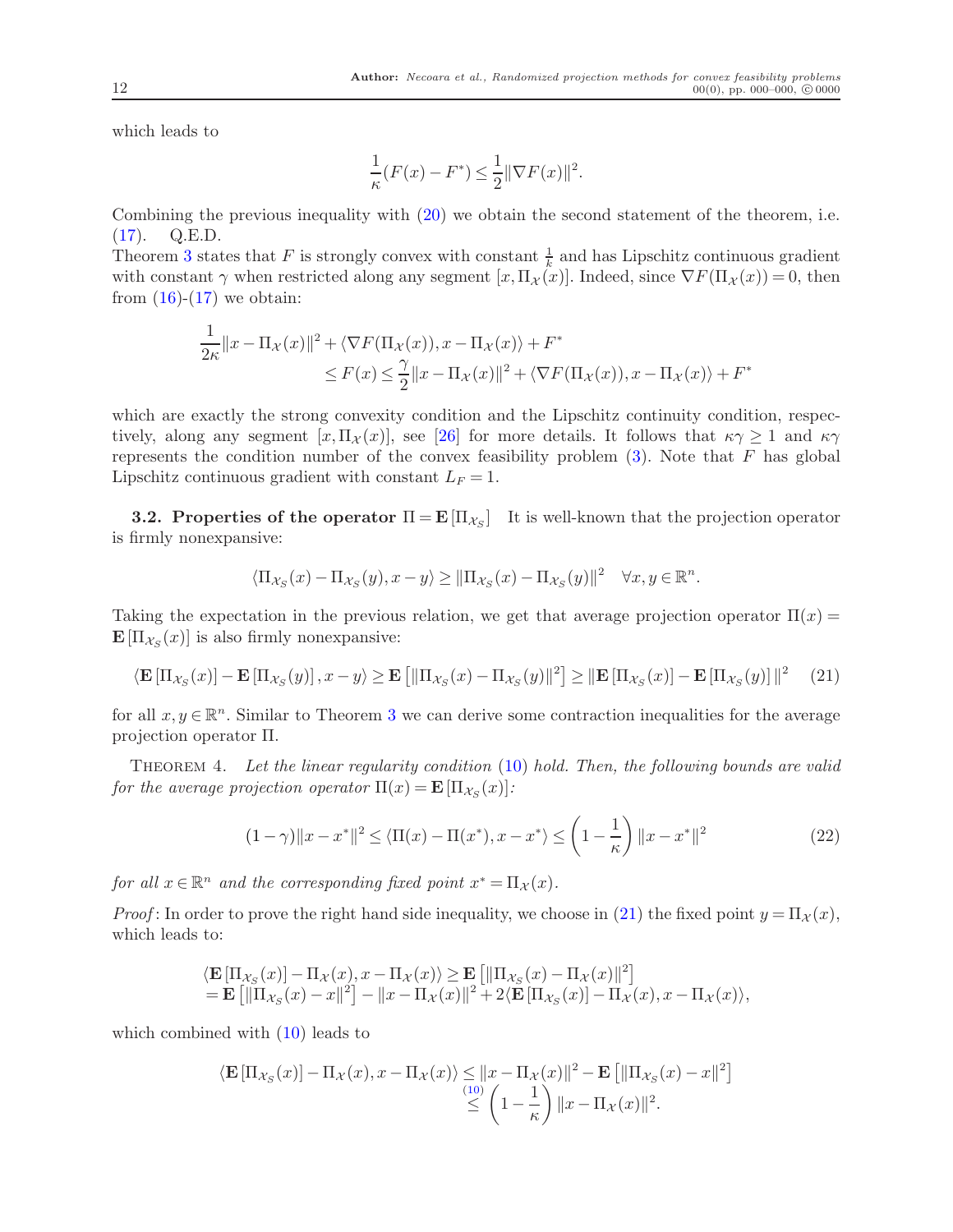For the left hand side inequality we proceed as follows:

$$
\langle \mathbf{E} [\Pi_{\mathcal{X}_S}(x)] - \Pi_{\mathcal{X}}(x), x - \Pi_{\mathcal{X}}(x) \rangle = ||x - \Pi_{\mathcal{X}}(x)||^2 + \langle \mathbf{E} [\Pi_{\mathcal{X}_S}(x)] - x, x - \Pi_{\mathcal{X}}(x) \rangle
$$
  
\n
$$
\geq ||x - \Pi_{\mathcal{X}}(x)||^2 - ||x - \Pi_{\mathcal{X}}(x)|| ||\mathbf{E} [\Pi_{\mathcal{X}_S}(x)] - x||
$$
  
\n
$$
\geq ||x - \Pi_{\mathcal{X}}(x)||^2 - ||x - \Pi_{\mathcal{X}}(x)|| \sqrt{\gamma \mathbf{E} [\|\Pi_{\mathcal{X}_S}(x) - x\|^2]}
$$
  
\n
$$
= ||x - \Pi_{\mathcal{X}}(x)||^2 - ||x - \Pi_{\mathcal{X}}(x)|| \sqrt{2\gamma(F(x) - F^*)}
$$
  
\n
$$
\geq ||x - \Pi_{\mathcal{X}}(x)||^2 - ||x - \Pi_{\mathcal{X}}(x)||\gamma \sqrt{||x - \Pi_{\mathcal{X}}(x)||^2}
$$
  
\n
$$
= (1 - \gamma) ||x - \Pi_{\mathcal{X}}(x)||^2,
$$

where in the first inequality we used Cauchy-Schwartz inequality, in the second inequality we used [\(13\)](#page-7-1) and in the third inequality we used relation [\(16\)](#page-11-0). Q.E.D.

Theorem [4](#page-12-1) shows that the operator  $\Pi$  is a contraction with contraction constant  $c = 1 - \frac{1}{k} < 1$ when restricted along any segment  $[x,\Pi_{\mathcal{X}}(x)].$ 

<span id="page-13-2"></span>4. Examples: finite intersection We consider X represented as the intersection of a finite family of convex sets:

$$
\mathcal{X} = \bigcap_{i=1}^m \mathcal{X}_i,
$$

where  $\mathcal{X}_i$  are nonempty closed convex sets. We also assume that  $\mathcal{X} \neq \emptyset$ . In several papers, such as [\[5,](#page-32-7)[27\]](#page-33-7), the authors introduced a *linear regularity property* for the set  $\mathcal{X} = \bigcap_{i=1}^m \mathcal{X}_i$ . That is, there exists  $\kappa_{\text{max}} < \infty$  such that:

<span id="page-13-0"></span>
$$
\text{dist}_{\mathcal{X}}^2(x) \le \kappa_{\max} \max_{i \in [m]} \text{dist}_{\mathcal{X}_i}^2(x) \qquad \forall x \in \mathbb{R}^n. \tag{23}
$$

Based on this condition, linear convergence rate, depending on the constant  $\kappa_{\text{max}}$ , has been derived for the alternating projection algorithm (B-AP). Note that our definition of linear regularity [\(10\)](#page-6-0) extends the one given in [\(23\)](#page-13-0) for finite intersection to the more general convex feasibility problem [\(3\)](#page-3-1). More precisely, in order to show linear convergence for our general algorithmic framework introduced in this paper, we require the linear regularity property for the set  $\mathcal{X} = \cap_{S \in \Omega} \mathcal{X}_S$  defined in [\(10\)](#page-6-0). For a uniform probability over the set  $\Omega = [m] \stackrel{\text{def}}{=} \{1, 2, \ldots, m\}$  we have:

$$
\text{dist}_{\mathcal{X}}^2(x) \leq \kappa_{\max} \max_{i \in [m]} \text{dist}_{\mathcal{X}_i}^2(x) \leq \kappa_{\max} \sum_{i=1}^m \text{dist}_{\mathcal{X}_i}^2(x)
$$

$$
= m \cdot \kappa_{\max} \mathbf{E} \left[ \text{dist}_{\mathcal{X}_S}^2(x) \right].
$$

This shows that:

$$
\kappa \leq m \cdot \kappa_{\max}.
$$

Thus, condition [\(23\)](#page-13-0) is a relaxation of our more general condition [\(10\)](#page-6-0), also analyzed in [\[28\]](#page-33-9). Further, we analyze this property [\(10\)](#page-6-0) and estimate the constant  $\kappa$  for several representative cases of stochastic approximation sets for  $\mathcal{X}$ .

<span id="page-13-1"></span>**4.1. Standard** Let  $\mathcal{X}_S = \mathcal{X}_i$  for all  $i \in \Omega = [m]$ , endowed with some probability  $p_i \geq 0$ . Since  $\bigcap_{i=1}^{m} \mathcal{X}_i = \mathcal{X} \subseteq \mathcal{X}_S$ , then  $\mathcal{X}_S$  is a stochastic approximation of  $\mathcal{X}$ . Note that:

$$
\mathcal{Y} = \left\{ x : \sum_{i=1}^{m} p_i \mathbb{I}_{\mathcal{X}_S}(x) = 0 \right\} = \bigcap_{i \,:\, p_i > 0} \mathcal{X}_i.
$$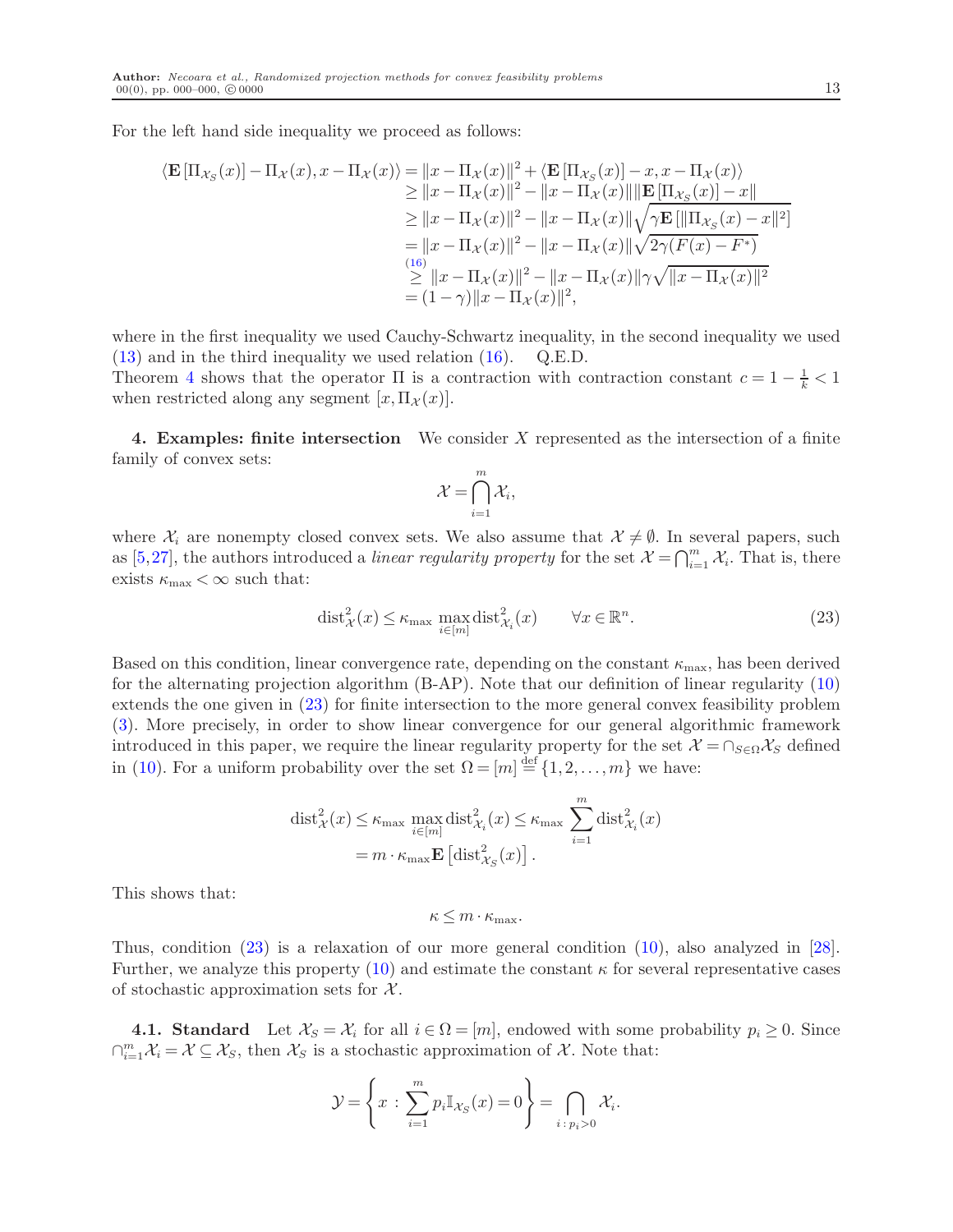Hence, a sufficient condition for exactness is to require  $p_i > 0$  for all  $i \in [m]$ . Moreover, under this condition and [\(23\)](#page-13-0) it follows that linear regularity [\(10\)](#page-6-0) holds with  $\kappa = \frac{\kappa_{\text{max}}}{n}$ .  $\frac{\kappa_{\max}}{p_{\min}}$ , where  $p_{\min} = \min_{i \in [m]} p_i$ . Indeed, we can use the following inequality:

$$
p_{\min} \max_{i \in [m]} \text{dist}_{\mathcal{X}_i}^2(x) \le \sum_{i=1}^m p_{\min} \text{dist}_{\mathcal{X}_i}^2(x) \le \sum_{i=1}^m p_i \text{dist}_{\mathcal{X}_i}^2(x) = \mathbf{E} \left[ \text{dist}_{\mathcal{X}_S}^2(x) \right].
$$

**4.2.** Subsets With each nonempty subset  $S \subseteq [m]$  we associate a probability  $p_S \geq 0$ , such that  $\sum_{S \subseteq [m]} p_S = 1$ . We then define  $\mathcal{X}_S = \cap_{i \in S} \mathcal{X}_i$  with probability  $p_S$ . Since  $\mathcal{X} \subseteq \mathcal{X}_S$ , then this is a stochastic approximation. Moreover,

$$
\mathcal{Y} = \left\{ x : \sum_{S} p_S \mathbb{I}_{\mathcal{X}_S}(x) = 0 \right\} = \bigcap_{S : p_S > 0} \mathcal{X}_S.
$$

A sufficient condition for the last set to be equal to  $\mathcal X$  (i.e., a sufficient condition for exactness) is

$$
[m] = \bigcup_{S \,:\, p_S > 0} S.
$$

In words, this condition requires us to assign positive probabilities to some collection of subsets covering [m]. If we only assign positive probabilities to singletons, we recover example 1. Moreover, under this condition and [\(23\)](#page-13-0) it follows that linear regularity [\(10\)](#page-6-0) holds with  $\kappa = \frac{\kappa_{\text{max}}}{n}$  $\frac{\kappa_{\max}}{p_{\min}}$ , where  $p_{\min} = \min_{S: p_S > 0} p_S$ . This is due to the fact that  $\max_{i \in [m]} \text{dist}_{\mathcal{X}_i}^2(x) \leq \sum_{i=1}^m \text{dist}_{\mathcal{X}_i}^2(x)$ , that  $\text{dist}_{\mathcal{X}_i}^2(x) \leq$  $\text{dist}_{\bigcap_{j\in S}\mathcal{X}_j}^2(x) = \text{dist}_{\mathcal{X}_S}^2(x), \forall i \in S$  and that we assume there is a collection of subsets S covering  $[m]$ .

**4.3. Convex combination** Fix  $r \in [m]$ , and let us consider a countable subset  $\Omega_r$  defined as follows:

$$
\Omega_r \subset \left\{ S \in \mathbb{R}^m : \sum_{i=1}^m S_i = 1, S \ge 0, ||S||_0 \le r \right\}.
$$

Let us consider a discrete probability distribution **P** on  $\Omega_r$ . We then choose  $S \sim \mathbf{P}$  and define the stochastic approximation set as:

$$
\mathcal{X}_S = \sum_{i=1}^m S_i \mathcal{X}_i \stackrel{\text{def}}{=} \left\{ \sum_{i=1}^m S_i x_i \, : \, x_i \in \mathcal{X}_i \right\}.
$$

This is clearly a stochastic approximation, that is  $\mathcal{X} \subseteq \mathcal{X}_S$ , since  $\sum_{i=1}^m S_i = 1$  and for any  $x \in \mathcal{X}$ it follows that  $x \in \mathcal{X}_i$  for all  $i \in [m]$  and thus  $x = \sum_i S_i x \in \mathcal{X}_S$ . For  $r = 1$  we recover the stan-dard example from Section [4.1.](#page-13-1) If additionally, we assume that  $\Omega_r$  contains the basic vectors, i.e.  $\{e_1, \dots, e_m\} \subseteq \Omega_r$ , and  $\mathcal{X}_S$  defined as above, then exactness holds when  $p_i = \mathbf{P}(S = e_i) > 0$  for all  $i \in [m]$ . Indeed, if  $x \in \mathcal{Y}$ , then:

$$
0 = \mathbf{E}\left[\mathbb{I}_{\mathcal{X}_S}(x)\right] = \sum_{S \in \Omega} p_S \mathbb{I}_{\mathcal{X}_S}(x) \ge \sum_{S \in \{e_1, \dots, e_m\}} p_S \mathbb{I}_{\mathcal{X}_S}(x),
$$

which implies  $x \in \mathcal{X}_i$ , provided that  $p_i > 0$ , for all  $i \in [m]$ . Moreover, under this condition and [\(23\)](#page-13-0) it follows that linear regularity [\(10\)](#page-6-0) holds with  $\kappa = \frac{\kappa_{\text{max}}}{n}$ .  $\frac{\kappa_{\max}}{p_{\min}}$ , where  $p_{\min} = \min_{i \in [m]} p_i$ . This is due to the fact that  $\mathcal{X}_{e_i} = \mathcal{X}_i$  and that:

$$
p_{\min} \max_{i \in [m]} \text{dist}_{\mathcal{X}_i}^2(x) \le \sum_{i=1}^m p_i \text{dist}_{\mathcal{X}_i}^2(x) \le \sum_{S \in \Omega} p_S \text{dist}_{\mathcal{X}_S}^2(x) = \mathbf{E} \left[ \text{dist}_{\mathcal{X}_S}^2(x) \right].
$$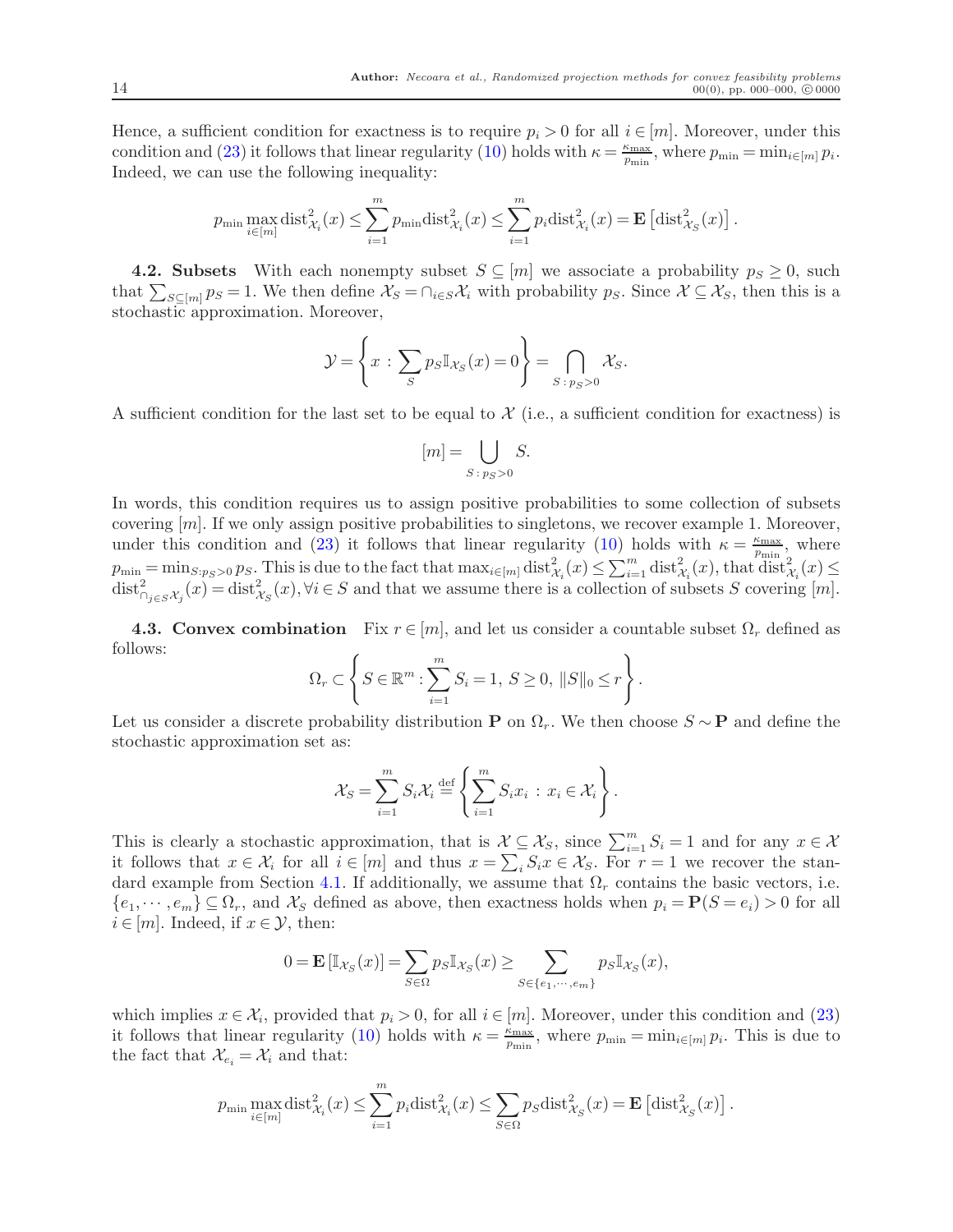4.4. Equality constraints Assume a linear representation for the set X, that is  $\mathcal{X} = \{x \in \mathcal{X}\}$  $\mathbb{R}^n : Ax = b$ , where the matrix  $A \in \mathbb{R}^{m \times n}$ . In this case we have  $\mathcal{X}_i = \{x \in \mathbb{R}^n : A_i^T x - b_i = 0\}$ , where  $A_i$  is the *i*th row of matrix A. Let  $q \leq m$ ,  $\Omega \subseteq \mathbb{R}^{m \times q}$  and a probability distribution **P** on  $\Omega$ . Thus, we define the stochastic approximation:

$$
\mathcal{X}_S = \{ x \in \mathbb{R}^n : S^T A x = S^T b \} \quad \forall S \in \Omega.
$$

We notice that  $\cap_{S\in\Omega}\mathcal{X}_S = \{x : SAx = Sb \,\forall S\in\Omega\}$ . If we can find m linearly independent columns in the family of matrices  $(S)_{S\in\Omega}$ , then  $\mathcal{X} = \bigcap_{S\in\Omega}\mathcal{X}_S$ . Next we derive sufficient conditions for exactness, that is conditions that guarantee  $\mathcal{X} = \mathcal{Y}$ , and we also provide an estimate for  $\kappa$ .

THEOREM 5. Let  $\mathcal{X} = \{x \in \mathbb{R}^n : Ax = b\}$ , with  $A \in \mathbb{R}^{m \times n}$  and consider the stochastic approximation  $\mathcal{X}_S = \{x \in \mathbb{R}^n : S^T A x = S^T b\}$ , where  $S \in \mathbb{R}^{m \times q}$  is a random matrix in the probability space  $(\Omega, \mathbf{P})$ . Furthermore, assume that S satisfies  $\mathbf{E}\left[S(S^TAA^TS)^{\dagger}S^T\right] \succ 0$ . Then, we have exactness and the linear regularity property [\(10\)](#page-6-0) holds with constant:

<span id="page-15-3"></span>
$$
\kappa = \frac{1}{\lambda_{\min}^{nz} (A^T \mathbf{E} \left[ S(S^T A A^T S)^{\dagger} S^T \right] A)} > 0. \tag{24}
$$

*Proof*: Notice that the projection  $\Pi_{\mathcal{X}_S}(x)$  of x onto  $\mathcal{X}_S$  can be expressed as:

<span id="page-15-0"></span>
$$
\Pi_{\mathcal{X}_S}(x) = x - A^T S (S^T A A^T S)^{\dagger} S^T (A x - b),
$$

thus the local distance  $dist_{\mathcal{X}_S}(x)$  from x to the set  $\mathcal{X}_S$  is given by:

$$
dist_{\mathcal{X}_S}(x) = \|x - \Pi_{\mathcal{X}_S}(x)\| = \|A^T S (S^T A A^T S)^{\dagger} S^T (Ax - b)\|
$$
  
= 
$$
\|A^T S (S^T A A^T S)^{\dagger} S^T A (x - \Pi_{\mathcal{X}}(x))\|.
$$
 (25)

Further, the matrix  $P_S = A^T S (S^T A A^T S)^{\dagger} S^T A$  is idempotent, that is  $P_S^2 = P_S$ , which implies that  $||P_{S}z||^2 = z^T P_{S}z$  for any  $z \in \mathbb{R}^n$ . By squaring and taking expectation in both sides of [\(25\)](#page-15-0) and also using the previous property of  $P_S$ , we further obtain:

$$
\mathbf{E}\left[\text{dist}_{\mathcal{X}_S}^2(x)\right] \stackrel{\text{(25)}}{=} \mathbf{E}\left[\|P_S(x - \Pi_{\mathcal{X}}(x))\|^2\right] \n= \mathbf{E}\left[(x - \Pi_{\mathcal{X}}(x))^T P_S(x - \Pi_{\mathcal{X}}(x))\right] \n= (x - \Pi_{\mathcal{X}}(x))^T \mathbf{E}\left[P_S\right](x - \Pi_{\mathcal{X}}(x)).
$$
\n(26)

On the other hand, it is well known from the Courant-Fischer theorem [\[30\]](#page-33-12), that for any  $C \in \mathbb{R}^{m \times n}$ we have:

<span id="page-15-2"></span>
$$
||Cz|| \ge \sigma_{\min}^{\mathrm{nz}}(C)||z|| \qquad \forall z \in \mathrm{Im}(C^T),
$$

where recall that  $\sigma_{\min}^{\text{nz}}$  denotes the smallest nonzero singular value of a matrix. If we define the matrix  $E = \mathbf{E}[S(S^T A A^T S)^{\dagger} S^T]$  and take  $C = E^{1/2} A$ , then the above relation leads to:

<span id="page-15-1"></span>
$$
||E^{1/2}Az|| \ge \sigma_{\min}^{\text{nz}}(E^{1/2}A)||z|| \qquad \forall z \in \text{Im}(A^T E^{1/2}). \tag{27}
$$

Further, since we assume that  $E = \mathbf{E}[S(S^T A A^T S)^{\dagger} S^T] \succ 0$ , then  $E^{1/2} \succ 0$  and  $\text{Im}(A^T) =$ Im( $A^T E^{1/2}$ ). Moreover, we have the fact that  $x - \Pi_{\mathcal{X}}(x) \in \text{Im}(A^T)$ . Therefore, by applying the relation [\(27\)](#page-15-1) for  $z = x - \Pi_{\mathcal{X}}(x)$ , observing that  $\mathbf{E}[P_S] = A^T E A$ , and by combining relations [\(26\)](#page-15-2) and  $(27)$ , we have:

$$
\mathbf{E} \left[ \text{dist}_{\mathcal{X}_S}^2(x) \right] = \| E^{1/2} A(x - \Pi_{\mathcal{X}}(x)) \|^2
$$
  
\n
$$
\geq (\sigma_{\min}^{nz} (E^{1/2} A))^2 \text{dist}_{\mathcal{X}}^2(x)
$$
  
\n
$$
= \lambda_{\min}^{nz} (A^T E A) \text{dist}_{\mathcal{X}}^2(x)
$$
  
\n
$$
= \lambda_{\min}^{nz} (\mathbf{E} [P_S]) \text{dist}_{\mathcal{X}}^2(x)
$$
  
\n
$$
= \lambda_{\min}^{nz} (\mathbf{E} [A^T S (S^T A A^T S)^{\dagger} S^T A]) \text{dist}_{\mathcal{X}}^2(x)
$$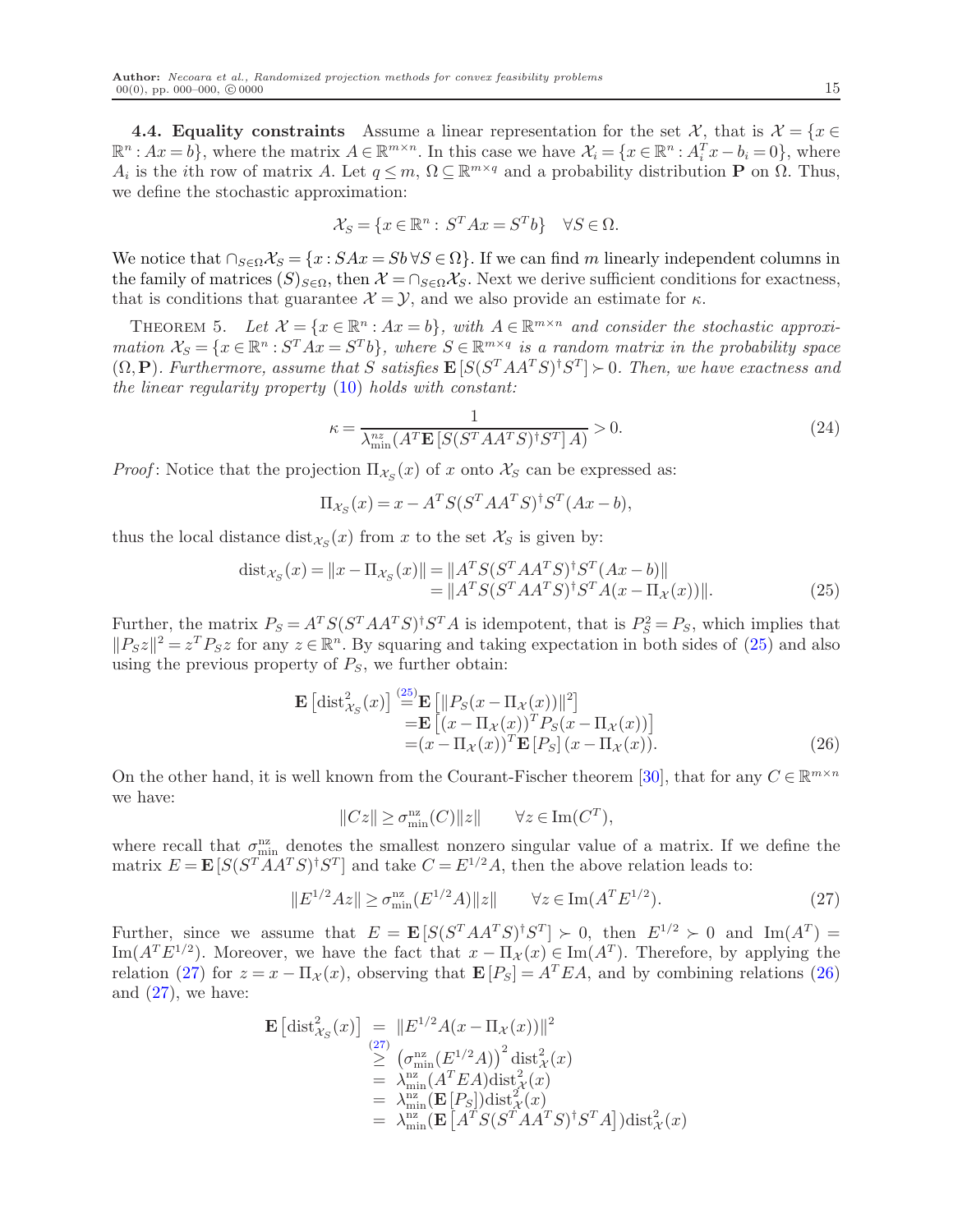for all  $x \in \mathbb{R}^n$ . This final relation implies our statement. Q.E.D.

In [\[31\]](#page-33-8) it has been proved that, when we consider discrete samplings, such as  $S \in \Omega = \{e^1, \dots, e^m\},\$ and full row rank matrices A with no strictly zero rows, the matrix  $\mathbf{E}\left[S^T(SAA^TS^T)^{\dagger}S\right]$  is positive definite, that is it satisfies our assumption considered in the previous theorem. A simple consequence of previous theorem is the following:

COROLLARY 3. If we consider  $\Omega = \{e_1, \dots, e_m\}$ , then for two choices of the probability distribution **P** on  $\Omega$  the linear regularity constant takes the form:

<span id="page-16-0"></span>
$$
\kappa = \begin{cases} \frac{\|A\|_F^2}{\lambda_{\min}^{nz}(A^T A)} & \text{if } \mathbf{P}(S = e_i) = \frac{\|A_i\|^2}{\|A\|_F^2} \\ \frac{m}{\lambda_{\min}^{nz}(A^T D A)} & \text{if } \mathbf{P}(S = e_i) = \frac{1}{m} \end{cases} \ge 1,
$$
\n(28)

where the diagonal matrix  $D \stackrel{\text{def}}{=} diag(||A_1||^{-2}, \cdots, ||A_m||^{-2}).$ 

Proof: If  $\Omega = \{e_1, \dots, e_m\}$  and the probability  $\mathbf{P}(S = e_i) = ||A_i||^2/||A||_F^2$ , then the stochastic approximation set  $\mathcal{X}_{e_i}$  is given by a linear hyperplane, i.e.  $\mathcal{X}_{e_i} = \{x \in \mathbb{R}^n : A_i^T x = b_i\}$ , and the expression in [\(24\)](#page-15-3) becomes:

$$
\lambda_{\min}^{\text{nz}}(A^T \mathbf{E}\left[S(S^T A A^T S)^{\dagger} S^T\right]A) = \lambda_{\min}^{\text{nz}}\left(A^T \mathbf{E}\left[\frac{e_i e_i^T}{\|A_i\|^2}\right]A\right)
$$

$$
= \lambda_{\min}^{\text{nz}}\left(A^T \sum_{i=1}^m \frac{\|A_i\|^2}{\|A\|^2_F} \frac{e_i e_i^T}{\|A_i\|^2}A\right) = \lambda_{\min}^{\text{nz}}\left(A^T \frac{I_m}{\|A\|^2_F}A\right) = \frac{\lambda_{\min}^{\text{nz}}(A^T A)}{\|A\|^2_F}.
$$

Thus, in this case, the linear regularity constant is given by:

$$
\kappa \stackrel{(24)}{=} \frac{\|A\|_F^2}{\lambda_{\min}^{\mathrm{nz}}(A^T A)} = \left(\frac{\|A\|_F}{\sigma_{\min}^{\mathrm{nz}}(A)}\right)^2 \ge 1.
$$

For the uniform probability  $P(S = e_i) = 1/m$ , the expression in [\(24\)](#page-15-3) becomes:

$$
\lambda_{\min}^{\text{nz}}(A^T \mathbf{E}\left[S(S^T A A^T S)^{\dagger} S^T\right] A) = \lambda_{\min}^{\text{nz}} \left(A^T \mathbf{E}\left[\frac{e_i e_i^T}{\|A_i\|^2}\right] A\right)
$$
  

$$
= \lambda_{\min}^{\text{nz}} \left(A^T \sum_{i=1}^m \frac{1}{m} \frac{e_i e_i^T}{\|A_i\|^2} A\right) = \frac{\lambda_{\min}^{\text{nz}}(A^T D A)}{m},
$$

where the diagonal matrix  $D = \text{diag}(\|A_1\|^{-2}, \dots, \|A_m\|^{-2})$ . This proves our statement. Q.E.D.

**4.5. Inequality constraints** Let  $q \leq m$ ,  $\Omega \subseteq \mathbb{R}^{m \times q}_{+}$  the set of matrices with nonnegative entries, i.e.,  $\mathbb{R}^{m \times q}_{+} = \{ S \in \mathbb{R}^{m \times q} : S_{ij} \geq 0 \ \forall i \in [m], j \in [q] \}$ , and a probability distribution **P** on <u>Q</u>. Assume a functional representation for the set  $\mathcal{X}$ , that is  $\mathcal{X} = \{x \in \mathbb{R}^n : \mathcal{F}(x) \leq 0\}$ , where  $\mathcal{F}$ :  $\mathbb{R}^n \to \mathbb{R}^m$  is a vector of convex closed functions, that is  $\mathcal{F} = (\mathcal{F}_1, \dots, \mathcal{F}_m)$ . In this case we have  $\mathcal{X}_i = \{x \in \mathbb{R}^n : \mathcal{F}_i(x) \leq 0\}$ . Thus, we define the stochastic approximation:

$$
\mathcal{X}_S = \{ x \in \mathbb{R}^n : S^T \mathcal{F}(x) \le 0 \} \quad \forall S \in \Omega.
$$

We notice that  $\bigcap_{S\in\Omega}\chi_S = \{x : S^T\mathcal{F}(x) \leq 0 \,\forall S\in\Omega\}$ . If there exist m linearly independent columns in the family of matrices  $(S)_{S\in\Omega}$ , then  $\mathcal{X} = \bigcap_S \mathcal{X}_S$ . Moreover, if the probability space is finite, then we also have exactness. Next, we provide estimates for the linear regularity constant  $\kappa$  for some particular sets. First, we consider finding a point in the intersection of halfspaces, that is  $\mathcal{X} = \{x \in \mathbb{R}^n : Ax \leq b\}.$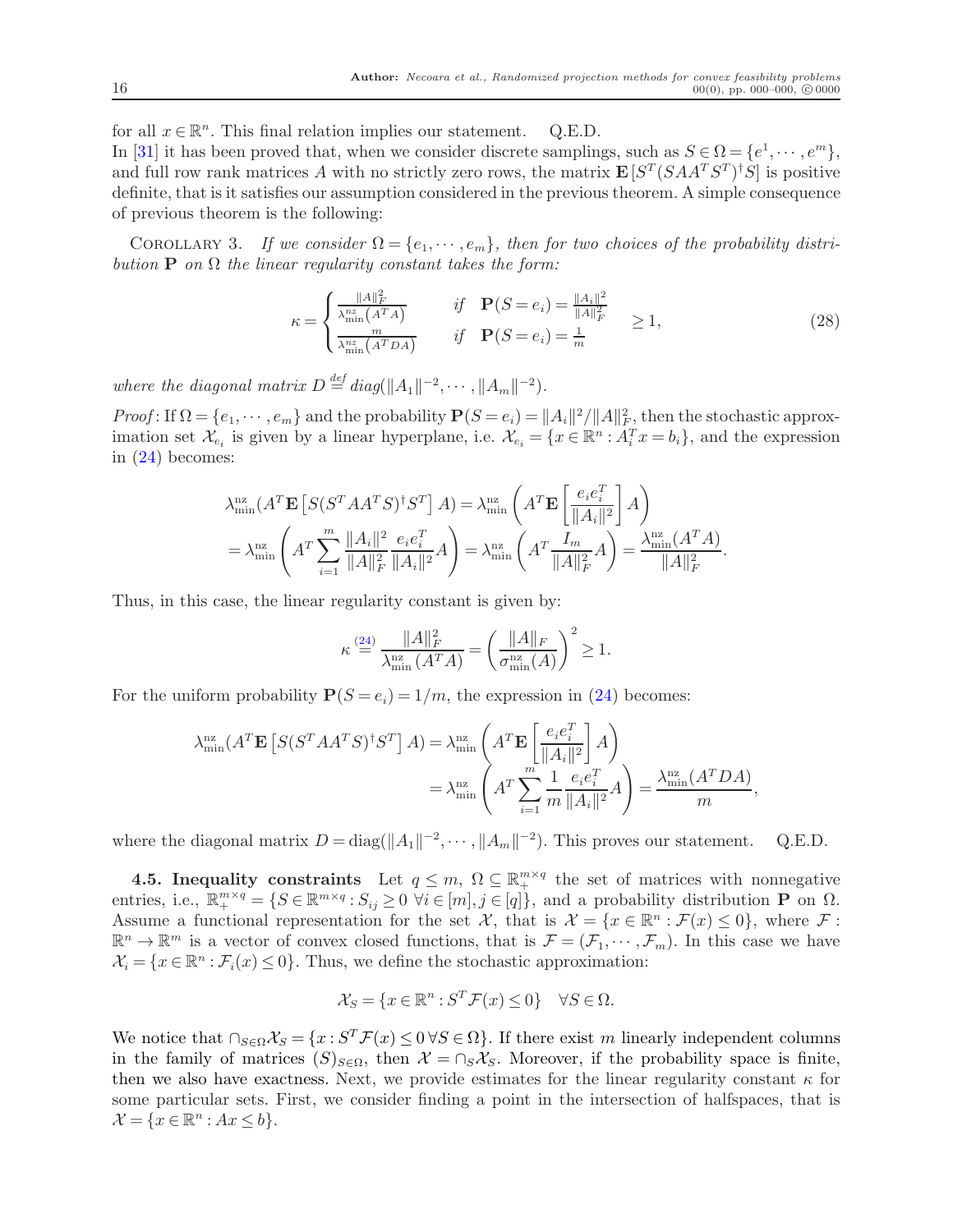THEOREM 6. Let  $\mathcal{X} = \{x \in \mathbb{R}^n : Ax \leq b\}$  and consider stochastic approximation halfspaces  $\mathcal{X}_S =$  ${x \in \mathbb{R}^n : S^T A x \leq S^T b}$ , where S is a random vector from the finite probability space  $\Omega_r \subset \{S \in \mathbb{R}^n : S^T A x \leq S^T b\}$  $\mathbb{R}^m : S \geq 0, ||S||_0 \leq r$  for some given  $r \in [m]$  endowed with a probability distribution  $\mathbf{P} = (p_S)_{S \in \Omega_r}$ . We further denote the Hoffman constant for the polyhedral set X with  $\tilde{\kappa}$ . Then, under exactness the linear regularity property [\(10\)](#page-6-0) holds with constant:

<span id="page-17-2"></span>
$$
\kappa = \frac{\max_{S \in \Omega_r} \|A^T S\|^2}{\min_{S \in \Omega_r} p_S} \tilde{\kappa}.
$$
\n(29)

Proof: Notice that in this case we have an explicit projection onto  $\mathcal{X}_S$  given by  $\Pi_{\mathcal{X}_S}(x) = x \frac{\Pi + (S^T A x - S^T b)}{\|A^T S\|^2} A^T S$ , which implies that:

<span id="page-17-0"></span>
$$
dist_{\mathcal{X}_S}(x) = \frac{\Pi_+(S^T A x - S^T b)}{\|A^T S\|} \ge \frac{\Pi_+(S^T A x - S^T b)}{\max_{S \in \Omega_r} \|A^T S\|}.
$$
\n(30)

From Markov inequality we have:

$$
\frac{\mathbf{E}\left[\mathrm{dist}_{\mathcal{X}_S}^2(x)\right]}{\max_{S \in \Omega_r} \mathrm{dist}_{\mathcal{X}_S}^2(x)} \ge \mathbf{P}\left(\mathrm{dist}_{\mathcal{X}_S}^2(x) \ge \max_{S \in \Omega_r} \mathrm{dist}_{\mathcal{X}_S}^2(x)\right).
$$

Combining the previous inequality with  $(30)$ , we obtain:

$$
\mathbf{E}\left[\text{dist}_{\mathcal{X}_{S}}^{2}(x)\right] \geq \mathbf{P}(\text{dist}_{\mathcal{X}_{S}}^{2}(x) \geq \max_{S \in \Omega_{r}} \text{dist}_{\mathcal{X}_{S}}^{2}(x)) \cdot \max_{S \in \Omega_{r}} \text{dist}_{\mathcal{X}_{S}}^{2}(x)
$$
\n
$$
= \mathbf{P}(\text{dist}_{\mathcal{X}_{S}}(x) \geq \max_{S \in \Omega_{r}} \text{dist}_{\mathcal{X}_{S}}(x)) \cdot \max_{S \in \Omega_{r}} \text{dist}_{\mathcal{X}_{S}}^{2}(x)
$$
\n
$$
\geq \min_{S \in \Omega_{r}} p_{S} \cdot \max_{S \in \Omega_{r}} \text{dist}_{\mathcal{X}_{S}}^{2}(x)
$$
\n(30)\n
$$
\max_{S \in \Omega_{r}} \text{max}_{S \in \Omega_{r}} \frac{\max_{S \in \Omega_{r}} |A^{T} S|^{2}}{\max_{S \in \Omega_{r}} |A^{T} S|^{2}}.
$$
\n(31)

On the other hand it is well know that for a polyhedral set the Hoffman inequality is valid, see [\[9\]](#page-32-17). Since we assume exactness and that  $\Omega_r$  has a finite number of elements, then there exists some positive constant  $\tilde{\kappa} > 0$  such that:

<span id="page-17-1"></span>
$$
\text{dist}_{\mathcal{X}}^2(x) \le \tilde{\kappa} \max_{S \in \Omega_r} \Pi^2_+(S^T A x - S^T b) \quad \forall x \in \mathbb{R}^n.
$$

Using this Hoffman inequality in [\(31\)](#page-17-1) leads to the relation:

<span id="page-17-4"></span>
$$
\mathbf{E}\left[\mathrm{dist}_{\mathcal{X}_S}^2(x)\right] \ge \frac{\min\limits_{S \in \Omega_r} p_S}{\tilde{\kappa} \max\limits_{S \in \Omega_r} \|A^T S\|^2} \mathrm{dist}_{\mathcal{X}}^2(x) \quad \forall x \in \mathbb{R}^n,
$$

which proves our statement. Q.E.D.

However, for a specific choice of the probability distribution we can get better estimate for  $\kappa$ , as the next corollary shows:

COROLLARY 4. Let  $\mathcal{X} = \{x \in \mathbb{R}^n : Ax \leq b\}$  and consider stochastic approximation halfspaces  $\mathcal{X}_S = \{x \in \mathbb{R}^n : S^T A x \leq S^T b\}$ , where S is a random vector from the finite probability space  $\Omega_r \subset \{S \in \mathbb{R}^n : S^T A x \leq S^T b\}$  $\mathbb{R}^m : S \geq 0, ||S||_0 \leq r$  for some given  $r \in [m]$  endowed with the probability distribution  $\mathbf{P} = (p_S)_{S \in \Omega_r}$ given by  $p_S = ||A^TS||^2 / \sum_{S \in \Omega_r} ||A^TS||^2$ . We further denote the Hoffman constant for the polyhedral set  $\mathcal X$  with  $\tilde\kappa$ . Then, under exactness the linear regularity property [\(10\)](#page-6-0) holds with constant:

<span id="page-17-3"></span>
$$
\kappa = \tilde{\kappa} \sum_{S \in \Omega_r} ||A^T S||^2.
$$
\n(32)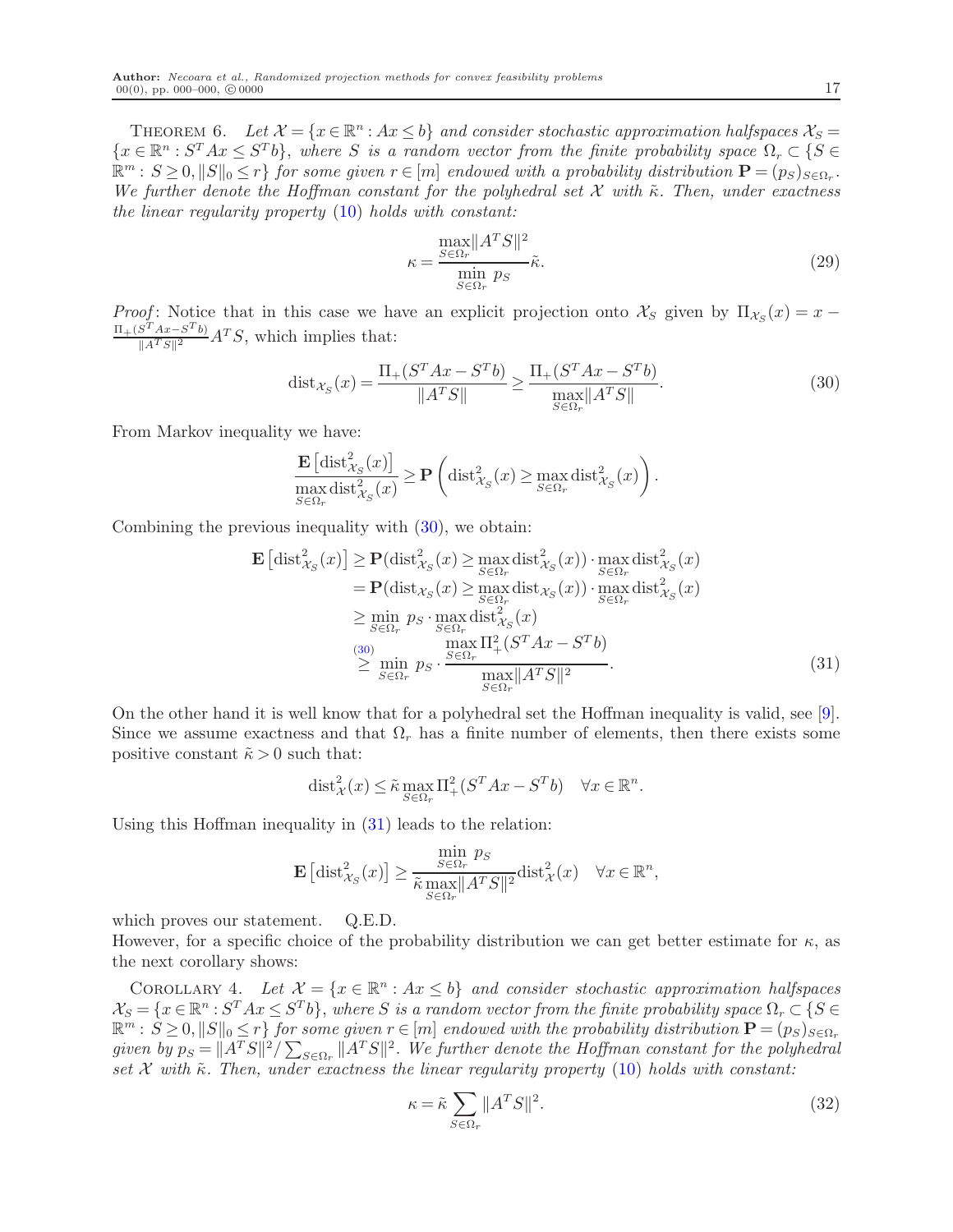<span id="page-18-0"></span>.

*Proof*: Since  $\Pi_{\mathcal{X}_S}(x) = x - \frac{\Pi_+(S^T A x - S^T b)}{\|A^T S\|^2}$  $\frac{S^2 A x - S^2 b}{\|A^T S\|^2} A^T S$ , then we have:

$$
dist_{\mathcal{X}_S}(x) = \frac{\Pi_+(S^T A x - S^T b)}{\|A^T S\|}
$$

Using the expressions for the distance and for the probability, we further have:

$$
\mathbf{E}\left[\text{dist}_{X_{S}}^{2}(x)\right] = \sum_{S \in \Omega_{r}} p_{S} \text{dist}_{X_{S}}^{2}(x)
$$
  
= 
$$
\sum_{S \in \Omega_{r}} \frac{\|A^{T}S\|^{2}}{\sum_{S \in \Omega_{r}} \|A^{T}S\|^{2}} \cdot \frac{\Pi_{+}^{2}(S^{T}Ax - S^{T}b)}{\|A^{T}S\|^{2}}
$$
  
= 
$$
\frac{1}{\sum_{S \in \Omega_{r}} \|A^{T}S\|^{2}} \sum_{S \in \Omega_{r}} \Pi_{+}^{2}(S^{T}Ax - S^{T}b).
$$
 (33)

On the other hand, under exactness and  $\Omega_r$  has a finite number of elements there exists some positive Hoffman constant  $\tilde{\kappa} > 0$  such that:

$$
\text{dist}_{\mathcal{X}}^2(x) \leq \tilde{\kappa} \sum_{S \in \Omega_r} \Pi^2_+(S^T A x - S^T b) \quad \forall x \in \mathbb{R}^n.
$$

Using the Hoffman inequality in [\(33\)](#page-18-0) leads to the relation:

$$
\mathbf{E}\left[\mathrm{dist}_{\mathcal{X}_S}^2(x)\right] \ge \frac{1}{\tilde{\kappa}\sum_{S\in\Omega_r} \|A^T S\|^2} \mathrm{dist}_{\mathcal{X}}^2(x) \quad \forall x \in \mathbb{R}^n,
$$

which proves our statement. Q.E.D.

Second, following similar ideas as in [\[18,](#page-32-16)[27\]](#page-33-7), we consider the general case of a convex set  $\mathcal X$  with nonempty interior, that is, there exists a ball of radius  $\delta > 0$  and center  $\bar{x} \in \mathcal{X}$  such that:

$$
\{x\in\mathbb{R}^n:\|\bar{x}-x\|\leq\delta\}\subseteq\mathcal{X}.
$$

<span id="page-18-1"></span>THEOREM 7. Let X be a convex set with nonempty interior, that is there exists  $\delta > 0$  and  $\bar{x} \in \mathcal{X}$ such that  $\{x \in \mathbb{R}^n : ||\bar{x} - x|| \le \delta\} \subseteq \mathcal{X}$ . Consider any family of stochastic approximations  $\mathcal{X}_S$ , where S is a random variable from the finite probability space  $\Omega$  endowed with a probability distribution  $\mathbf{P} = (p_S)_{S \in \Omega}$ . Then, under exactness the linear regularity property [\(10\)](#page-6-0) holds over any bounded set Q with constant:

<span id="page-18-2"></span>
$$
\kappa = \frac{\max_{x \in Q} \|x - \bar{x}\|^2}{\delta^2 \min_{S \in \Omega} p_S} \qquad \forall x \in Q.
$$
\n(34)

*Proof*: Let us define for some  $\alpha > 0$  and  $x \in \mathbb{R}^n$  the vector:

$$
y_{\alpha}(x) = \frac{\alpha}{\alpha + \delta}\bar{x} + \frac{\delta}{\alpha + \delta}x.
$$

Now we show that by choosing  $\tilde{\alpha} = \max_{S \in \Omega} \text{dist}_{\mathcal{X}_S}(x)$ , then  $y_{\tilde{\alpha}}(x) \in \mathcal{X}$  for all  $x \in \mathbb{R}^n$ . Indeed, we first rewrite  $y_{\tilde{\alpha}}(x)$  as:

$$
y_{\tilde{\alpha}}(x) = \frac{\tilde{\alpha}}{\tilde{\alpha} + \delta} z + \frac{\delta}{\tilde{\alpha} + \delta} \Pi_{\mathcal{X}_S}(x),
$$

where  $z = \bar{x} + \frac{\delta}{\tilde{\alpha}}$  $\frac{\delta}{\tilde{\alpha}}(x-\Pi_{\mathcal{X}_S}(x)).$  Notice that:

$$
||z - \bar{x}|| = \frac{\delta}{\alpha} ||x - \Pi_{\mathcal{X}_S}(x)|| = \delta \frac{\text{dist}_{\mathcal{X}_S}(x)}{\max_{S \in \Omega} \text{dist}_{\mathcal{X}_S}(x)} \le \delta.
$$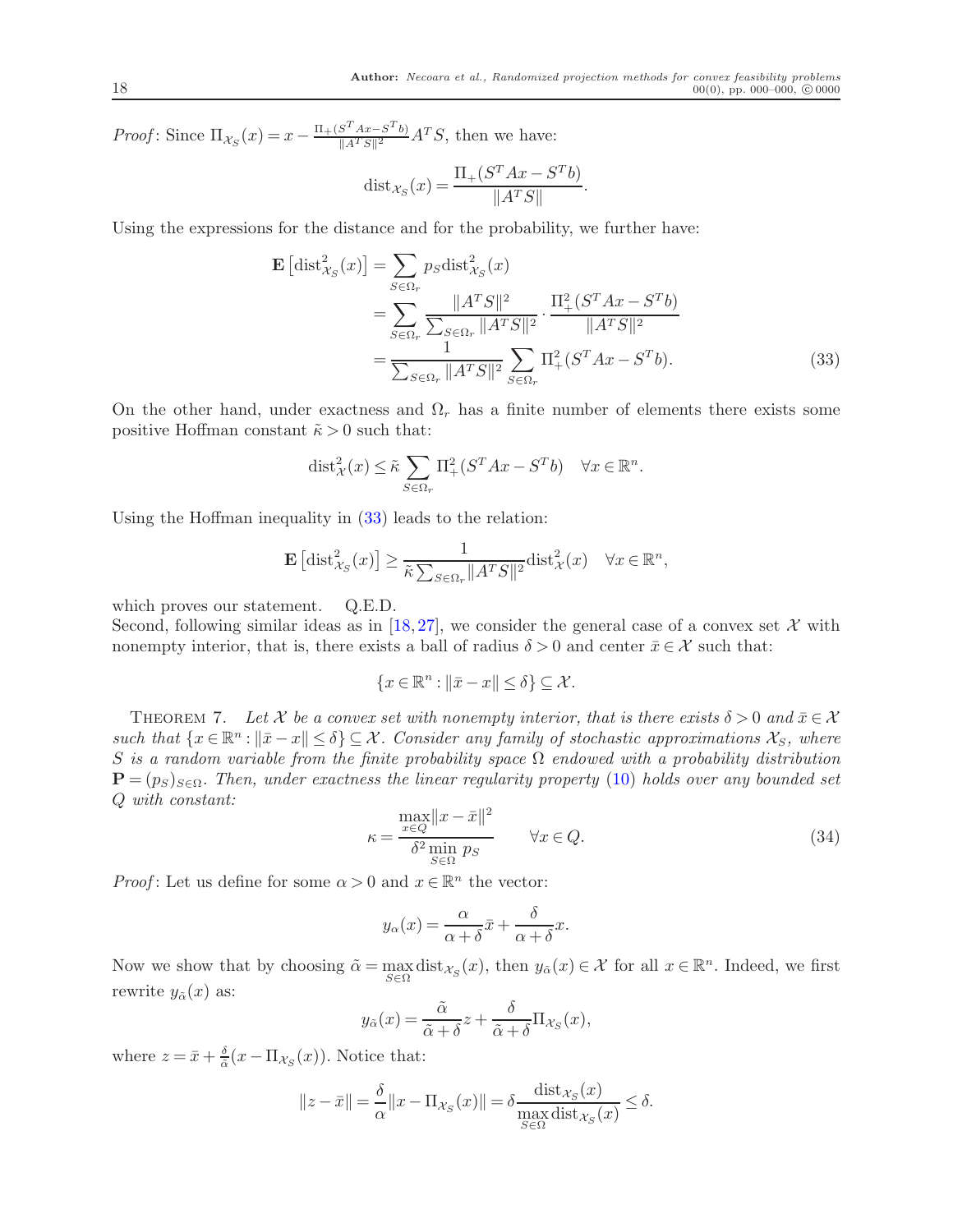Thus, we have  $z \in \mathcal{X}$ , which implies  $z \in \mathcal{X}_S$  for all  $S \in \Omega$ . Since  $z \in \mathcal{X}_S$ , then further we conclude that also  $y_\alpha(x) \in \mathcal{X}_S$  for all  $\mathcal{X}_S$ , which finally confirms that  $y_\alpha(x) \in \mathcal{X}$ , due to exactness. By using this fact, results that:

<span id="page-19-1"></span><span id="page-19-0"></span>
$$
dist_{\mathcal{X}}(x) \le ||y_{\tilde{\alpha}}(x) - x|| = \frac{\tilde{\alpha}}{\tilde{\alpha} + \delta} ||x - \bar{x}||
$$
  

$$
\le \frac{\tilde{\alpha}}{\delta} ||x - \bar{x}|| = \frac{||x - \bar{x}||}{\delta} \max_{S \in \Omega} dist_{\mathcal{X}_S}(x).
$$
 (35)

From the Markov inequality we get the bound:

$$
\min_{S \in \Omega} p_S \le \mathbf{P}(\text{dist}_{\mathcal{X}_S}^2(x) \ge \max_{S \in \Omega} \text{dist}_{\mathcal{X}_S}^2(x)) \le \frac{\mathbf{E}\left[\text{dist}_{\mathcal{X}_S}^2(x)\right]}{\max_{S \in \Omega} \text{dist}_{\mathcal{X}_S}^2(x)}.\tag{36}
$$

Using [\(35\)](#page-19-0) and [\(36\)](#page-19-1), we obtain for any  $x \in Q$ :

$$
\mathrm{dist}^2_{\mathcal{X}}(x) \stackrel{(35)+(36)}{\leq} \frac{\|x-\bar{x}\|^2}{\delta^2 \min_{S \in \Omega} p_S} \mathbf{E}\left[\mathrm{dist}^2_{\mathcal{X}_S}(x)\right] \leq \frac{\max_{x \in Q} \|x-\bar{x}\|^2}{\delta^2 \min_{S \in \Omega} p_S} \mathbf{E}\left[\mathrm{dist}^2_{\mathcal{X}_S}(x)\right],
$$

which confirms our result. Q.E.D.

**5. Examples: infinite intersection** Assume  $\mathcal{X} = \cap_{S \in \Omega} \mathcal{X}_S$ , for some (possibly infinite) index set  $\Omega$  and sets  $\mathcal{X}_S \subseteq \mathbb{R}^n$ . Many interesting applications can be modeled as the intersection of infinite (countable/uncountable) number of simple convex sets, see e.g. [\[29\]](#page-33-10) for some control and machine learning applications. Let **P** be a probability measure on  $\Omega$ . Then, if we choose  $S \sim \mathbf{P}$ ,  $\mathcal{X}_S$  is a stochastic approximation of  $X$ . Note that

$$
\mathcal{Y} = \{x : \mathbf{P}(x \in \mathcal{X}_S) = 1\}.
$$

**5.1. Separation oracle** Assume that we have access to a *separation oracle* for  $\mathcal{X}$ . That is, for each  $S \in \mathbb{R}^n$ , the oracle either confirms that  $S \in \mathcal{X}$ , or outputs a vector  $g = g(S) \in \mathbb{R}^n$  such that  $\langle g, z - S \rangle \leq 0$  for all  $z \in \mathcal{X}$ . If we let

$$
\mathcal{X}_S \stackrel{\text{def}}{=} \begin{cases} \mathbb{R}^n & S \in \mathcal{X} \\ \{x \,:\, \langle g, x - S \rangle \le 0\} & S \notin \mathcal{X}, \end{cases}
$$

then clearly  $\mathcal{X} \subseteq \mathcal{X}_S$  for all  $S \in \mathbb{R}^n$ . Given any distribution **P** over  $\mathbb{R}^n$ ,  $\mathcal{X}_S$  is a stochastic approximation of  $X$ . In this case we can only guarantee:

$$
\mathcal{X} \subseteq \bigcap_{S \in \mathbb{R}^n} \mathcal{X}_S.
$$

5.2. Supporting halfspaces A particular case of the convex feasibility problem is the socalled split feasibility problem [\[10\]](#page-32-18):

Find 
$$
x \in \mathcal{X} = \{x \in \mathbb{R}^n : Ax \in \mathcal{Z}\},\
$$

i.e.,  $\mathcal X$  is defined by imposing convex constraints defined by the set  $\mathcal Z$  in the range of the matrix  $A \in \mathbb{R}^{m \times n}$ . Then, if we choose any  $S \in \mathbb{R}^n$  we can define a stochastic approximation as the entire space or the following halfspace:

$$
\mathcal{X}_S \stackrel{\text{def}}{=} \begin{cases} \mathbb{R}^n & S \in \mathcal{X} \\ \{x : c_S^T x \le b_S\} & S \notin \mathcal{X}, \end{cases}
$$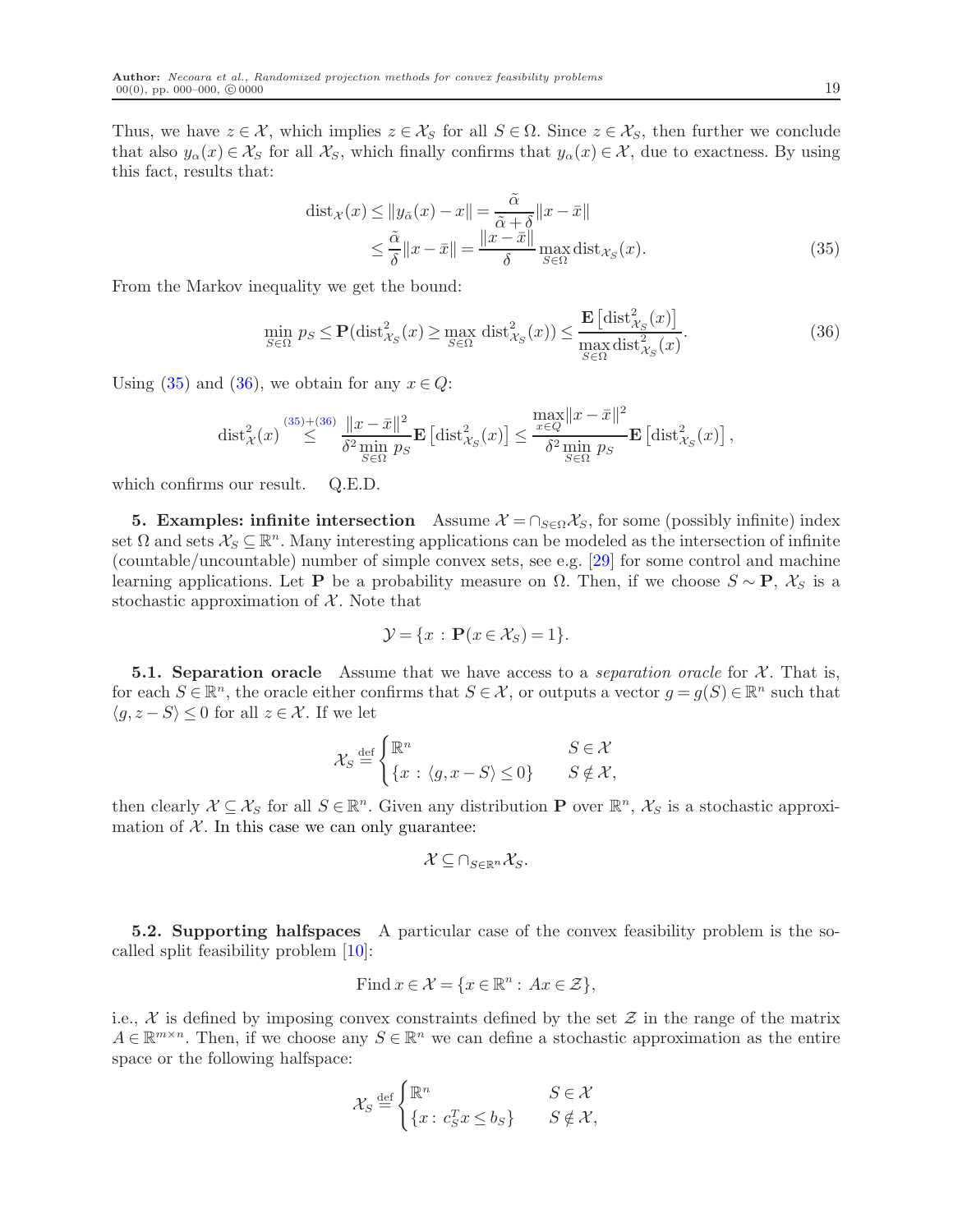where  $c_S \neq 0$  and  $b_S$  are defined as follows:

$$
c_S = A^T (AS - \Pi_Z(AS))
$$
 and  $b_S = ||AS||^2 - (\Pi_Z(AS))^T AS - ||AS - \Pi_Z(AS)||^2$ .

Note that the halfspace  $\mathcal{X}_S = \{x : c_S^T x \leq b_S\}$  can be written equivalently as:

$$
\mathcal{X}_S = \{x : \langle AS - \Pi_{\mathcal{Z}}(AS), Ax - \Pi_{\mathcal{Z}}(AS) \le 0\}.
$$

It is easy to check using the optimality conditions for the projection onto Z that for any  $S \notin \mathcal{X}$ the hyperplane  $c_S^T x = b_S$  separates S from X, that is:

$$
\mathcal{X} \subseteq \mathcal{X}_S \quad \forall S \in \mathbb{R}^n.
$$

Therefore, given any distribution **P** over  $\mathbb{R}^n$ , the halfspace  $\mathcal{X}_S$  is a stochastic approximation of  $\mathcal{X}$ . In fact, in this case we have:

$$
\mathcal{X} = \bigcap_{S \in \mathbb{R}^n} \mathcal{X}_S.
$$

Indeed, it is straightforward that we have  $\mathcal{X} \subseteq \bigcap_{S \in \mathbb{R}^n} \mathcal{X}_S$ . For the other inclusion, let us take any  $x \in \bigcap_{S \in \mathbb{R}^n} \mathcal{X}_S$ . Then,  $x \in \mathcal{X}_S$  for any fixed S. Now, if we make the particular choice  $S = x$ , then  $x \in \mathcal{X}_x$ , that is it satisfies:

$$
\langle Ax - \Pi_{\mathcal{Z}}(Ax), Ax - \Pi_{\mathcal{Z}}(Ax) \le 0
$$

which holds if and only if  $Ax = \Pi_z(Ax)$ , that is  $x \in \mathcal{X}$ .

**5.3. Normal cone** Let  $\Omega \in \mathbb{R}^n$  be a closed convex set and fix  $\bar{x} \in \Omega$ . Consider X to be the normal cone of the convex set  $\Omega$  at some fixed point  $\bar{x} \in \Omega$ :

$$
\mathcal{X} = \{x : (x - \bar{x})^T (S - \bar{x}) \le 0 \text{ for all } S \in \Omega\} = \bigcap_{S \in \Omega} \mathcal{X}_S,
$$

where  $\mathcal{X}_S \stackrel{\text{def}}{=} \{x : (x - \bar{x})^T (S - \bar{x}) \leq 0\}$ . If **P** is a probability distribution over  $\Omega$ , and  $S \sim \mathbf{P}$ , then  $\mathcal{X}_S$  is a stochastic approximation of  $\mathcal{X}$ . Moreover, in this case we have  $\mathcal{X} = \bigcap_{S \in \Omega} \mathcal{X}_S$ .

<span id="page-20-0"></span>6. Stochastic Projection Algorithm In this section we propose the following parallel stochastic projection method:

> Algorithm SPA (general case) Choose  $x^0 \in \mathbb{R}^n$ , minibatch size  $N \geq 1$ , and positive stepsizes  $\{\alpha_k\}_{k\geq 0}$ . For  $k\geq 0$  repeat: 1. Draw N independent samples,  $S_1^k, S_2^k, \cdots, S_N^k \sim \mathbf{P}$ 2. Compute  $x^{k+1} = x^k - \alpha_k$  $x^k - \frac{1}{N}$  $\frac{1}{N}$  $\sum_{n=1}^{N}$  $\sum_{i=1}$   $\Pi_{\mathcal{X}_{S_i^k}}(x^k)$  $\setminus$

This algorithm can be viewed as a random implementation of the extrapolated method of parallel projections from [\[15\]](#page-32-19), which generates a sequence by extrapolation of convex combinations of projections onto subfamilies of sets cyclically.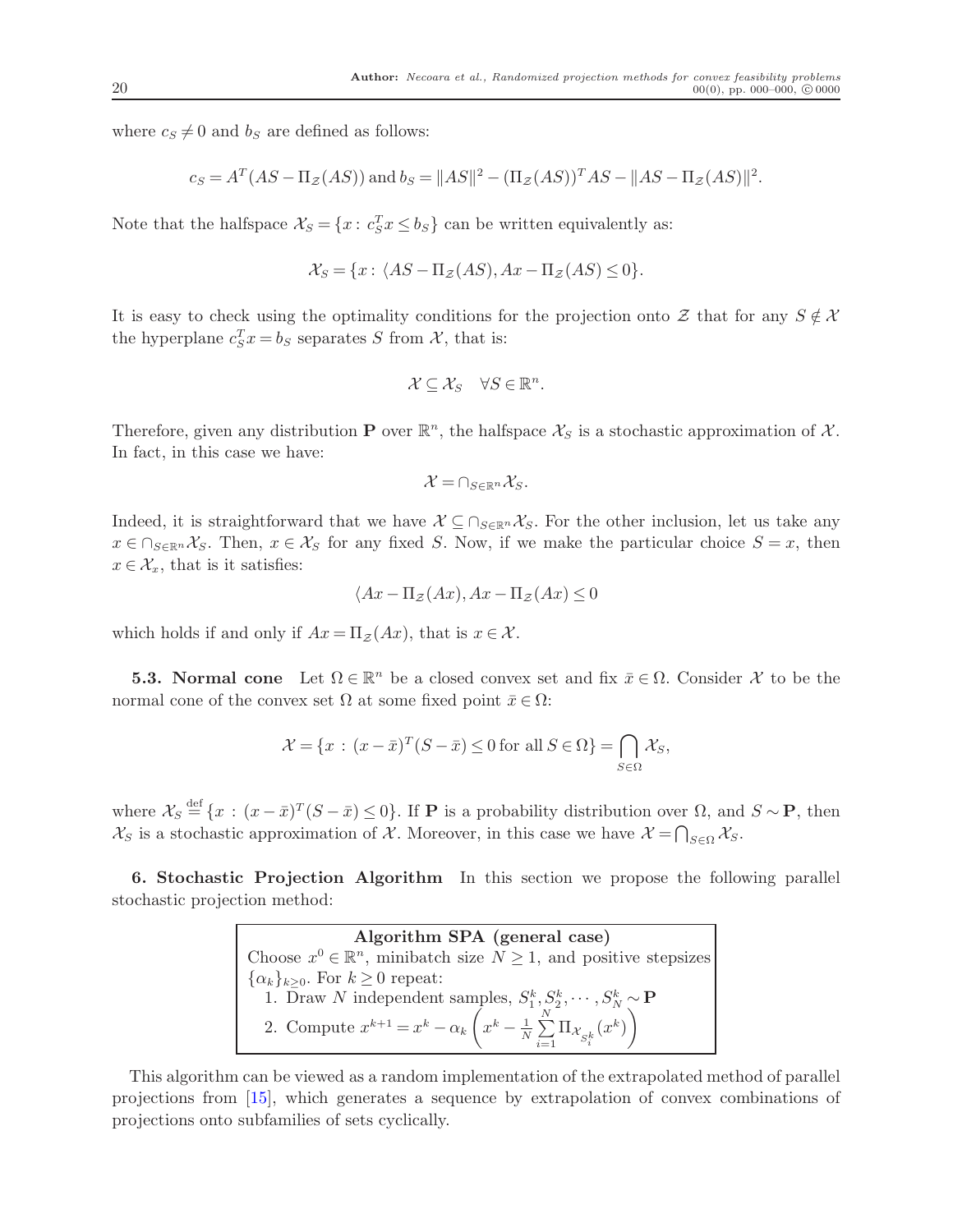**6.1. Interpretation** The minibatch algorithm **SPA** performs at each iteration  $k$  a number of N projections onto the simple sets  $\mathcal{X}_{S^k_1}, \dots, \mathcal{X}_{S^k_N}$  in parallel and then the new iterate is computed taking a linear combination between the previous iterate and the average of those projections. Such minibatch strategy has several interpretations. For example, when we consider the stochastic smooth optimization problem  $(6)$ :

$$
\min_{x \in \mathbb{R}^n} F(x) = \mathbf{E}\left[F_S(x)\right],
$$

where  $F_S(x) = 1/2||x - \Pi_{\mathcal{X}_S}(x)||^2$ , usually a Monte Carlo simulation-based approach is used for solving it. It consists in generating random samples of  $S$  and the expected value function  $F$  is approximated by the corresponding sample average function. That is, let  $S_1, \dots, S_N$  be independently and identically distributed random sample of  $N$  realizations of the random variable  $S$ . Then, we consider the sample average function  $\hat{F}_N = 1/N \sum_{i=1}^N F_{S_i}$  and the associated problem:

$$
\min_{x \in \mathbb{R}^n} \hat{F}_N(x).
$$

Finally, this sample average optimization problem is solved. The idea of using sample average approximations for solving stochastic programs is a natural one and was used by various authors over the years [\[32\]](#page-33-13). However, the solution  $\hat{x}_N^*$  of the sample average optimization problem converges to the true solution  $x^*$  of the stochastic optimization problem only for large enough number of samples  $N \to \infty$ . On the other hand, in our minibatch algorithm **SPA** the approach is different. First, we fix the number of samples  $N$ . Then, at each iteration  $k$  we draw  $N$  independent samples  $S_1^k, S_2^k, \cdots, S_N^k$  to also form a sample average function  $\hat{F}_N^k = 1/N \sum_{i=1}^N F_{S_i^k}$ . Finally, we do not solve the sample overage optimization problem:

$$
\min_{x \in \mathbb{R}^n} \hat{F}_N^k(x),
$$

instead we only perform one gradient step for this problem with stepsize  $\alpha_k$ 

$$
x^{k+1} = x^k - \alpha_k \nabla \hat{F}_N^k(x^k),
$$

and then repeat the procedure. In this case we are not forced to take N large in order to obtain an approximative solution of the original problem. In fact, we can even consider  $N = 1$ . The minibatch algorithm SPA can be also interpreted in terms of the stochastic non-smooth optimization problem [\(5\)](#page-3-3):

$$
\min_{x \in \mathbb{R}^n} f(x) = \mathbf{E}\left[f_S(x)\right],
$$

where  $f_S(x) = \mathbb{I}_{\mathcal{X}_S}(x)$ . If we fix the number of samples N, then at each iteration k we draw N independent samples  $S_1^k, S_2^k, \dots, S_N^k$  to form the same sample average function:

$$
\hat{F}_N^k(x) = \frac{1}{N} \sum_{i=1}^N \left( \min_{z \in \mathbb{R}^n} f_{S_i^k}(z) + \frac{1}{2} ||x - z||^2 \right),\,
$$

and then consider solving the sample overage optimization problem

$$
\min_{x \in \mathbb{R}^n} \hat{F}_N^k(x),
$$

which can be rewritten using the notation  $z = [z_1 \cdots z_N]^T$  as follows:

$$
\min_{x \in \mathbb{R}^n, z_i \in \mathbb{R}^n} \hat{F}_N^k(x, z) \quad \left( := \frac{1}{N} \sum_{i=1}^N \left[ \mathbb{I}_{\mathcal{X}_{S_i^k}}(z_i) + \frac{1}{2} ||x - z_i||^2 \right] \right).
$$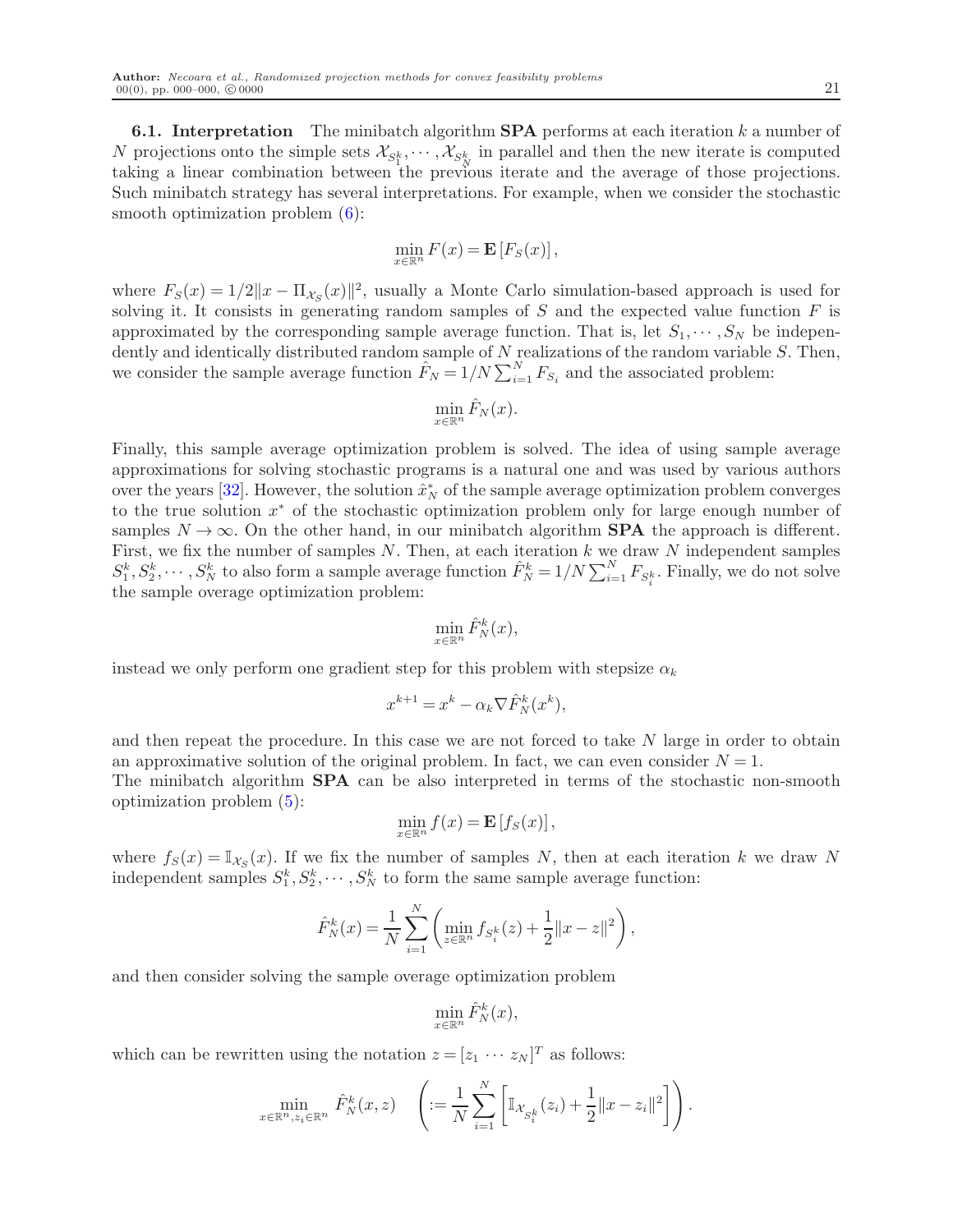However, we do not solve the previous average optimization problem in the variables  $(x, z)$ , instead we only perform one step of Relaxed Block Alternating Minimization Method. That is, given  $x^k$ , we compute:

$$
z^{k+1} = \arg\min_{z \in \mathbb{R}^{Nn}} \hat{F}_N^k(x^k, z), \quad \tilde{x}^{k+1} = \arg\min_{x \in \mathbb{R}^n} \hat{F}_N^k(x, z^{k+1})
$$

$$
x^{k+1} = (1 - \alpha_k)x^k + \alpha_k \tilde{x}^{k+1},
$$

and repeat the whole procedure. Again, this strategy allows us to work also with N small, including  $N = 1$ .

6.2. Convergence analysis Our convergence analysis is based on two important properties of the family of convex sets  $(\mathcal{X}_S)_{S\in\Omega}$ . For simplicity, we recall them once more here. First, there exists  $\gamma \leq 1$  satisfying the inequality [\(13\)](#page-7-1), i.e.:

<span id="page-22-0"></span>
$$
\|\mathbf{E}\left[x - \Pi_{\mathcal{X}_S}(x)\right]\|^2 \leq \gamma \cdot \mathbf{E}\left[\left\|x - \Pi_{\mathcal{X}_S}(x)\right\|^2\right] \qquad \forall x \in \mathbb{R}^n. \tag{37}
$$

However, for specific sets and distributions **P**, we proved in Section [3.1](#page-7-3) that  $\gamma$  can be much smaller than 1. Second, there exists  $\kappa \leq \infty$  such that the family of convex sets  $(\mathcal{X}_S)_{S \in \Omega}$  satisfies the linear regularity property [\(10\)](#page-6-0), i.e.:

<span id="page-22-2"></span><span id="page-22-1"></span>
$$
\text{dist}_{\mathcal{X}}^2(x) \leq \kappa \mathbf{E} \left[ \text{dist}_{\mathcal{X}_S}^2(x) \right] \qquad \forall x \in \mathbb{R}^n. \tag{38}
$$

However, we have proved in Section [4](#page-13-2) that for specific sets and distributions **P**, the constant  $\kappa$  can be finite, that is  $\kappa < \infty$ . Based on the properties [\(37\)](#page-22-0) and [\(38\)](#page-22-1) the smooth objective function F of the stochastic optimization problem [\(6\)](#page-4-0) satisfies Theorem [3,](#page-11-5) in particular we have:

$$
\frac{1}{2\kappa} \|x - \Pi_{\mathcal{X}}(x)\|^2 \le F(x) - F^* \le \frac{\gamma}{2} \|x - \Pi_{\mathcal{X}}(x)\|^2 \qquad \forall x \in \mathbb{R}^n.
$$
 (39)

There is an interesting interpretation of inequality  $(39)$ , that is the objective function F is strongly convex with constant  $\frac{1}{k}$  and has Lipschitz continuous gradient with constant  $\gamma \leq 1$  when restricted along any segment  $[x,\Pi_X(x)]$ . Thus,  $\kappa \gamma$  represents the condition number of the convex feasibility problem [\(3\)](#page-3-1). Using the inequalities [\(37\)](#page-22-0)-[\(39\)](#page-22-2) we can prove not only asymptotic convergence of the sequence  ${x^k}_{k\geq 0}$  generated by algorithm **SPA**, but also rates of convergence. We start with a basic result from probability theory, see e.g. [\[28\]](#page-33-9):

LEMMA 3 (Supermartingale Convergence Lemma). Let  $v^k$  and  $u^k$  be sequences of nonnegative random variables such that:

$$
\mathbf{E}\left[v^{k+1}|F_k\right] \le v^k - u^k \quad a.s. \quad \forall k \ge 0,
$$

where  $F_k$  denotes the collection  $\{v^0, \dots, v^k, u^0, \dots, u^k\}$ . Then, we have  $v^k$  convergent to a random variable v a.s. and  $\sum_{k=0}^{\infty} u^k < \infty$  a.s.

<span id="page-22-3"></span>Then, we obtain the following asymptotic convergence result:

THEOREM 8. Assume that the set X is nonempty and define  $\gamma_N \stackrel{def}{=} \frac{1}{N} + (1 - \frac{1}{N}) \gamma \leq 1$ . Let  ${x^k}_{k\geq 0}$  be generated by algorithm **SPA** with stepsizes  $0 < \alpha_k < \frac{2}{\gamma_k}$  $\frac{2}{\gamma_N}$ . Then, we have the following average decrease:

$$
\mathbf{E}\left[\|x^{k+1} - x^*\|^2 \mid x^k\right] \le \|x^k - x^*\|^2 - 2(2\alpha_k - \alpha_k^2 \gamma_N)F(x^k) \tag{40}
$$

for all  $k \geq 0$  and  $x^* \in \mathcal{X}$ . Moreover, the fastest decrease is given by the constant stepsize  $\alpha_k = 1/\gamma_N$ . If additionally, exactness holds and the stepsize satisfies  $\delta \leq \alpha_k \leq \frac{2}{\gamma_N} - \delta$  for some  $0 < \delta \leq \frac{1}{\gamma_N}$ , then the sequence  $x^k$  converges almost sure to a random point in the set X and  $\lim_{k\to\infty} F(x^k) = 0$  almost sure.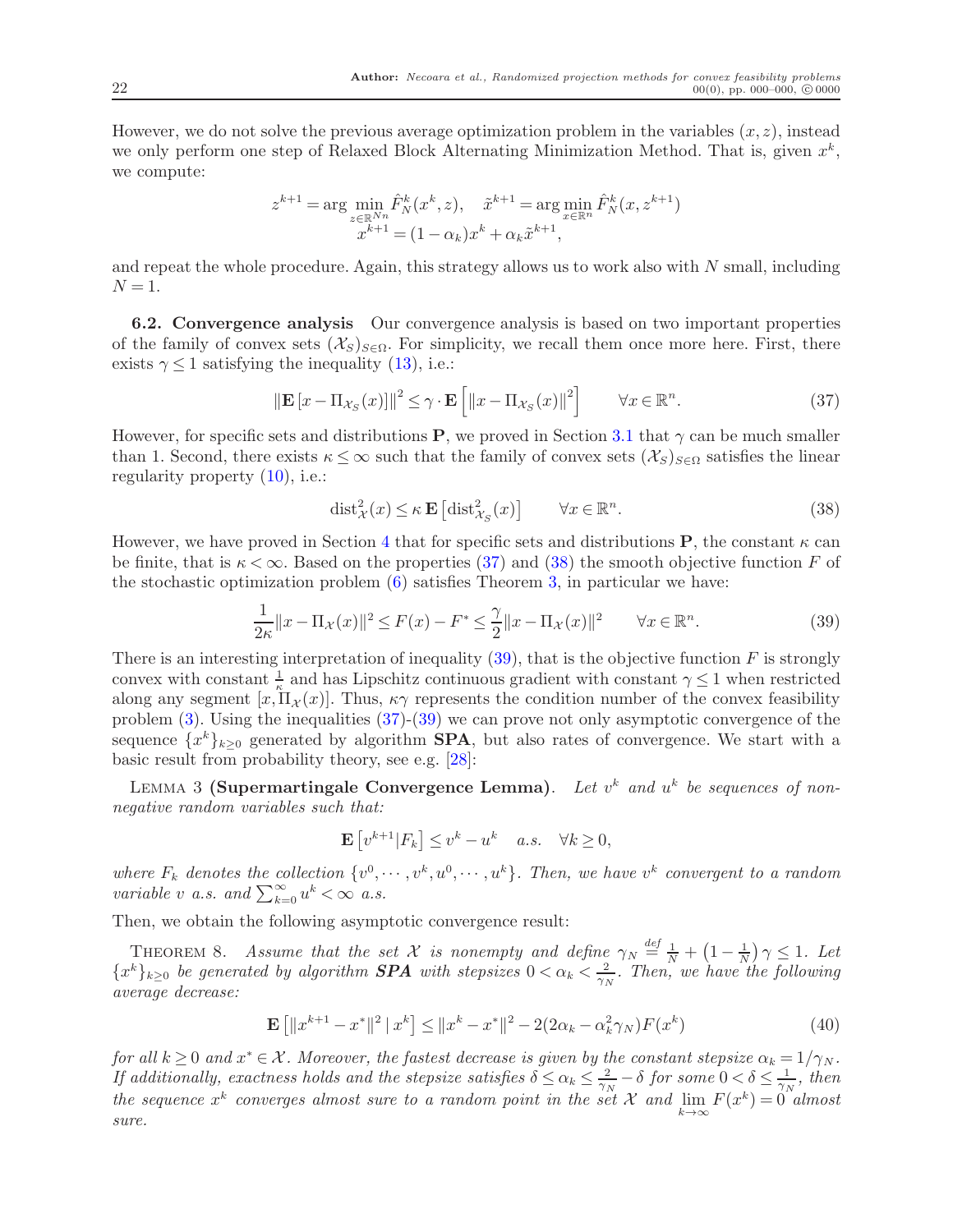*Proof*: For simplicity, we shall write  $\Pi_i^k = \Pi_{\mathcal{X}_{S_i^k}}(x^k)$ . Let  $x^*$  be any element of  $\mathcal{X}$ . Then, we have the following:

$$
||x^{k+1} - x^*||^2 = \left||x^k - x^* - \alpha_k \left(x^k - \frac{1}{N} \sum_{i=1}^N \Pi_i^k\right)\right||^2
$$
  
\n
$$
= \left||x^k - x^* - \alpha_k \frac{1}{N} \sum_{i=1}^N (x^k - \Pi_i^k)\right||^2
$$
  
\n
$$
= ||x^k - x^*||^2 - \frac{2\alpha_k}{N} \sum_{i=1}^N \langle x^k - x^*, x^k - \Pi_i^k \rangle + \frac{\alpha_k^2}{N^2} \left||\sum_{i=1}^N (x^k - \Pi_i^k)\right||^2
$$
  
\n
$$
\leq ||x^k - x^*||^2 - \frac{2\alpha_k}{N} \sum_{i=1}^N ||x^k - \Pi_i^k||^2 + \frac{\alpha_k^2}{N^2} \left||\sum_{i=1}^N (x^k - \Pi_i^k)\right||^2
$$
  
\n
$$
= ||x^k - x^*||^2 - \frac{2\alpha_k}{N} \sum_{i=1}^N ||x^k - \Pi_i^k||^2
$$
  
\n
$$
+ \frac{\alpha_k^2}{N^2} \left(\sum_{i=1}^N ||x^k - \Pi_i^k||^2 + \sum_{i \neq j} \langle x^k - \Pi_i^k, x^k - \Pi_j^k \rangle\right),
$$
\n(41)

where the inequality follows from the bound:

$$
\langle x^k-x^*,x^k-\Pi_i^k\rangle=\langle x^k-\Pi_i^k,x^k-\Pi_i^k\rangle+\langle \Pi_i^k-x^*,x^k-\Pi_i^k\rangle\geq \|x^k-\Pi_i^k\|^2,
$$

since  $\langle \Pi_i^k - x^*, x^k - \Pi_i^k \rangle \ge 0$  for all  $x^* \in \mathcal{X} \subseteq \mathcal{X}_{S_i^k}$ . Taking expectations conditioned on  $x^k$  and using the definition of  $F$ :

<span id="page-23-1"></span>
$$
F(x^k) = \frac{1}{2} \mathbf{E} \left[ ||x^k - \Pi_i^k||^2 | x^k \right] = \frac{1}{2} \mathbf{E} \left[ ||x^k - \Pi_{\mathcal{X}_{S_i^k}}(x^k)||^2 | x^k \right]
$$
  
=  $\frac{1}{2} \mathbf{E} \left[ ||x^k - \Pi_{\mathcal{X}_S}(x^k)||^2 | x^k \right],$ 

and invoking conditional independence of  $\prod_{i=1}^{k}$  and  $\prod_{j=1}^{k}$  for  $i \neq j$  (inherited from independence of  $S_i^k$ and  $S_j^k$ ), we obtain:

$$
\mathbf{E} \left[ \|x^{k+1} - x^*\|^2 | x^k \right] \le \|x^k - x^*\|^2 - 4\alpha_k F(x^k) \n+ \frac{\alpha_k^2}{N^2} \left( 2N F(x^k) + \sum_{\substack{i \neq j \\ i \neq j}} \langle \mathbf{E} \left[ x^k - \Pi_i^k | x^k \right], \mathbf{E} \left[ x^k - \Pi_j^k | x^k \right] \rangle \right) \n= \|x^k - x^*\|^2 - 4\alpha_k F(x^k) + \frac{2\alpha_k^2}{N} F(x^k) + \frac{\alpha_k^2 (N^2 - N)}{N^2} \left\| \mathbf{E} \left[ x^k - \Pi_{X_S}(x^k) | x^k \right] \right\|^2 \n\le \|x^k - x^*\|^2 - 4\alpha_k F(x^k) + \frac{2\alpha_k^2}{N} F(x^k) + \frac{\alpha_k^2 (N - 1)}{N} \gamma \mathbf{E} \left[ \|x^k - \Pi_{X_S}(x^k) \|^2 | x^k \right] \n= \|x^k - x^*\|^2 - 4\alpha_k F(x^k) + \frac{2\alpha_k^2}{N} F(x^k) + \frac{2\alpha_k^2 (N - 1)}{N} \gamma F(x^k) \n= \|x^k - x^*\|^2 - 2(2\alpha_k - \alpha_k^2 \gamma_N) F(x^k).
$$
\n(42)

Thus, we have obtained for all  $k \geq 0$  and  $x^* \in \mathcal{X}$ :

<span id="page-23-0"></span>
$$
\mathbf{E}\left[\|x^{k+1}-x^*\|^2\,|\,x^k\right] \le \|x^k-x^*\|^2 - 2(2\alpha_k - \alpha_k^2 \gamma_N)F(x^k).
$$

Clearly, the fastest decrease is obtained by maximizing  $2\alpha_k - \alpha_k^2 \gamma_N$  in  $\alpha_k$ , that is the maximum is obtained for constant stepsize  $\alpha_k = 1/\gamma_N$ . Further, for the stepsizes satisfying  $\delta \leq \alpha_k \leq \frac{2}{\gamma_N}$  $\frac{2}{\gamma_N}-\delta$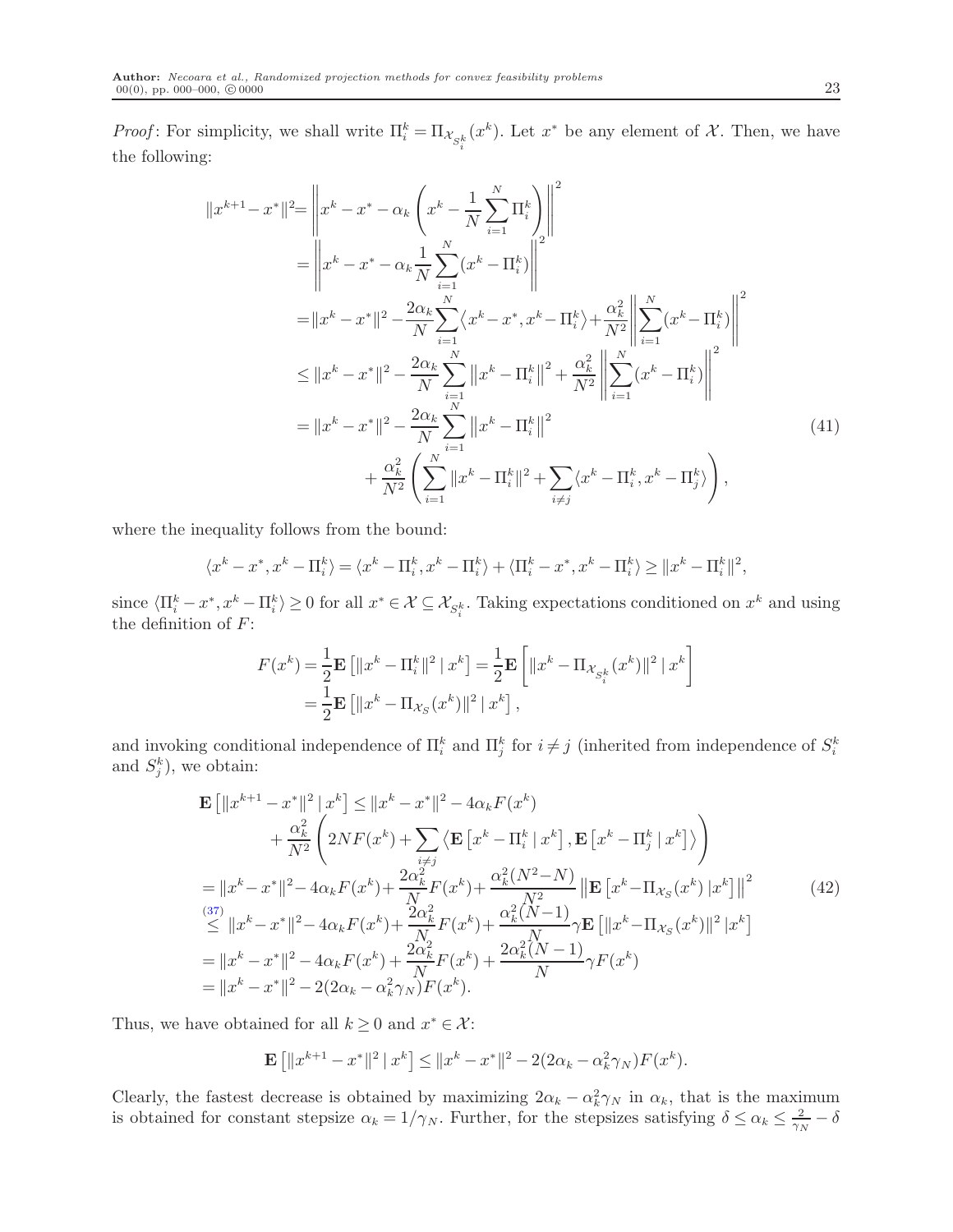we have  $2\alpha_k - \alpha_k^2 \gamma_N \geq \delta^2 \gamma_N > 0$ . Then, from Supermartingale Convergence Lemma we have that  $||x^k - x^*||^2$  converges a.s. for every  $x^* \in \mathcal{X}$  and thus the sequence  $x^k$  is bounded a.s. This implies that  $x^k$  has a limit point  $\tilde{x}^*$ . Since we also have  $\sum_{k=0}^{\infty} F(x^k) < \infty$  a.s., it follows that  $F(x^k) \to 0$ a.s. Therefore, for any accumulation point  $\tilde{x}^*$  of  $x^k$  we have  $F(\tilde{x}^*) = 0$  a.s. (by continuity of F). This leads to  $\tilde{x}^* \in \mathcal{Y}$  a.s. When exactness holds (i.e.  $\mathcal{X} = \mathcal{Y}$ ), it follows that at least a subsequence of  $x^k$  converges almost surely to a random point  $\tilde{x}^*$  from the set  $\mathcal{X}$ . Q.E.D.

The previous theorem clearly shows that in order to have decrease in average distances (see  $(44)$ ) the stepsize  $\alpha_k$  has to satisfy:

$$
0 < \alpha_k < \frac{2}{\gamma_N} \qquad \forall k \ge 0. \tag{43}
$$

This shows that we can use large stepsizes  $\alpha_k$ . Thus, we prove theoretically, what is known in numerical applications for a long time, namely that this overrelaxation  $\alpha_k \approx \frac{2}{\gamma_l}$  $\frac{2}{\gamma_N} > 1$  accelerates significantly in practice the convergence of projection methods as compared to its basic counterpart  $\alpha_k = 1$ , see [\[12,](#page-32-10) [15\]](#page-32-19). For several important sets we can estimate the "Lipschitz" constant  $\gamma$  and consequently  $\gamma_N$ , see Section [3.1.](#page-7-3) For other sets however, it is difficult to compute  $\gamma$ . In this case we propose an adaptive estimation of  $\gamma$  at each iteration k as follows:

$$
\gamma^k = \frac{\|\mathbf{E}\left[x^k - \Pi_{\mathcal{X}_S}(x^k)\right]\|^2}{\mathbf{E}\left[\|x^k - \Pi_{\mathcal{X}_S}(x^k)\|^2\right]}.
$$

This choice has the following interpretation. From Theorem [3](#page-11-5) we have that  $F$  has Lipschitz continuous gradient with constant  $\gamma$  on any segment  $[x^k, \Pi_\mathcal{X}(x^k)]$ :

$$
F(x^k) \stackrel{(17)}{\geq} F^* + \langle \nabla F(\Pi_{\mathcal{X}}(x)), x^k - \Pi_{\mathcal{X}}(x) \rangle + \frac{1}{2\gamma} \|\nabla F(x^k) - \nabla F(\Pi_{\mathcal{X}}(x))\|^2,
$$

which, using  $F^* = F(\Pi_{\mathcal{X}}(x^k)) = 0$  and  $\nabla F(\Pi_{\mathcal{X}}(x^k)) = 0$ , is equivalent to:

<span id="page-24-0"></span>
$$
\gamma \ge \frac{1/2 \|\nabla F(x^k)\|^2}{F(x^k)} = \gamma^k.
$$

Using arguments of Theorem [8,](#page-22-3) it is straightforward to obtain the following descent.

COROLLARY 5. Assume that the set X is nonempty and define  $\gamma_N^k$  $\stackrel{\text{def}}{=} \frac{1}{N} + \left(1 - \frac{1}{N}\right)$  $\frac{1}{N}$ )  $\gamma^k \leq 1$ . Let  ${x^k}_{k\geq 0}$  be generated by algorithm **SPA** with stepsizes  $0 < \alpha_k < \frac{2}{\gamma_k^k}$  $\frac{2}{\gamma_N^k}$ . Then, we have the following average decrease:

$$
\mathbf{E}\left[\|x^{k+1} - x^*\|^2 \,|\, x^k\right] \le \|x^k - x^*\|^2 - 2(2\alpha_k - \alpha_k^2 \gamma_N^k) F(x^k) \tag{44}
$$

for all  $k \geq 0$  and  $x^* \in \mathcal{X}$ .

*Proof:* From the relation  $(42)$  we have:

$$
\mathbf{E} \left[ \|x^{k+1} - x^*\|^2 \, \|x^k\right] \le \|x^k - x^*\|^2 - 4\alpha_k F(x^k) + \frac{2\alpha_k^2}{N} F(x^k) + \frac{\alpha_k^2 (N^2 - N)}{N^2} \left\| \mathbf{E} \left[ x^k - \Pi_{\mathcal{X}_S}(x^k) \, |x^k \right] \right\|^2
$$
\n
$$
= \|x^k - x^*\|^2 - 4\alpha_k F(x^k) + \frac{2\alpha_k^2}{N} F(x^k) + \frac{\alpha_k^2 (N-1)}{N} \gamma^k \mathbf{E} \left[ \|x^k - \Pi_{\mathcal{X}_S}(x^k) \|^2 \, |x^k \right]
$$
\n
$$
= \|x^k - x^*\|^2 - 4\alpha_k F(x^k) + \frac{2\alpha_k^2}{N} F(x^k) + \frac{2\alpha_k^2 (N-1)}{N} \gamma^k F(x^k)
$$
\n
$$
= \|x^k - x^*\|^2 - 2(2\alpha_k - \alpha_k^2 \gamma_N^k) F(x^k),
$$

which confirms the results. Q.E.D.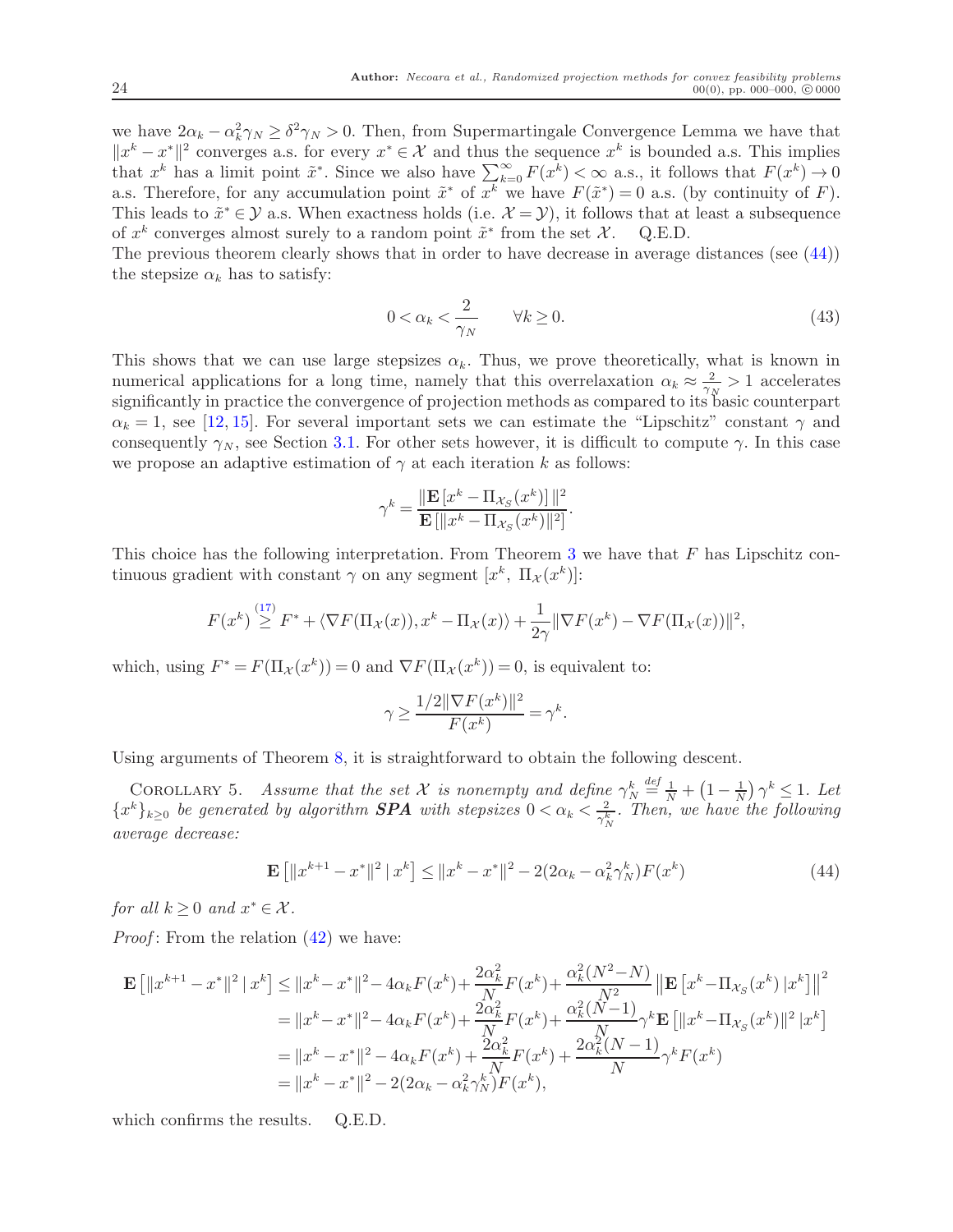When even the expectation is difficult to compute for finding  $\gamma^k$ , then, inspired by [\[15\]](#page-32-19), we propose to use the following approximation for the previous ratio:

$$
\gamma^k = \frac{\| \sum_{i=1}^N w_i^k (x^k - \Pi_{\mathcal{X}_{S_i^k}} (x^k)) \|^2}{\sum_{i=1}^N w_i^k \|x^k - \Pi_{\mathcal{X}_{S_i^k}} (x^k) \|^2},
$$

where the weights  $w_i^k$  satisfy  $\sum_{i=1}^N w_i^k = 1$  and  $w_i^k > 0$ . For these situations we take the stepsize:

$$
\alpha_k = \frac{\alpha}{\gamma_N^k}, \quad \text{with } \alpha \in (0, 2).
$$

<span id="page-25-0"></span>The effectiveness of this choice for the stepsize has been shown in many practical applications, see e.g. [\[12,](#page-32-10) [15\]](#page-32-19). Next theorem provides rates of convergence for the sequence  $x^k$  generated by **SPA**:

THEOREM 9. Assume that the set X is nonempty and define  $\gamma_N = \frac{1}{N} + \left(1 - \frac{1}{N}\right)$  $\frac{1}{N}$ )  $\gamma$ . Let  $\{x^k\}_{k\geq 0}$ be generated by algorithm **SPA** with stepsizes satisfying  $\delta \leq \alpha_k \leq \frac{2}{\gamma_k}$  $\frac{2}{\gamma_N} - \delta$  for some  $0 < \delta \leq \frac{1}{\gamma_N}$  $\frac{1}{\gamma_N}$ . Then:

(i) For the average point  $\hat{x}^k = \frac{1}{\Sigma}$  $\Sigma_k$  $\sum_{i=1}^{k-1}$  $\sum_{i=0}^{k-1} \alpha_i x^i$ , where  $\Sigma_k = \sum_{i=0}^{k-1}$  $\sum_{i=0} \alpha_i$ , we have the following sublinear convergence rate:

$$
\mathbf{E}\left[F(\hat{x}^k)\right] - F^* = \frac{1}{2}\mathbf{E}\left[\text{dist}_{\mathcal{X}_S}^2(\hat{x}^k)\right] \le \frac{\text{dist}_{\mathcal{X}}^2(x^0)}{2\delta\gamma_N\Sigma_k}
$$

.

Moreover, the average sequence  $\hat{x}^k$  converges almost surely to a random point in the set  $\mathcal{X}$ , provided that exactness holds.

(ii) If additionally the linear regularity property [\(38\)](#page-22-1) holds, then we have the following linear convergence rate for the last iterate  $x^k$ :

$$
\mathbf{E}\left[\mathrm{dist}_{\mathcal{X}}^{2}(x^{k+1})\right] \leq \left(1 - \frac{\delta^{2}\gamma_{N}}{\kappa}\right) \mathbf{E}\left[\mathrm{dist}_{\mathcal{X}}^{2}(x^{k})\right],
$$

or in terms of function values:

$$
\mathbf{E}\left[F(x^k)\right] - F^* \le \left(1 - \frac{\delta^2 \gamma_N}{\kappa}\right)^k \frac{\gamma \text{dist}_{\mathcal{X}}^2(x^0)}{2}.
$$

*Proof*: By taking expectation w.r.t. the entire history on both sides in  $(44)$  we get the following decrease in the distance to a point  $x^* \in \mathcal{X}$ :

$$
\mathbf{E}\left[\|x^{k+1}-x^*\|^2\right] \leq \mathbf{E}\left[\|x^k-x^*\|^2\right] - 2(2\alpha_k - \alpha_k^2 \gamma_N)\mathbf{E}\left[F(x^k)\right].
$$

Further, denoting  $r_k \stackrel{\text{def}}{=} \mathbf{E}[\Vert x^k - x^* \Vert^2]$  and noticing the lower bound  $2 - \alpha_k \gamma_N \ge \delta \gamma_N$  for any stepsize satisfying  $\delta \leq \alpha_k \leq \frac{2}{\gamma_k}$  $\frac{2}{\gamma_N} - \delta$  for some  $0 < \delta \leq \frac{1}{\gamma_N}$  $\frac{1}{\gamma_N}$ , we have:

$$
2\delta\gamma_N\alpha_k \mathbf{E}\left[F(x^k)\right] \leq 2\alpha_k(2-\alpha_k\gamma_N)\mathbf{E}\left[F(x^k)\right] \leq r_k - r_{k+1}.
$$

If we add the entire history from  $i = 0$  to  $i = k - 1$ , we obtain:

$$
2\delta\gamma_N \mathbf{E}\left[\sum_{i=0}^{k-1} \alpha_i F(x^i)\right] = \sum_{i=0}^{k-1} 2\delta\gamma_N \alpha_i \mathbf{E}\left[F(x^i)\right] \le r_0 - r_k \le r_0 = ||x^0 - x^*||^2
$$

for all  $x^* \in \mathcal{X}$ . If we choose  $x^* = \Pi_{\mathcal{X}}(x^0)$  and use the convexity of function F, then we finally get:

$$
2\Sigma_k \delta \gamma_N \mathbf{E} \left[ F \left( \frac{1}{\Sigma_k} \sum_{i=0}^{k-1} \alpha_i x^i \right) \right] \leq 2 \delta \gamma_N \mathbf{E} \left[ \sum_{i=0}^{k-1} \alpha_i F(x^i) \right] \leq \text{dist}_{\mathcal{X}}^2(x^0).
$$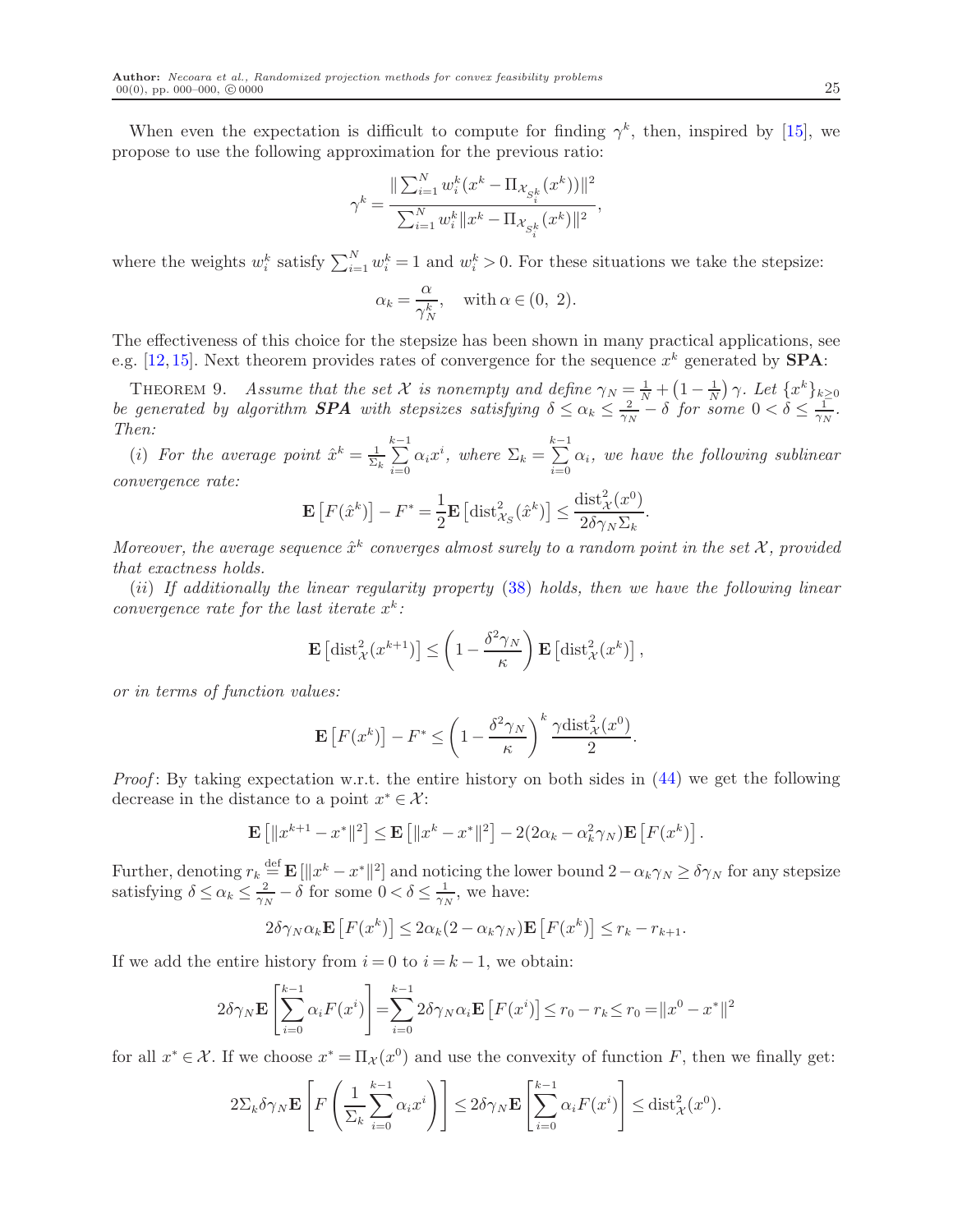This relation and  $F^* = 0$  imply immediately the first part of our result. Moreover, by Theorem [8,](#page-22-3)  $x^k$  converges almost surely to a random point in the set  $\mathcal{X}$ . Therefore, the average sequence  $\hat{x}^k = \frac{1}{k}$ k  $\sum_{k=1}^{k-1} x^i$  also converges almost surely to the same random point in the set X. (ii) In order to prove linear convergence under linear regularity property  $(38)$  we use again inequality [\(44\)](#page-24-0) and  $F^* = 0$ :

$$
\mathbf{E} \left[ \|x^{k+1} - x^*\|^2 \, \|x^k\right] \le \|x^k - x^*\|^2 - 2(2\alpha_k - \alpha_k^2 \gamma_N) \left( F(x^k) - F^* \right) \n\le \|x^k - x^*\|^2 - \frac{2\alpha_k - \alpha_k^2 \gamma_N}{\kappa} \text{dist}_{\mathcal{X}}^2(x^k).
$$

Taking expectations w.r.t. the entire history, we obtain:

<span id="page-26-0"></span>
$$
\mathbf{E}\left[\|x^{k+1} - x^*\|^2\right] \le \mathbf{E}\left[\|x^k - x^*\|^2\right] - \frac{2\alpha_k - \alpha_k^2 \gamma_N}{\kappa} \mathbf{E}\left[\text{dist}_\mathcal{X}^2(x^k)\right].\tag{45}
$$

Choosing  $x^* = \Pi_{\mathcal{X}}(x^k)$ , and using the inequality  $dist_{\mathcal{X}}^2(x^{k+1}) = ||x^{k+1} - \Pi_{\mathcal{X}}(x^{k+1})||^2 \le ||x^{k+1} - x^*||^2$ together with [\(45\)](#page-26-0), we finally get:

$$
\mathbf{E}\left[\mathrm{dist}_{\mathcal{X}}^2(x^{k+1})\right] \leq \left(1 - \frac{2\alpha_k - \alpha_k^2 \gamma_N}{\kappa}\right) \mathbf{E}\left[\mathrm{dist}_{\mathcal{X}}^2(x^k)\right].
$$

Since for our choice of the stepsize  $\delta \leq \alpha_k \leq \frac{2}{\gamma_l}$  $\frac{2}{\gamma_N} - \delta$  for some  $0 < \delta \leq \frac{1}{\gamma_N}$  $\frac{1}{\gamma_N}$ , we have  $2\alpha_k - \alpha_k^2 \gamma_N \ge \delta^2 \gamma_N$ , then the previous relation implies immediately:

<span id="page-26-1"></span>
$$
\mathbf{E}\left[\mathrm{dist}_{\mathcal{X}}^2(x^{k+1})\right] \leq \left(1 - \frac{\delta^2 \gamma_N}{\kappa}\right) \mathbf{E}\left[\mathrm{dist}_{\mathcal{X}}^2(x^k)\right].
$$

which proves the second statement of the theorem. Finally, combining the convergence rate in distances with the right hand side inequality in [\(39\)](#page-22-2) we get the convergence in expectation of value function. Q.E.D.

An immediate consequence of Theorem [9](#page-25-0) is the following corollary:

COROLLARY 6. Assume that the set X is nonempty and  $\gamma_N = \frac{1}{N} + \left(1 - \frac{1}{N}\right)$  $\frac{1}{N}$ )  $\gamma$ . Let  $\{x^k\}_{k\geq 0}$  be generated by algorithm **SPA** with the optimal constant stepsize  $\alpha_k = 1/\gamma_N$ . Then:

(i) For the average point  $\hat{x}^k = \frac{1}{k}$ k  $\sum_{i=1}^{k-1}$  $i=0$  $x^i$  we have the following sublinear convergence rate:

$$
\mathbf{E}\left[F(\hat{x}^k)\right] - F^* = \frac{1}{2}\mathbf{E}\left[\mathrm{dist}_{\mathcal{X}_S}^2(\hat{x}^k)\right] \le \frac{\gamma_N \cdot \mathrm{dist}_{\mathcal{X}}^2(x^0)}{2k}.
$$

(ii) If additionally the linear regularity property [\(38\)](#page-22-1) holds, then we have the following linear convergence rate for the last iterate  $x^k$ :

<span id="page-26-2"></span>
$$
\mathbf{E}\left[\mathrm{dist}_{\mathcal{X}}^{2}(x^{k+1})\right] \leq \left(1 - \frac{1}{\gamma_{N} \cdot \kappa}\right) \mathbf{E}\left[\mathrm{dist}_{\mathcal{X}}^{2}(x^{k})\right],\tag{46}
$$

or in terms of function values:

$$
\mathbf{E}\left[F(x^k)\right] - F^* \le \left(1 - \frac{1}{\gamma_N \cdot \kappa}\right)^k \frac{\gamma \text{dist}_{\mathcal{X}}^2(x^0)}{2}.
$$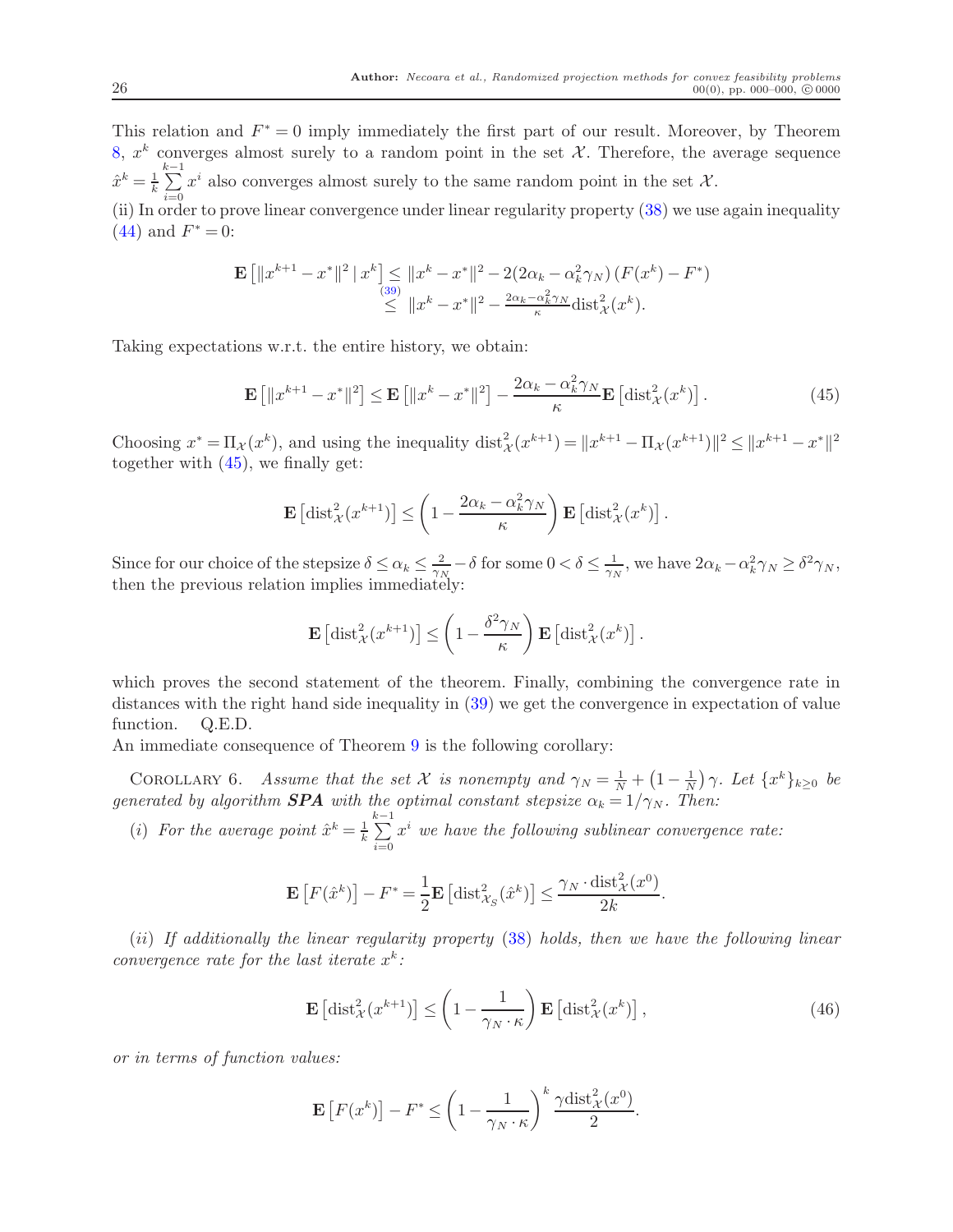*Proof*: By taking expectation w.r.t. the entire history on both sides in  $(44)$  we get the following decrease in the distance to a point  $x^* \in \mathcal{X}$ :

$$
\mathbf{E}\left[\|x^{k+1} - x^*\|^2\right] \le \mathbf{E}\left[\|x^k - x^*\|^2\right] - 2(2\alpha_k - \alpha_k^2 \gamma_N)\mathbf{E}\left[F(x^k)\right].
$$

Further, denoting  $r_k \stackrel{\text{def}}{=} \mathbf{E} [\Vert x^k - x^* \Vert^2]$ , we have:

$$
2(2\alpha_k - \alpha_k^2 \gamma_N) \mathbf{E}\left[F(x^k)\right] \le r_k - r_{k+1}.
$$

The fastest decrease is obtained maximizing  $2\alpha_k - \alpha_k^2 \gamma_N$  in  $\alpha_k$ , which leads to the optimal stepsize  $\alpha_k = 1/\gamma_N$ . The rest of the proof follows exactly the same steps as in the proof of Theorem [9,](#page-25-0) observing that choosing  $\delta = 1/\gamma_N$  we get  $\alpha_k = 1/\gamma_N$ . Q.E.D.

From Theorem [9](#page-25-0) and Corollary [6](#page-26-1) it follows that the convergence rates of algorithm **SPA** depend explicitly on the minibatch sample size N via the term  $\gamma_N$ . Moreover, we notice that the scheme SPA is very general and we can recover multiple existing projection algorithms from the literature. Further, we analyze some particular algorithms resulted from **SPA** and derive their convergence rates.

**6.3.** Average Projection algorithm:  $N = m/\infty$  As  $N \to \infty$ , we have  $\gamma_N \to \gamma$ , and the linear rate in Corollary [6](#page-26-1) converges to  $1 - 1/(\kappa \cdot \gamma)$ . This is also confirmed by the convergence rate given in Theorem [10](#page-27-0) below. More precisely, when  $N \to \infty$  the algorithm **SPA** becomes the deterministic gradient method for solving the smooth convex problem [\(6\)](#page-4-0), which we call average projection algorithm:

> Algorithm AvP Choose  $x^0 \in \mathbb{R}^n$  and positive stepsizes  $\{\alpha_k\}_{k \geq 0}$ . For  $k \geq 0$  repeat: 1. Compute  $x^{k+1} = x^k - \alpha_k \nabla F(x^k) \quad \left( \begin{array}{c} \frac{1}{16} e^{-x} & \cdots & e^{-x} \\ \frac{1}{16} e^{-x} & \cdots & \frac{1}{16} \end{array} \right)$

<span id="page-27-0"></span>Under linear regularity condition [\(38\)](#page-22-1) the sequence  $\{x^k\}_{k\geq 0}$  generated by algorithm  $\mathbf{A} \mathbf{v} \mathbf{P}$  is converging linearly:

Theorem 10. If the linear regularity property [\(38\)](#page-22-1) holds, then we have the following linear convergence rate for the last iterate  $x^k$  generated by algorithm  $A v P$  with the optimal stepsize  $\alpha_k =$  $1/\gamma$ :

<span id="page-27-1"></span>
$$
\text{dist}_{\mathcal{X}}^2(x^{k+1}) \le \left(1 - \frac{1}{\gamma \cdot \kappa}\right) \text{dist}_{\mathcal{X}}^2(x^k),\tag{47}
$$

or in terms of function values:

$$
F(x^{k}) - F^* \le \left(1 - \frac{1}{\gamma \cdot \kappa}\right)^{k} \frac{\gamma \text{dist}_{\mathcal{X}}^2(x^0)}{2}.
$$

*Proof*: Let  $x^*$  be any element of  $\mathcal{X}$ . Then, we have the following:

$$
||x^{k+1} - x^*||^2 = ||x^k - x^* - \alpha_k (x^k - \mathbf{E} [\Pi_{\mathcal{X}_S}(x^k)])||^2
$$
  
\n
$$
= ||x^k - x^*||^2 - 2\alpha_k \langle x^k - x^*, x^k - \mathbf{E} [\Pi_{\mathcal{X}_S}(x^k)] \rangle + \alpha_k^2 ||x^k - \mathbf{E} [\Pi_{\mathcal{X}_S}(x^k)]||^2
$$
  
\n
$$
\leq ||x^k - x^*||^2 - 2\alpha_k \langle x^k - x^*, x^k - \mathbf{E} [\Pi_{\mathcal{X}_S}(x^k)] \rangle + \gamma \alpha_k^2 \mathbf{E} [\Vert x^k - \Pi_{\mathcal{X}_S}(x^k) \Vert^2]
$$
  
\n
$$
= ||x^k - x^*||^2 - 2\alpha_k \mathbf{E} [\langle x^k - \Pi_{\mathcal{X}_S}(x^k) + \Pi_{\mathcal{X}_S}(x^k) - x^*, x^k - \Pi_{\mathcal{X}_S}(x^k) \rangle]
$$
  
\n
$$
+ \gamma \alpha_k^2 \mathbf{E} [\Vert x^k - \Pi_{\mathcal{X}_S}(x^k) \Vert^2]
$$
  
\n
$$
= ||x^k - x^*||^2 - 2\alpha_k \mathbf{E} [\Vert x^k - \Pi_{\mathcal{X}_S}(x^k) \Vert^2] + \gamma \alpha_k^2 \mathbf{E} [\Vert x^k - \Pi_{\mathcal{X}_S}(x^k) \Vert^2]
$$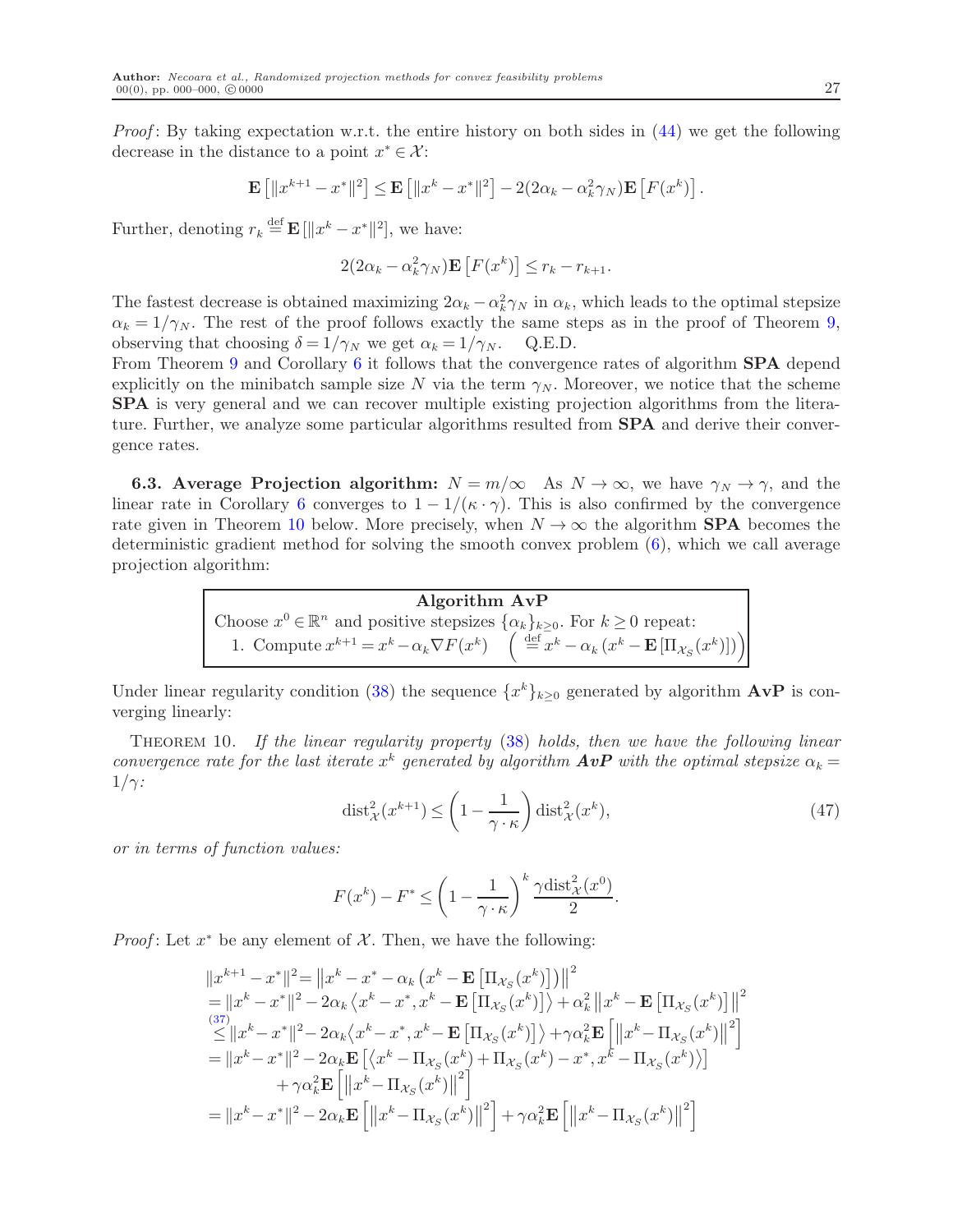$$
-2\alpha_k \mathbf{E} \left[ \left\langle \Pi_{\mathcal{X}_S}(x^k) - x^*, x^k - \Pi_{\mathcal{X}_S}(x^k) \right\rangle \right] \leq ||x^k - x^*||^2 - (2\alpha_k - \gamma \alpha_k^2) \mathbf{E} \left[ ||x^k - \Pi_{\mathcal{X}_S}(x^k) ||^2 \right] = ||x^k - x^*||^2 - 2(2\alpha_k - \gamma \alpha_k^2) F(x^k).
$$
\n(48)

where the second inequality follows from the optimality condition of the projection  $\langle \Pi_{\mathcal{X}_S}(x^k) - x^*, x^k - \Pi_{\mathcal{X}_S}(x^k) \rangle \ge 0$  for all  $x^* \in \mathcal{X} \subseteq \mathcal{X}_S$ . From [\(48\)](#page-28-0) we observe that the fastest decrease is obtained from maximizing  $2\alpha_k - \gamma \alpha_k^2$ , which leads to the optimal stepsize  $\alpha_k = 1/\gamma$ . For this choice of the stepsize,  $\alpha_k = 1/\gamma$ , and using  $F^* = 0$  we obtain from [\(48\)](#page-28-0):

<span id="page-28-0"></span>
$$
||x^{k+1} - x^*||^2 \le ||x^k - x^*||^2 - \frac{2}{\gamma}(F(x^k) - F^*)
$$
  

$$
\le ||x^k - x^*||^2 - \frac{1}{\gamma \kappa}||x^k - x^*||^2,
$$

which implies immediately the statement of the theorem. Q.E.D.

Note that from the proof of Theorem [10](#page-27-0) it follows that we can achieve linear convergence for the last iterate generated by algorithm  $A v P$  with stepsizes satisfying  $0 < \alpha_k < 2/\gamma$  Moreover,  $\gamma \kappa$  represents the condition number of the convex feasibility problem [\(3\)](#page-3-1) or of its stochastic reformulation [\(6\)](#page-4-0) (see Theorem [3\)](#page-11-5).

Let us consider finding a point in the finite intersection of convex sets  $(\mathcal{X}_i)_{i\in[m]}$ , that is  $\mathcal{X} = \bigcap_{i=1}^m \mathcal{X}_i$ . Further, we consider a uniform probability on  $\Omega = [m]$  and we choose the minibach sample size  $N = m$ , then the average projection algorithm  $AVP$  becomes the barycentric method:

$$
\mathbf{AvP}(1/m): \quad x^{k+1} = x^k - \alpha_k \left( x^k - \frac{1}{m} \sum_{i=1}^m \Pi_{\mathcal{X}_i}(x^k) \right).
$$

The barycentric method was shown to converge asymptotically to a point in the intersection of the closed convex sets  $(\mathcal{X}_i)_{i\in[m]}$ , see e.g. [\[15\]](#page-32-19). Recall that we denoted  $D = \text{diag}(\|A_1\|^{-2}, \cdots, \|A_m\|^{-2})$ . Let us derive convergence rates for the barycentric method  $AVP(1/m)$  for two particular cases of sets:

(i): Consider the problem of finding a solution to a linear system  $Ax = b$ , where A is an  $m \times$ *n* matrix. In this case  $\mathcal{X}_i = \{x : A_i^T x = b_i\}$ . Then, from Theorem [10](#page-27-0) the barycentric method  $A\mathbf{v}P(1/m)$  with the optimal stepsize  $\alpha_k = 1/\gamma$  converges linearly:

$$
\mathbf{E}\left[\mathrm{dist}_{\mathcal{X}}^{2}(x^{k})\right] \stackrel{(47)}{\leq} \left(1 - \frac{1}{\gamma \kappa}\right)^{k} \mathrm{dist}_{\mathcal{X}}^{2}(x^{0})
$$
\n
$$
\stackrel{(14)}{=} \left(1 - \frac{\lambda_{\min}^{\mathrm{nz}}\left(A^{T}DA\right)}{\lambda_{\max}\left(A^{T}DA\right)}\right)^{k} \mathrm{dist}_{\mathcal{X}}^{2}(x^{0}).
$$

(ii): Consider now the more general problem of finding a solution to a system of linear inequalities  $Ax \leq b$ , where A is an  $m \times n$  matrix. Then  $\mathcal{X}_i = \{x : A_i^T x \leq b_i\}$ . From Theorem [10](#page-27-0) it follows that the barycentric method  $AvP(1/m)$  with the optimal stepsize  $\alpha_k = 1/\gamma$  converges also linearly:

$$
\mathbf{E}\left[\mathrm{dist}_{\mathcal{X}}^{2}(x^{k})\right] \stackrel{(47)}{\leq} \left(1 - \frac{1}{\gamma \kappa}\right)^{k} \mathrm{dist}_{\mathcal{X}}^{2}(x^{0})
$$
\n
$$
\stackrel{(15)}{=} \left(1 - \frac{1}{\max_{i=1:m} \|A_{i}\|^{2} \lambda_{\max}(A^{T}DA)\tilde{\kappa}}\right)^{k} \mathrm{dist}_{\mathcal{X}}^{2}(x^{0}).
$$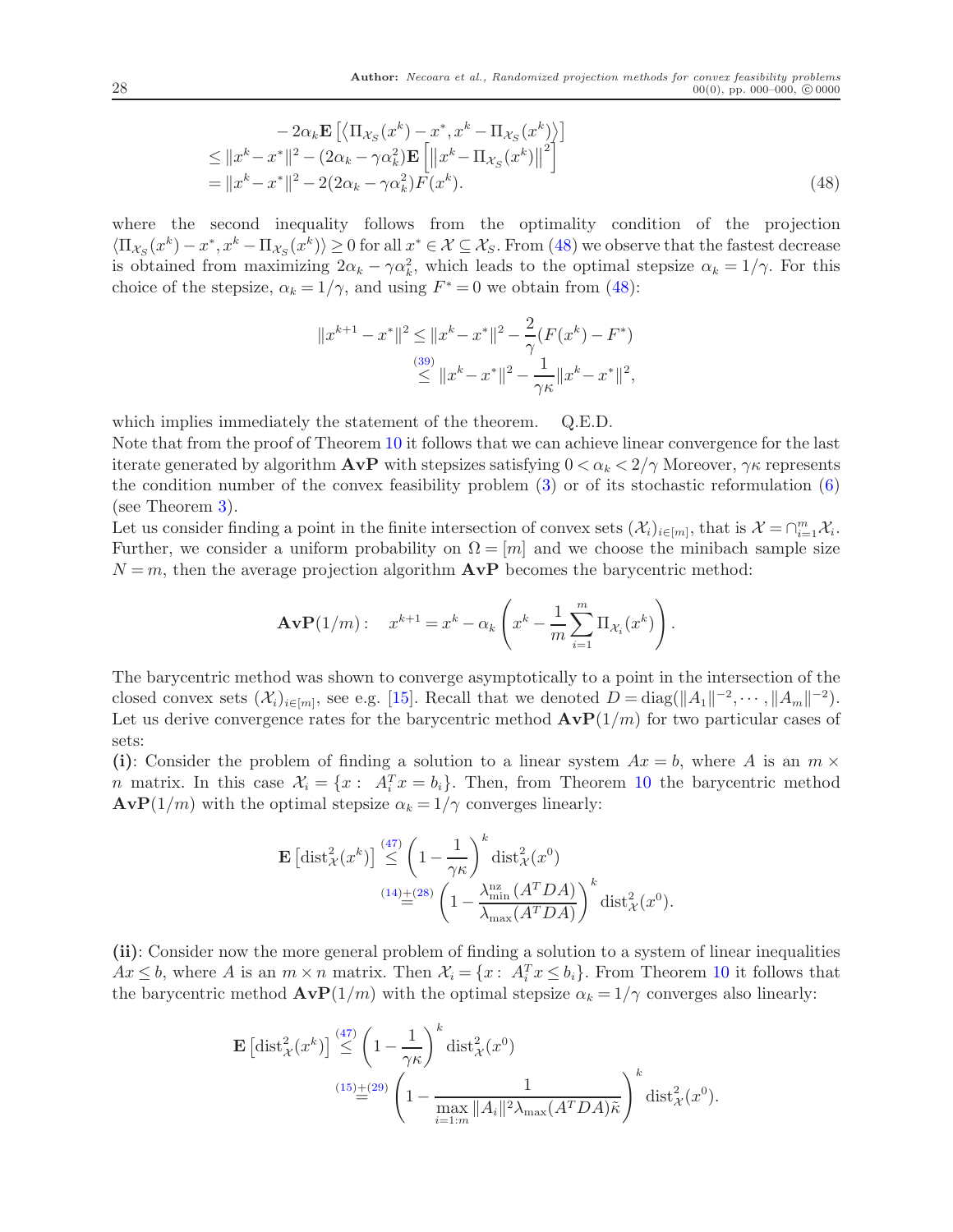Note that from Theorem [10](#page-27-0) it follows immediately that the basic barycentric method  $x^{k+1} =$ 1  $\frac{1}{m}\sum_{i=1}^{m} \Pi_{\mathcal{X}_i}(x^k)$ , i.e. stepsize  $\alpha_k = 1$ , converges linearly:

$$
\mathbf{E}\left[\mathrm{dist}_{\mathcal{X}}^{2}(x^{k})\right] \stackrel{(47)}{\leq} \left(1 - \frac{2-\gamma}{\kappa}\right)^{k} \mathrm{dist}_{\mathcal{X}}^{2}(x^{0}).
$$

However, our algorithmic framework leads to new schemes. For example, for a general probability distribution  $(p_i)_{i\in[m]}$  on  $\Omega = [m]$  and  $N = m$ , the average projection algorithm  $AVP$  has the iteration:

$$
\mathbf{AvP}(p_i): \quad x^{k+1} = x^k - \alpha_k \left( x^k - \sum_{i=1}^m p_i \Pi_{\mathcal{X}_i}(x^k) \right).
$$

If we choose the probabilities  $p_i = \frac{\|A_i\|^2}{\|A\|^2}$  $\frac{\|A_i\|}{\|A\|_F^2}$ , then this method has the following convergence rates for linear systems and linear inequalities:

(iii): For a linear system  $Ax = b$ , from Theorem [10](#page-27-0) the  $A v P(||A_i||^2 / ||A||_F^2)$  method with the optimal stepsize  $\alpha_k = 1/\gamma$  converges linearly:

$$
\mathbf{E}\left[\mathrm{dist}_{\mathcal{X}}^{2}(x^{k})\right] \stackrel{(47)}{\leq} \left(1 - \frac{1}{\gamma \kappa}\right)^{k} \mathrm{dist}_{\mathcal{X}}^{2}(x^{0})
$$
\n
$$
\stackrel{(14)}{=} \left(1 - \frac{\lambda_{\min}^{\mathrm{nz}}\left(A^{T}A\right)}{\lambda_{\max}(A^{T}A)}\right)^{k} \mathrm{dist}_{\mathcal{X}}^{2}(x^{0}).
$$

(iv): For a system of linear inequalities  $Ax \leq b$ , from Theorem [10](#page-27-0) the previous method with the optimal stepsize  $\alpha_k = 1/\gamma$  converges also linearly:

$$
\mathbf{E}\left[\mathrm{dist}_{\mathcal{X}}^{2}(x^{k})\right] \stackrel{(47)}{\leq} \left(1 - \frac{1}{\gamma \kappa}\right)^{k} \mathrm{dist}_{\mathcal{X}}^{2}(x^{0})
$$
\n
$$
\stackrel{(15) + (32)}{=} \left(1 - \frac{1}{\lambda_{\max}(A^{T}A)\tilde{\kappa}}\right)^{k} \mathrm{dist}_{\mathcal{X}}^{2}(x^{0}).
$$

**6.4. Stochastic Alternating Projection algorithm:**  $N = 1$  In this section we analyze in more detail a particular case of scheme **SPA** which uses a single projection for the updates. That is, in **SPA** we choose  $N = 1$ , which results in the Stochastic Alternating Projection (**SAP**) scheme:

> Algorithm SAP Choose  $x^0 \in \mathbb{R}^n$  and positive stepsizes  $\{\alpha_k\}_{k \geq 0}$ For  $k \geq 0$  repeat: 1. Choose randomly a sample  $S_k \sim \mathbf{P}$ 2. Compute  $x^{k+1} = x^k - \alpha_k \left( x^k - \Pi_{\mathcal{X}_{S_k}} (x^k) \right)$

Algorithm SAP can be viewed as a random implementation of the alternating projection method, which generates a sequence of iterates by projecting on the sets cyclically. The alternating projection algorithm has been proposed by Von Neumann [\[37\]](#page-33-14) for the intersection problem of two subspaces in a Hilbert space, and it has many generalization and extensions  $[6, 16, 27]$  $[6, 16, 27]$  $[6, 16, 27]$  $[6, 16, 27]$ . A nice survey of the work in this area is given in [\[5\]](#page-32-7). The first convergence rate result for the alternating projection algorithm under the assumption that the intersection set has a nonempty interior has been given in [\[18\]](#page-32-16). Unlike the alternate projection method (which is deterministic), the algorithm SAP utilize random projections. The convergence rate of SAP for a finite intersection of simple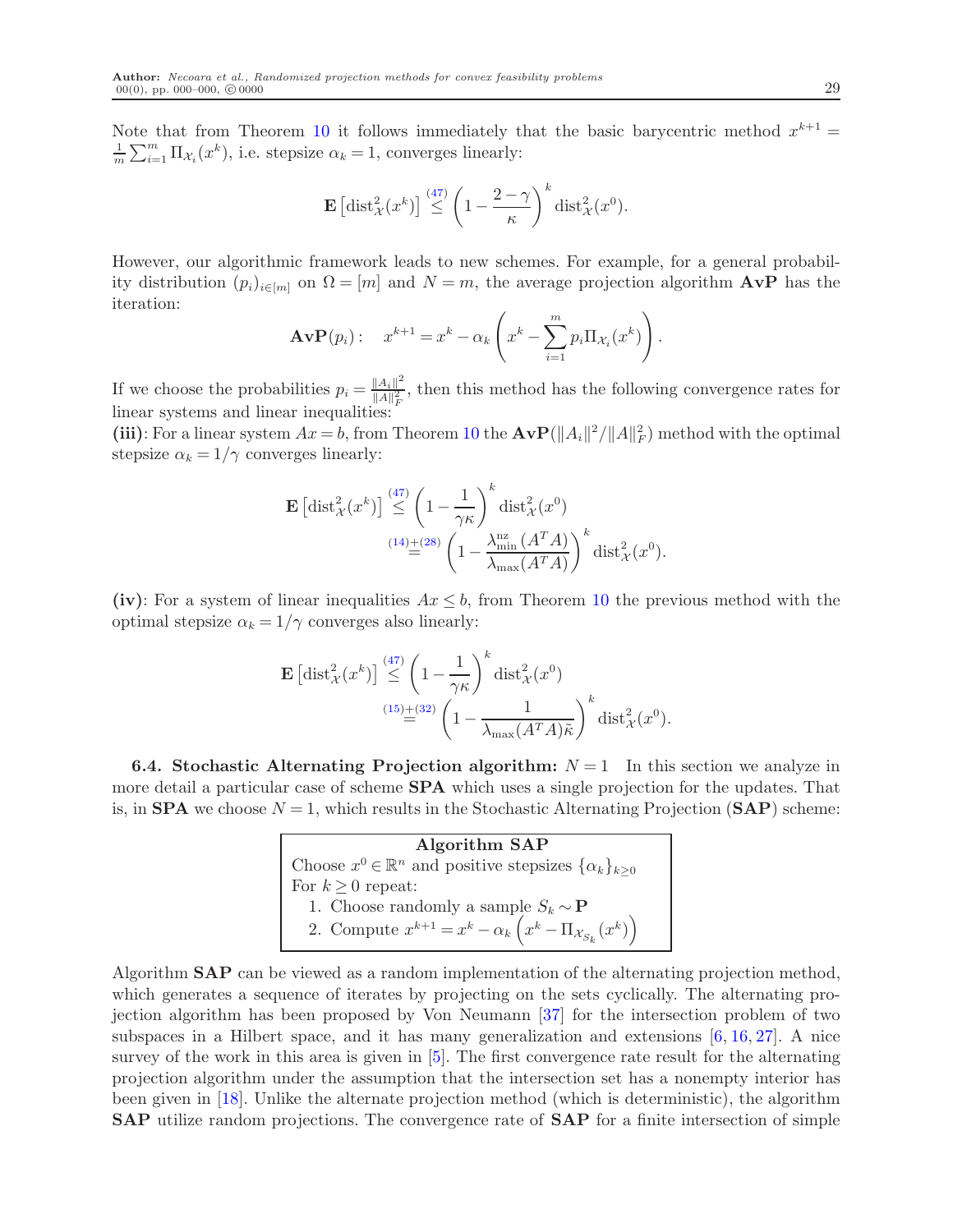convex sets has been given recently in [\[27,](#page-33-7) [28\]](#page-33-9). From the convergence analysis of previous section it follows that the stepsize in SAP can be chosen as:

$$
\delta \le \alpha_k \le 2 - \delta,
$$

since for  $N = 1$  we have  $\gamma_N = 1$ . Moreover, the optimal stepsize is  $\alpha_k = 1$ . However, it has been observed in practice that overrelaxations, that is  $\alpha_k \in [1, 2]$ , make **SAP** to perform better. Further note that for specific sets and probabilities we recover well known algorithms from literature:

(i): Consider the problem of finding a solution to a linear system  $Ax = b$ , where A is an  $m \times n$ matrix. Further, assume  $\Omega = \{e_1, \dots, e_m\}$  and the probability distribution  $\mathbf{P}(S = e_i) = \frac{\|A_i\|^2}{\|A\|_F^2}$  $\frac{\|A_i\|^2}{\|A\|_F^2}$ . Then, **SAP** with  $\alpha_k = 1$  is the randomized Kaczmarz algorithm from [\[36\]](#page-33-15):

$$
x^{k+1} = x^k - \frac{A_i^T x^k - b_i}{\|A_i\|^2} A_i.
$$

Moreover, for these choices of the probabilities and stepsize, our convergence analysis matches exactly the one in  $[36]$ , that is  $SAP$  is converging linearly:

$$
\mathbf{E}\left[\mathrm{dist}_{\mathcal{X}}^{2}(x^{k})\right] \stackrel{(46)}{\leq} \left(1-\frac{1}{\kappa}\right)^{k} \mathrm{dist}_{\mathcal{X}}^{2}(x^{0}) \stackrel{(28)}{=} \left(1-\frac{\lambda_{\min}^{\mathrm{nz}}\left(A^{T} A\right)}{\|A\|_{F}^{2}}\right)^{k} \mathrm{dist}_{\mathcal{X}}^{2}(x^{0}).
$$

However, SAP generalizes the randomized Kaczmarz algorithm from [\[36\]](#page-33-15), considering for a random matrix  $S_k \in \mathbb{R}^{m \times q}$  the general iteration:

$$
x^{k+1} = x^k - \alpha_k A^T S_k (S_k^T A A^T S_k)^{\dagger} S_k^T (A x^k - b).
$$

Notice that for constant stepsize  $\alpha_k = 1$ , the previous **SAP** scheme is equivalent with the randomized iterative method of [\[31\]](#page-33-8). For this choice of the stepsize, our convergence analysis matches exactly the one in  $|31|$ :

$$
\mathbf{E}\left[\text{dist}_{\mathcal{X}}^{2}(x^{k})\right] \stackrel{(46)}{\leq} \left(1 - \frac{1}{\kappa}\right)^{k} \text{dist}_{\mathcal{X}}^{2}(x^{0})
$$

$$
\stackrel{(24)}{=} \left(1 - \lambda_{\min}^{\text{nz}}(A^{T}\mathbf{E}\left[S(S^{T}AA^{T}S)^{\dagger}S^{T}\right]A)\right)^{k} \text{dist}_{\mathcal{X}}^{2}(x^{0}).
$$

(ii): Consider now the more general problem of finding a solution to a system of linear inequalities  $Ax \leq b$ , where A is an  $m \times n$  matrix. Further, assume as above  $\Omega = \{e_1, \dots, e_m\}$  and the probability distribution  $\mathbf{P}(S = e_i) = \frac{\|A_i\|^2}{\|A\|^2}$  $\frac{\|A_i\|}{\|A\|_F^2}$ . Then, **SAP** with  $\alpha_k = 1$  is the Algorithm 4.6 from [\[22\]](#page-33-16):

$$
x^{k+1} = x^k - \frac{\Pi_+(A_i^T x^k - b_i)}{\|A_i\|^2} A_i.
$$

For these choices of the probabilities and stepsize, our convergence analysis matches exactly the one in [\[22\]](#page-33-16):

$$
\mathbf{E}\left[\mathrm{dist}_{\mathcal{X}}^{2}(x^{k})\right] \stackrel{(46)}{\leq} \left(1-\frac{1}{\kappa}\right)^{k} \mathrm{dist}_{\mathcal{X}}^{2}(x^{0}) \stackrel{(32)}{=} \left(1-\frac{1}{\tilde{\kappa}||A||_{F}^{2}}\right)^{k} \mathrm{dist}_{\mathcal{X}}^{2}(x^{0}).
$$

However, **SAP** generalizes the Algorithm 4.6 from [\[22\]](#page-33-16), considering for a random vector  $S_k \in \mathbb{R}^m_+$ the general iteration:

$$
x^{k+1} = x^k - \alpha_k \frac{\Pi_+(S_k^T A x - S_k^T b)}{\|A^T S_k\|^2} A^T S_k.
$$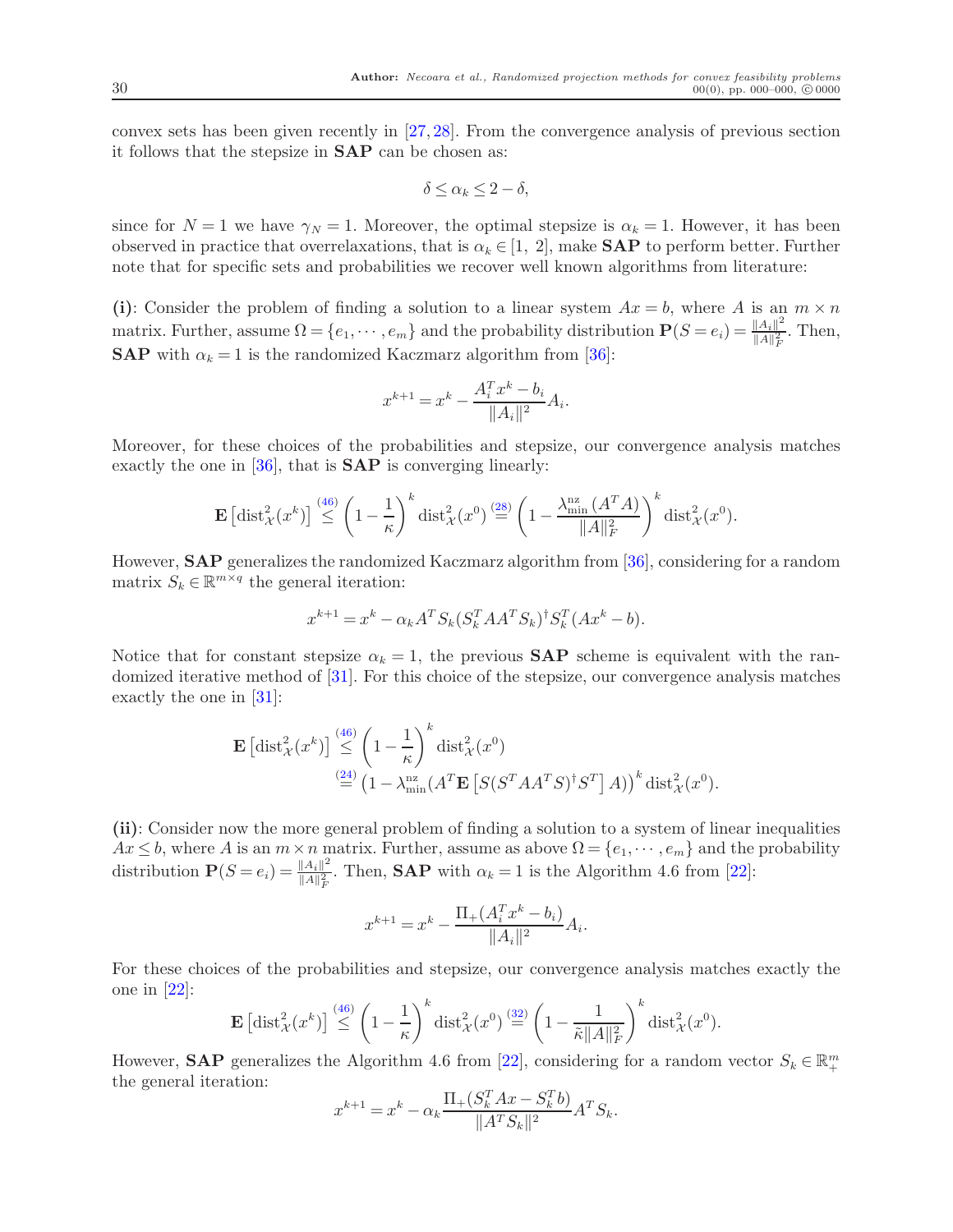Under the settings of Theorem [4](#page-17-4) we obtain:

 $\mathbf{r}$ 

$$
\mathbf{E}\left[\mathrm{dist}_{\mathcal{X}}^{2}(x^{k})\right] \stackrel{(46)}{\leq} \left(1-\frac{1}{\kappa}\right)^{k} \mathrm{dist}_{\mathcal{X}}^{2}(x^{0}) \stackrel{(32)}{=} \left(1-\frac{1}{\tilde{\kappa}\sum_{S\in\Omega_{r}}\|A^{T}S\|^{2}}\right)^{k} \mathrm{dist}_{\mathcal{X}}^{2}(x^{0}).
$$

(iii): Finally, we can consider the convex feasibility problem where the intersection set has a nonempty interior. First, let us investigate when the sequence  $||x^k - x^*||$  is decreasing. For  $N = 1$ and  $\alpha_k \in [0, 2]$  it follows from [\(41\)](#page-23-1) that:

$$
||x^{k+1} - x^*||^2 \le ||x^k - x^*||^2 - (2\alpha_k - \alpha_k^2)||x^k - \Pi_{\mathcal{X}_{S^k}}(x^k)|| \quad \forall k \ge 0,
$$

that is the sequence  $||x^k - x^*||$  is nonincreasing. Similarly, for  $N \ge 1$  and  $\alpha_k \in [0, 1]$  it follows that:

$$
||x^{k+1} - x^*||^2 = \left\| (1 - \alpha_k)(x^k - x^*) + \alpha_k \left( \frac{1}{N} \sum_{i=1}^N \Pi_{\mathcal{X}_{S_i^k}}(x^k) - x^* \right) \right\|^2
$$
  
\n
$$
\leq (1 - \alpha_k) ||x^k - x^*||^2 + \alpha_k \left\| \frac{1}{N} \sum_{i=1}^N \Pi_{\mathcal{X}_{S_i^k}}(x^k) - x^* \right\|^2
$$
  
\n
$$
\leq (1 - \alpha_k) ||x^k - x^*||^2 + \frac{\alpha_k}{N} \sum_{i=1}^N ||\Pi_{\mathcal{X}_{S_i^k}}(x^k) - x^*||^2
$$
  
\n
$$
= ||x^k - x^*||^2 + \frac{\alpha_k}{N} \sum_{i=1}^N \left( ||\Pi_{\mathcal{X}_{S_i^k}}(x^k) - x^*||^2 - ||x^k - x^*||^2 \right)
$$
  
\n
$$
\leq ||x^k - x^*||^2 - \frac{\alpha_k}{N} \sum_{i=1}^N ||x^k - \Pi_{\mathcal{X}_{S_i^k}}(x^k)||^2 \quad \forall k \geq 0.
$$

The last inequality follows from the bound  $||x^k - \Pi_{\mathcal{X}_{S^k_\tau}}(x^k)||^2 + ||\Pi_{\mathcal{X}_{S^k_\tau}}(x^k) - x^*||^2 \le ||x^k - x^*||^2$  for all  $x^* \in \mathcal{X} \subseteq \mathcal{X}_{S_i^k}$ . Therefore, for  $N \geq 1$  and  $\alpha_k \in [0, 1]$  we also have a nonincreasing sequence  $||x^k - x^*||$ . In conclusion, for the two choices for N and  $\alpha_k$  given above we have:

$$
||x^k - x^*|| \le ||x^0 - x^*|| \quad \forall x^* \in \mathcal{X}, k \ge 0.
$$

An important application of the previous inequality is that when the set  $\mathcal X$  contains a ball with radius  $\delta$  centered in  $\bar{x}$ . By taking  $x^* = \bar{x}$  in the previous relation, we have:  $||x^k - \bar{x}|| \le ||x^0 - \bar{x}||$  for all  $k \geq 0$ . This implies that under the settings of Theorem [7,](#page-18-1) one should choose the compact set  $Q = \{x : ||x - \bar{x}|| \le ||x^0 - \bar{x}||\}$ , such that the linear regularity constant given in [\(34\)](#page-18-2) becomes:

<span id="page-31-0"></span>
$$
\kappa = \frac{\|x^0 - \bar{x}\|^2}{\delta^2 \min_{S \in \Omega} p_S},\tag{49}
$$

since all the points of interest for which the linear regularity property has to hold are the iterates  ${x<sup>k</sup>}_{k\geq 0}$ . Then, **SAP** with  $\alpha_k = 1$  is the random projection algorithm from [\[27\]](#page-33-7). For this choice of the stepsize and under the setting of Theorem [7,](#page-18-1) the algorithm SAP attains the following linear rate:

$$
\mathbf{E}\left[\mathrm{dist}_{\mathcal{X}}^{2}(x^{k})\right] \stackrel{(46)}{\leq} \left(1-\frac{1}{\kappa}\right)^{k} \mathrm{dist}_{\mathcal{X}}^{2}(x^{0}) \stackrel{(34)+(49)}{=} \left(1-\frac{p_{\min}\delta^{2}}{R^{2}}\right)^{k} \mathrm{dist}_{\mathcal{X}}^{2}(x^{0}),
$$

where  $p_{\min} = \min_{S \in \Omega} p_S$  and  $R = ||x^0 - \bar{x}||$ . A similar convergence rate has been derived in [\[27\]](#page-33-7) for this particular scheme.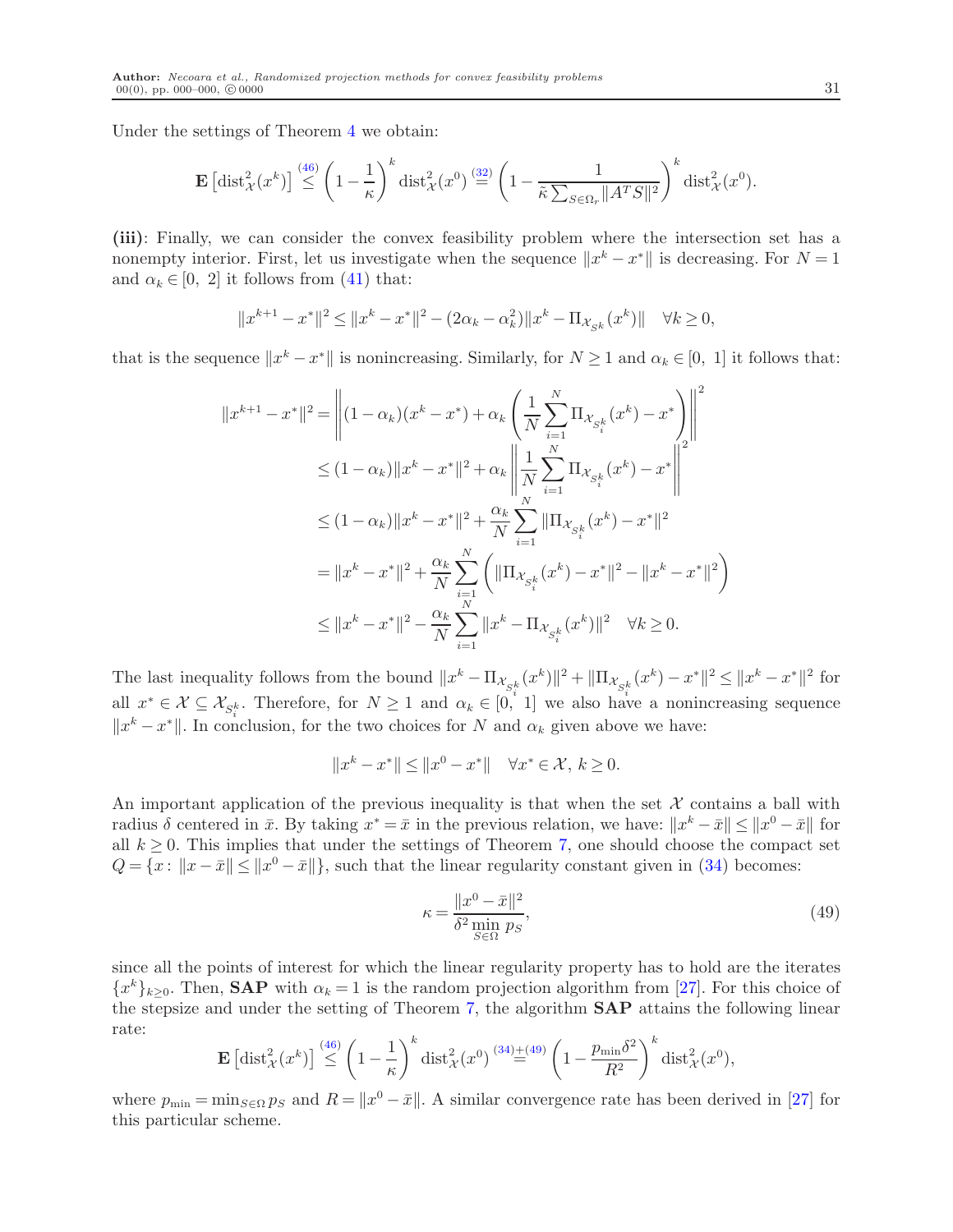7. Conclusions We have proposed new stochastic reformulations of the classical convex feasibility problem and analyzed the problem conditioning parameters in relation with (linear) regularity assumptions on the individual convex sets. Then, we have introduced a general random projection algorithmic framework, which extends to the random settings many existing projection schemes, designed for the general convex feasibility problem. Based on the conditioning parameters, besides the asymptotic convergence results, we have also derived explicit sublinear and linear convergence rates for this general algorithm. The convergence rates show specific dependence on the number of projections averaged at each iteration. Our general random projection algorithm also allows to project simultaneously on several sets, thus providing great flexibility in matching the implementation of the algorithms on the parallel architecture at hand.

#### <span id="page-32-11"></span>References

- [1] A. Auslender, M. Teboulle, A Log-Quadratic Projection Method for Convex Feasibility Problems, Studies in Computational Mathematics, 8: 1–9, 2001.
- <span id="page-32-14"></span>[2] A. Beck and M. Teboulle, A Linearly Convergent Algorithm for Solving a Class of Nonconvex/Affine Feasibility Problems, In "Fixed-Point Algorithms for Inverse Problems in Science and Engineering", Springer Verlag series Optimization and Its Applications, 33–48, 2011.
- <span id="page-32-12"></span>[3] A. Beck and M. Teboulle, Convergence rate analysis and error bounds for projection algorithms in convex feasibility problems , Optimization Methods and Software, 18(4): 377–394, 2003.
- <span id="page-32-13"></span>[4] A. Beck and M. Teboulle, A conditional gradient method with linear rate of convergence for solving convex linear systems, Mathematical Methods of Operations Research 59(2): 235–247, 2004.
- <span id="page-32-7"></span>[5] H.H. Bauschke and J.M. Borwein, On projection algorithms for solving convex feasibility problems, SIAM Review 38(3): 367–426, 1996.
- <span id="page-32-8"></span>[6] H.H. Bauschke, D. Noll, On cluster points of alternating projections, Serdica Mathematical Journal, 39: 355–364, 2013.
- <span id="page-32-15"></span>[7] H.H. Bauschke, P.L. Combettes, Convex analysis and monotone operator theory in Hilbert spaces, Springer, New York, 2011.
- <span id="page-32-4"></span>[8] D. Blatt and A.O.Hero, Energy based sensor network source localization via projection onto convex sets , IEEE Transactions on Signal Processing, 54(9): 3614–3619, 2006.
- <span id="page-32-17"></span>[9] J.V. Burke and M.C. Ferris, Weak sharp minima in mathematical programming, SIAM Journal of Control and Optimization, 31(6): 1340–1359, 1993.
- <span id="page-32-18"></span>[10] C. Byrne and Y. Censor, Proximity function minimization using multiple Bregman projections, with applications to split feasibility and Kullback-Leibler distance minimization, Annals of Operations Research, 105(1): 77-98, 2001.
- <span id="page-32-9"></span>[11] Y. Censor, T. Elfving and G.T. Herman, Averaging strings of sequential iterations for convex feasibility problems. In: D. Butnariu, Y. Censor and S. Reich (editors), Inherently Parallel Algorithms in Feasibility and Optimization and Their Applications, Elsevier Science Publishers, 101–114, 2001.
- <span id="page-32-10"></span>[12] Y. Censor, W. Chen, P.L. Combettes, R. Davidi and G.T. Herman, On the effectiveness of projection methods for convex feasibility problems with linear inequality constraints, Computational Optimization and Applications, 51(3): 1065–1088, 2012.
- <span id="page-32-2"></span>[13] H. Choi, R.G. Baraniuk, Multiple wavelet basis image denoising using Besov ball projections, IEEE Signal Process. Lett. 11, 717 - 720, 2004.
- <span id="page-32-6"></span>[14] P.L. Combettes, The convex feasibility problem in image recovery, Advances in Imaging and Electron Physics, 95, 155–270, 1996.
- <span id="page-32-19"></span>[15] P.L. Combettes, Hilbertian convex feasibility problem: convergence of projection methods, Applied Mathematics & Optimization, 35: 311-330, 1997.
- <span id="page-32-20"></span>[16] F. Deutsch and H. Hundal, The rate of convergence for the cyclic projections algorithm I: Angles between convex sets, Journal of Approximation Theory, 142, 36-55, 2006
- <span id="page-32-3"></span>[17] J. Gu, H. Stark and Y. Yang, Wide-band smart antenna design using vector space projection methods, IEEE Trans. Antennas Propag., 52: 3228–3236, 2004.
- <span id="page-32-16"></span>[18] L.G. Gubin, B.T. Polyak and E.V. Raik, *The method of projections for finding the common point of convex sets*, USSR Computational Mathematics and Mathematical Physics, 7(6): 1–24, 1967.
- <span id="page-32-1"></span>[19] G.T. Herman, Fundamentals of Computerized Tomography: Image Reconstruction from Projections, Springer, New York, 2009.
- <span id="page-32-0"></span>[20] G.T. Herman, W. Chen, A fast algorithm for solving a linear feasibility problem with application to intensitymodulated radiation therapy, Linear Algebra Appl., 428, 1207–1217, 2008.
- <span id="page-32-5"></span>[21] S. Kaczmarz, Angenaherte Auflosung von Systemen linearer Gleichungen, Bull. Acad. Sci. Pologne, A35: 355–357, 1937.